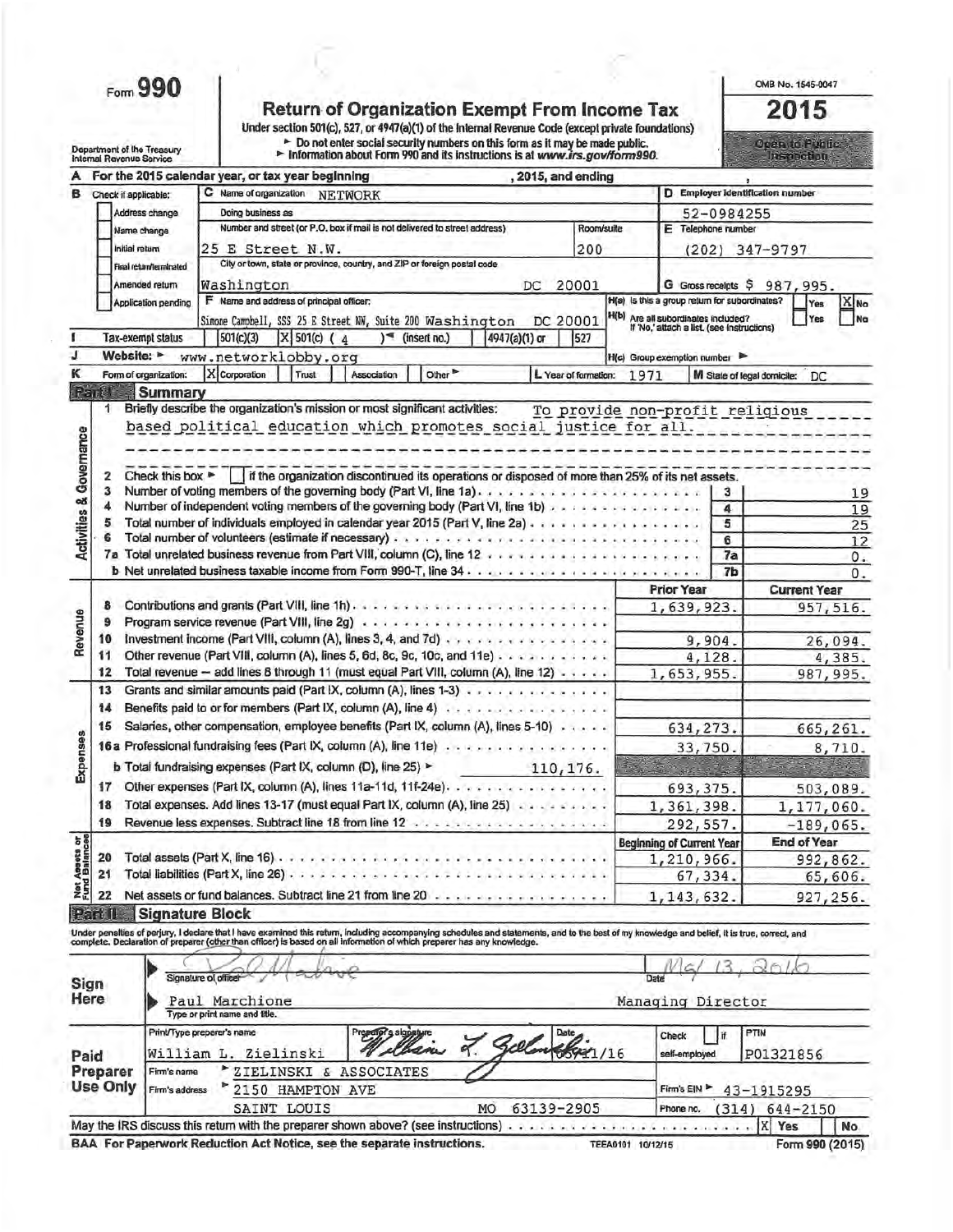|          |            | Form 990 (2015) NETWORK                                 |                                                     |                                  |                                                                                                                                              |               | 52-0984255 | Page 2          |
|----------|------------|---------------------------------------------------------|-----------------------------------------------------|----------------------------------|----------------------------------------------------------------------------------------------------------------------------------------------|---------------|------------|-----------------|
| Part III |            |                                                         | <b>Statement of Program Service Accomplishments</b> |                                  |                                                                                                                                              |               |            |                 |
|          |            |                                                         |                                                     |                                  |                                                                                                                                              |               |            |                 |
| 1        |            | Briefly describe the organization's mission:            |                                                     |                                  |                                                                                                                                              |               |            |                 |
|          |            | To provide non-profit religious                         |                                                     |                                  |                                                                                                                                              |               |            |                 |
|          |            |                                                         |                                                     |                                  | based political education which promotes_social_justice_for_all.___________                                                                  |               |            |                 |
|          |            |                                                         |                                                     |                                  |                                                                                                                                              |               |            |                 |
|          |            |                                                         |                                                     |                                  |                                                                                                                                              |               |            |                 |
|          |            |                                                         |                                                     |                                  | 2 Did the organization undertake any significant program services during the year which were not listed on the prior                         |               |            |                 |
|          |            |                                                         |                                                     |                                  |                                                                                                                                              |               | Yes        | No              |
|          |            | If 'Yes,' describe these new services on Schedule O.    |                                                     |                                  | Did the organization cease conducting, or make significant changes in how it conducts, any program services?                                 |               |            |                 |
| 3        |            | If 'Yes,' describe these changes on Schedule O.         |                                                     |                                  |                                                                                                                                              |               | Yes        | No              |
| 4        |            |                                                         |                                                     |                                  | Describe the organization's program service accomplishments for each of its three largest program services, as measured by expenses.         |               |            |                 |
|          |            | and revenue, if any, for each program service reported. |                                                     |                                  | Section $501(c)(3)$ and $501(c)(4)$ organizations are required to report the amount of grants and allocations to others, the total expenses, |               |            |                 |
|          |            |                                                         |                                                     |                                  |                                                                                                                                              |               |            |                 |
|          | 4 a (Code: | ) (Expenses \$                                          |                                                     | 990, 525. including grants of \$ |                                                                                                                                              | 0. ) (Revenue | \$         | $4,385.$ )      |
|          |            |                                                         |                                                     |                                  | The organization is dedicated to lobbying and organizing for socially                                                                        |               |            |                 |
|          |            |                                                         |                                                     |                                  | just legislation, educating about legislative issues, and developing                                                                         |               |            |                 |
|          |            |                                                         |                                                     |                                  | a value-based vision of justice and peace. The organization has                                                                              |               |            |                 |
|          |            |                                                         |                                                     |                                  | advocated for socially just legislation on a range of issues, with _______                                                                   |               |            |                 |
|          |            |                                                         |                                                     |                                  | a primary focus on U.S. policies that affect those who are poor.                                                                             |               |            |                 |
|          |            |                                                         |                                                     |                                  | ___________________________                                                                                                                  |               |            |                 |
|          |            |                                                         |                                                     |                                  |                                                                                                                                              |               |            |                 |
|          |            |                                                         |                                                     |                                  |                                                                                                                                              |               |            |                 |
|          |            |                                                         |                                                     |                                  | __________________________________                                                                                                           |               |            |                 |
|          |            |                                                         |                                                     |                                  |                                                                                                                                              |               |            |                 |
|          |            |                                                         |                                                     |                                  |                                                                                                                                              |               |            |                 |
|          |            |                                                         |                                                     |                                  |                                                                                                                                              |               |            |                 |
|          | 4 b (Code: | ) (Expenses \$                                          |                                                     | including grants of              | \$                                                                                                                                           | ) (Revenue    |            |                 |
|          |            |                                                         |                                                     |                                  |                                                                                                                                              |               |            |                 |
|          |            |                                                         |                                                     |                                  |                                                                                                                                              |               |            |                 |
|          |            |                                                         |                                                     |                                  |                                                                                                                                              |               |            |                 |
|          |            |                                                         |                                                     |                                  |                                                                                                                                              |               |            |                 |
|          |            |                                                         |                                                     |                                  |                                                                                                                                              |               |            |                 |
|          |            |                                                         |                                                     |                                  |                                                                                                                                              |               |            |                 |
|          |            |                                                         |                                                     |                                  |                                                                                                                                              |               |            |                 |
|          |            |                                                         |                                                     |                                  |                                                                                                                                              |               |            |                 |
|          |            |                                                         |                                                     |                                  |                                                                                                                                              |               |            |                 |
|          |            |                                                         |                                                     |                                  |                                                                                                                                              |               |            |                 |
|          |            |                                                         |                                                     |                                  |                                                                                                                                              |               |            |                 |
|          | 4 c (Code: | ) (Expenses \$                                          |                                                     |                                  | including grants of $\phi$ state of $\phi$ and $\phi$ (Revenue $\phi$ )                                                                      |               |            |                 |
|          |            |                                                         |                                                     |                                  |                                                                                                                                              |               |            |                 |
|          |            |                                                         |                                                     |                                  |                                                                                                                                              |               |            |                 |
|          |            |                                                         |                                                     |                                  |                                                                                                                                              |               |            |                 |
|          |            |                                                         |                                                     |                                  |                                                                                                                                              |               |            |                 |
|          |            |                                                         |                                                     |                                  |                                                                                                                                              |               |            |                 |
|          |            |                                                         |                                                     |                                  |                                                                                                                                              |               |            |                 |
|          |            |                                                         |                                                     |                                  |                                                                                                                                              |               |            |                 |
|          |            |                                                         |                                                     |                                  |                                                                                                                                              |               |            |                 |
|          |            |                                                         |                                                     |                                  |                                                                                                                                              |               |            |                 |
|          |            |                                                         |                                                     |                                  |                                                                                                                                              |               |            |                 |
|          |            |                                                         |                                                     |                                  |                                                                                                                                              |               |            |                 |
|          |            |                                                         |                                                     |                                  |                                                                                                                                              |               |            |                 |
|          |            | 4 d Other program services. (Describe in Schedule O.)   |                                                     |                                  |                                                                                                                                              |               |            |                 |
|          | (Expenses  | \$                                                      | including grants of                                 | \$                               | ) (Revenue \$                                                                                                                                |               |            |                 |
|          |            | 4 e Total program service expenses                      |                                                     | 990,525.                         |                                                                                                                                              |               |            |                 |
| BAA      |            |                                                         |                                                     | TEEA0102 10/12/15                |                                                                                                                                              |               |            | Form 990 (2015) |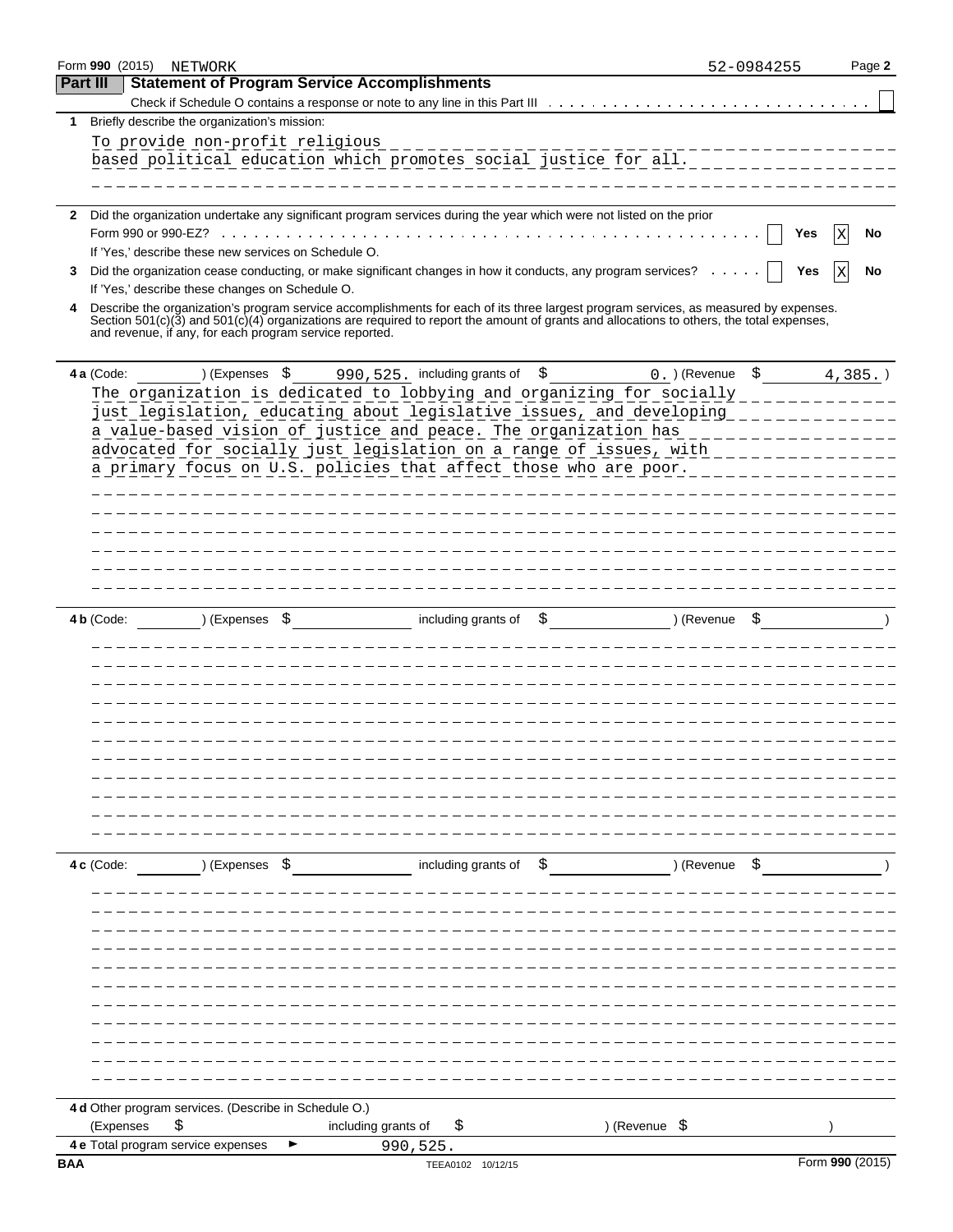Form **990** (2015) Page **3** NETWORK 52-0984255

|    | <b>Checklist of Required Schedules</b><br>Part IV                                                                                                                                                                                                     |                 |            |    |
|----|-------------------------------------------------------------------------------------------------------------------------------------------------------------------------------------------------------------------------------------------------------|-----------------|------------|----|
|    |                                                                                                                                                                                                                                                       |                 | <b>Yes</b> | No |
|    | Is the organization described in section 501(c)(3) or 4947(a)(1) (other than a private foundation)? If 'Yes,' complete                                                                                                                                | $\mathbf{1}$    |            | Χ  |
| 2  | Is the organization required to complete Schedule B, Schedule of Contributors (see instructions)?                                                                                                                                                     | $\mathbf{2}$    | X          |    |
| 3  | Did the organization engage in direct or indirect political campaign activities on behalf of or in opposition to candidates                                                                                                                           | 3               |            | X  |
|    | Section 501(c)(3) organizations. Did the organization engage in lobbying activities, or have a section 501(h) election                                                                                                                                | 4               |            |    |
| 5  | Is the organization a section 501(c)(4), 501(c)(5), or 501(c)(6) organization that receives membership dues,<br>assessments, or similar amounts as defined in Revenue Procedure 98-19? If 'Yes,' complete Schedule C, Part III                        | 5               | Χ          |    |
| 6  | Did the organization maintain any donor advised funds or any similar funds or accounts for which donors have the right<br>to provide advice on the distribution or investment of amounts in such funds or accounts? If 'Yes,' complete Schedule D,    | 6               |            | Χ  |
| 7  | Did the organization receive or hold a conservation easement, including easements to preserve open space, the                                                                                                                                         | $\overline{7}$  |            | Χ  |
| 8  | Did the organization maintain collections of works of art, historical treasures, or other similar assets? If 'Yes,'                                                                                                                                   | 8               |            | X  |
| 9  | Did the organization report an amount in Part X, line 21, for escrow or custodial account liability; serve as a custodian<br>for amounts not listed in Part X; or provide credit counseling, debt management, credit repair, or debt negotiation      | 9               |            | X  |
| 10 | Did the organization, directly or through a related organization, hold assets in temporarily restricted endowments,                                                                                                                                   | 10              | Χ          |    |
| 11 | If the organization's answer to any of the following questions is 'Yes', then complete Schedule D, Parts VI, VII, VIII, IX,<br>or X as applicable.                                                                                                    |                 |            |    |
|    | a Did the organization report an amount for land, buildings and equipment in Part X, line 10? If 'Yes,' complete Schedule                                                                                                                             | 11 a            | Χ          |    |
|    | <b>b</b> Did the organization report an amount for investments - other securities in Part X, line 12 that is 5% or more of its total                                                                                                                  | 11 b            |            | Χ  |
|    | c Did the organization report an amount for investments - program related in Part X, line 13 that is 5% or more of its total                                                                                                                          | 11 c            |            | X  |
|    | d Did the organization report an amount for other assets in Part X, line 15 that is 5% or more of its total assets reported                                                                                                                           | 11 d            |            | X  |
|    | e Did the organization report an amount for other liabilities in Part X, line 25? If 'Yes,' complete Schedule D, Part $X \cdot \cdot \cdot \cdot$                                                                                                     | 11e             |            | X  |
|    | f Did the organization's separate or consolidated financial statements for the tax year include a footnote that addresses<br>the organization's liability for uncertain tax positions under FIN 48 (ASC 740)? If 'Yes,' complete Schedule D, Part X   | 11f             |            | Χ  |
|    | 12 a Did the organization obtain separate, independent audited financial statements for the tax year? If 'Yes,' complete                                                                                                                              | 12a             | Χ          |    |
|    | <b>b</b> Was the organization included in consolidated, independent audited financial statements for the tax year? If 'Yes,' and<br>if the organization answered 'No' to line 12a, then completing Schedule D, Parts XI and XII is optional wimbed we | 12 <sub>b</sub> |            | Χ  |
| 13 |                                                                                                                                                                                                                                                       | 13              |            | Χ  |
|    | 14a Did the organization maintain an office, employees, or agents outside of the United States?                                                                                                                                                       | 14a             |            | Χ  |
|    | <b>b</b> Did the organization have aggregate revenues or expenses of more than \$10,000 from grantmaking, fundraising,<br>business, investment, and program service activities outside the United States, or aggregate foreign investments valued     | 14b             |            | Χ  |
|    | 15 Did the organization report on Part IX, column (A), line 3, more than \$5,000 of grants or other assistance to or for any                                                                                                                          | 15              |            | Χ  |
| 16 | Did the organization report on Part IX, column (A), line 3, more than \$5,000 of aggregate grants or other assistance to                                                                                                                              | 16              |            | Χ  |
| 17 | Did the organization report a total of more than \$15,000 of expenses for professional fundraising services on Part IX,                                                                                                                               | 17              |            | Χ  |
| 18 | Did the organization report more than \$15,000 total of fundraising event gross income and contributions on Part VIII,                                                                                                                                | 18              |            | Χ  |

**19** Did the organization report more than \$15,000 of gross income from gaming activities on Part VIII, line 9a? *If 'Yes,' complete Schedule G, Part III* **19**

X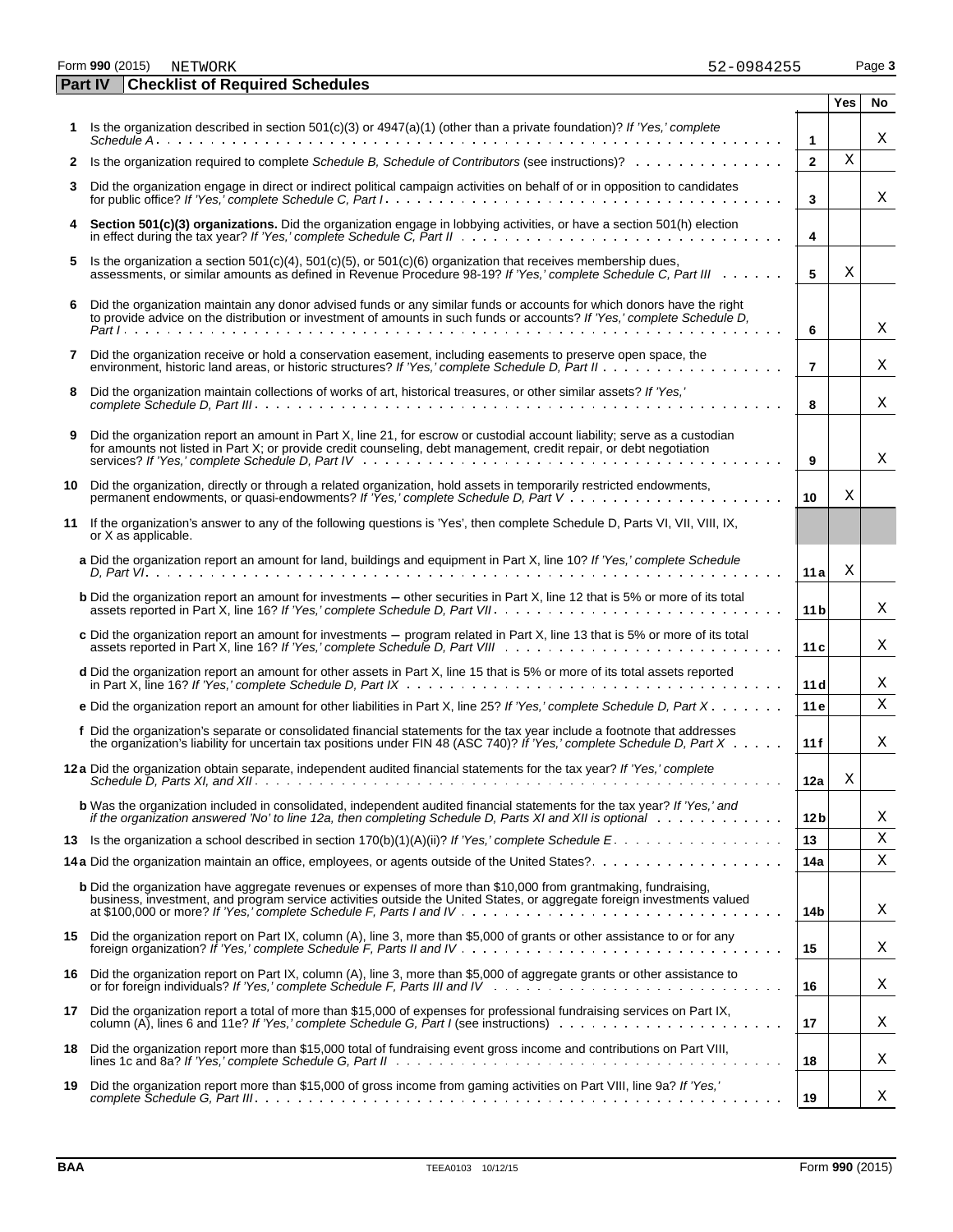Form **990** (2015) Page **4**

| NETWORK | 52-0984255 |
|---------|------------|
|---------|------------|

|    | <b>Part IV</b><br><b>Checklist of Required Schedules</b> (continued)                                                                                                                                                                                                                                                                                                    |                 |            |    |
|----|-------------------------------------------------------------------------------------------------------------------------------------------------------------------------------------------------------------------------------------------------------------------------------------------------------------------------------------------------------------------------|-----------------|------------|----|
|    |                                                                                                                                                                                                                                                                                                                                                                         |                 | <b>Yes</b> | No |
|    |                                                                                                                                                                                                                                                                                                                                                                         | 20a             |            | Х  |
|    | <b>b</b> If 'Yes' to line 20a, did the organization attach a copy of its audited financial statements to this return? $\ldots$ ,                                                                                                                                                                                                                                        | 20 <sub>b</sub> |            |    |
|    | 21 Did the organization report more than \$5,000 of grants or other assistance to any domestic organization or<br>21                                                                                                                                                                                                                                                    |                 |            | X  |
| 22 | Did the organization report more than \$5,000 of grants or other assistance to or for domestic individuals on Part IX,<br>22                                                                                                                                                                                                                                            |                 |            | Χ  |
| 23 | Did the organization answer 'Yes' to Part VII, Section A, line 3, 4, or 5 about compensation of the organization's current<br>and former officers, directors, trustees, key employees, and highest compensated employees? If 'Yes,' complete                                                                                                                            |                 |            |    |
|    | Schedule J<br>23                                                                                                                                                                                                                                                                                                                                                        |                 |            | Χ  |
|    | 24 a Did the organization have a tax-exempt bond issue with an outstanding principal amount of more than \$100,000 as of the last day of the year, that was issued after December 31, 2002? If 'Yes,' answer lines 24b through                                                                                                                                          | 24a             |            | Χ  |
|    | <b>b</b> Did the organization invest any proceeds of tax-exempt bonds beyond a temporary period exception?                                                                                                                                                                                                                                                              | 24 <sub>b</sub> |            |    |
|    | c Did the organization maintain an escrow account other than a refunding escrow at any time during the year to defease                                                                                                                                                                                                                                                  | 24c             |            |    |
|    | d Did the organization act as an 'on behalf of' issuer for bonds outstanding at any time during the year?                                                                                                                                                                                                                                                               | 24d             |            |    |
|    | 25 a Section 501(c)(3), 501(c)(4), and 501(c)(29) organizations. Did the organization engage in an excess benefit<br>transaction with a disqualified person during the year? If 'Yes,' complete Schedule L, Part I                                                                                                                                                      | 25a             |            | Χ  |
|    | b Is the organization aware that it engaged in an excess benefit transaction with a disqualified person in a prior year, and<br>that the transaction has not been reported on any of the organization's prior Forms 990 or 990-EZ? If 'Yes,' complete<br>Schedule L. Part Industrial and a state of the contract of the contract of the contract of the contract of the | 25 <sub>b</sub> |            | X  |
| 26 | Did the organization report any amount on Part X, line 5, 6, or 22 for receivables from or payables to any current or former officers, directors, trustees, key employees, highest compensated employees, or disqualified pers<br>26                                                                                                                                    |                 |            | Χ  |
| 27 | Did the organization provide a grant or other assistance to an officer, director, trustee, key employee, substantial<br>contributor or employee thereof, a grant selection committee member, or to a 35% controlled entity or family member<br>27                                                                                                                       |                 |            | Χ  |
| 28 | Was the organization a party to a business transaction with one of the following parties (see Schedule L, Part IV<br>instructions for applicable filing thresholds, conditions, and exceptions):                                                                                                                                                                        |                 |            |    |
|    | a A current or former officer, director, trustee, or key employee? If 'Yes,' complete Schedule L, Part IV                                                                                                                                                                                                                                                               | 28a             |            | Χ  |
|    | <b>b</b> A family member of a current or former officer, director, trustee, or key employee? If 'Yes,' complete                                                                                                                                                                                                                                                         | 28b             |            | Χ  |
|    | c An entity of which a current or former officer, director, trustee, or key employee (or a family member thereof) was an                                                                                                                                                                                                                                                | 28c             |            | X  |
| 29 | Did the organization receive more than \$25,000 in non-cash contributions? If 'Yes,' complete Schedule M<br>29                                                                                                                                                                                                                                                          |                 | Χ          |    |
| 30 | Did the organization receive contributions of art, historical treasures, or other similar assets, or qualified conservation<br>30                                                                                                                                                                                                                                       |                 |            | Χ  |
| 31 | Did the organization liquidate, terminate, or dissolve and cease operations? If 'Yes,' complete Schedule N, Part I<br>31                                                                                                                                                                                                                                                |                 |            | X  |
| 32 | Did the organization sell, exchange, dispose of, or transfer more than 25% of its net assets? If 'Yes,' complete<br>32                                                                                                                                                                                                                                                  |                 |            | Χ  |
| 33 | Did the organization own 100% of an entity disregarded as separate from the organization under Regulations sections<br>301.7701-2 and 301.7701-3? If 'Yes,' complete Schedule R, Part $1 \ldots \ldots \ldots \ldots \ldots \ldots \ldots \ldots \ldots \ldots \ldots \ldots$<br>33                                                                                     |                 |            | Χ  |
| 34 | Was the organization related to any tax-exempt or taxable entity? If 'Yes,' complete Schedule R, Part II, III, or IV,<br>34                                                                                                                                                                                                                                             |                 | Χ          |    |
|    | 35 a Did the organization have a controlled entity within the meaning of section $512(b)(13)? \ldots \ldots \ldots \ldots \ldots \ldots \ldots$                                                                                                                                                                                                                         | 35a             | Χ          |    |
|    | b If 'Yes' to line 35a, did the organization receive any payment from or engage in any transaction with a controlled                                                                                                                                                                                                                                                    | 35 <sub>b</sub> | Χ          |    |
| 36 | Section 501(c)(3) organizations. Did the organization make any transfers to an exempt non-charitable related<br>36                                                                                                                                                                                                                                                      |                 |            |    |
| 37 | Did the organization conduct more than 5% of its activities through an entity that is not a related organization and that is<br>treated as a partnership for federal income tax purposes? If 'Yes,' complete Schedule R, Part VI<br>37                                                                                                                                  |                 |            | Χ  |
| 38 | Did the organization complete Schedule O and provide explanations in Schedule O for Part VI, lines 11b and 19?<br>38                                                                                                                                                                                                                                                    |                 | Χ          |    |

**BAA** Form **990** (2015)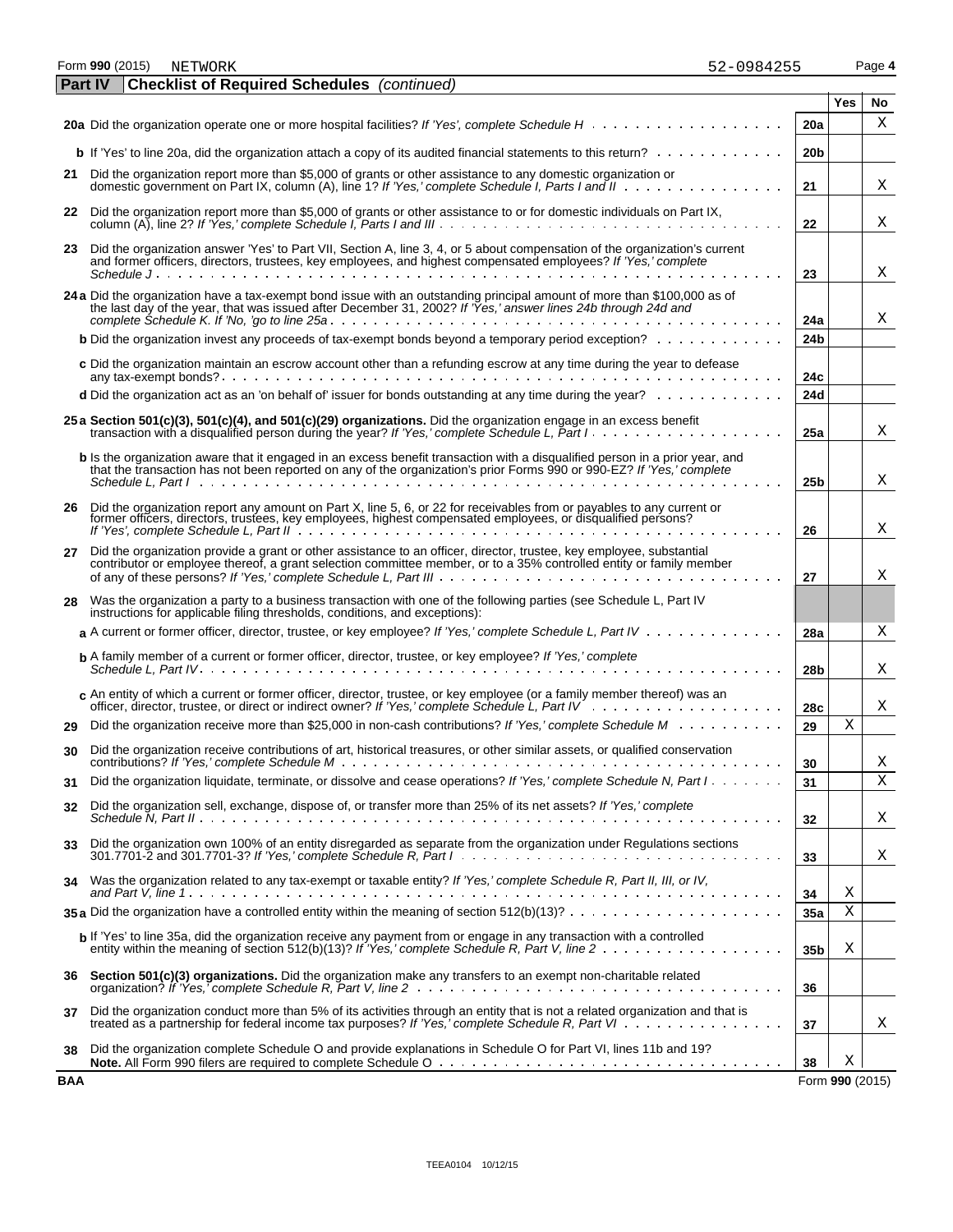|            | Form 990 (2015) | NETWORK                                                                                                                                                                                                                                               | 52-0984255 |                     | Page 5                  |
|------------|-----------------|-------------------------------------------------------------------------------------------------------------------------------------------------------------------------------------------------------------------------------------------------------|------------|---------------------|-------------------------|
|            | Part V          | <b>Statements Regarding Other IRS Filings and Tax Compliance</b>                                                                                                                                                                                      |            |                     |                         |
|            |                 | Check if Schedule O contains a response or note to any line in this Part $V_1, \ldots, V_k, \ldots, V_k$                                                                                                                                              |            |                     |                         |
|            |                 |                                                                                                                                                                                                                                                       |            | <b>Yes</b>          | No                      |
|            |                 | <b>1a</b> Enter the number reported in Box 3 of Form 1096. Enter -0- if not applicable<br>1 a                                                                                                                                                         | 0          |                     |                         |
|            |                 | <b>b</b> Enter the number of Forms W-2G included in line 1a. Enter -0- if not applicable<br>1 <sub>b</sub>                                                                                                                                            | 0          |                     |                         |
|            |                 | c Did the organization comply with backup withholding rules for reportable payments to vendors and reportable gaming                                                                                                                                  |            |                     |                         |
|            |                 | $(gambling)$ winnings to prize winners? $\ldots$ , $\ldots$ , $\ldots$ , $\ldots$ , $\ldots$ , $\ldots$ , $\ldots$ , $\ldots$ , $\ldots$ , $\ldots$                                                                                                   |            | 1 c<br>Χ            |                         |
|            |                 | 2 a Enter the number of employees reported on Form W-3, Transmittal of Wage and Tax State-                                                                                                                                                            |            |                     |                         |
|            |                 | ments, filed for the calendar year ending with or within the year covered by this return<br>2а                                                                                                                                                        | 25         |                     |                         |
|            |                 | <b>b</b> If at least one is reported on line 2a, did the organization file all required federal employment tax returns?                                                                                                                               |            | Χ<br>2 <sub>b</sub> |                         |
|            |                 | Note. If the sum of lines 1a and 2a is greater than 250, you may be required to e-file (see instructions)                                                                                                                                             |            |                     |                         |
|            |                 |                                                                                                                                                                                                                                                       |            | 3 а                 | х                       |
|            |                 |                                                                                                                                                                                                                                                       |            | 3 <sub>b</sub>      |                         |
|            |                 | 4 a At any time during the calendar year, did the organization have an interest in, or a signature or other authority over, a                                                                                                                         |            |                     |                         |
|            |                 | financial account in a foreign country (such as a bank account, securities account, or other financial account)?                                                                                                                                      |            | 4а                  | Χ                       |
|            |                 | <b>b</b> If 'Yes,' enter the name of the foreign country: ►                                                                                                                                                                                           |            |                     |                         |
|            |                 | See instructions for filing requirements for FinCEN Form 114, Report of Foreign Bank and Financial Accounts. (FBAR)                                                                                                                                   |            |                     |                         |
|            |                 | 5 a Was the organization a party to a prohibited tax shelter transaction at any time during the tax year?                                                                                                                                             |            | <b>5a</b>           | Χ                       |
|            |                 | <b>b</b> Did any taxable party notify the organization that it was or is a party to a prohibited tax shelter transaction?                                                                                                                             |            | 5 b                 | $\overline{\mathrm{X}}$ |
|            |                 |                                                                                                                                                                                                                                                       |            | 5 c                 |                         |
|            |                 |                                                                                                                                                                                                                                                       |            |                     |                         |
|            |                 | 6 a Does the organization have annual gross receipts that are normally greater than \$100,000, and did the organization                                                                                                                               |            | Χ<br>6а             |                         |
|            |                 | b If 'Yes,' did the organization include with every solicitation an express statement that such contributions or gifts were<br>not tax deductible? $\cdots$ $\cdots$ $\cdots$ $\cdots$ $\cdots$ $\cdots$ $\cdots$ $\cdots$ $\cdots$ $\cdots$ $\cdots$ |            | Χ<br>6b             |                         |
| 7          |                 | Organizations that may receive deductible contributions under section 170(c).                                                                                                                                                                         |            |                     |                         |
|            |                 | a Did the organization receive a payment in excess of \$75 made partly as a contribution and partly for goods and                                                                                                                                     |            | 7а                  |                         |
|            |                 | b If 'Yes,' did the organization notify the donor of the value of the goods or services provided?                                                                                                                                                     |            | 7b                  |                         |
|            |                 | c Did the organization sell, exchange, or otherwise dispose of tangible personal property for which it was required to file                                                                                                                           |            |                     |                         |
|            |                 |                                                                                                                                                                                                                                                       |            | 7 с                 |                         |
|            |                 | 7 d<br>d If 'Yes,' indicate the number of Forms 8282 filed during the year entertainment of the number of Forms 8282 filed during the year                                                                                                            |            |                     |                         |
|            |                 | e Did the organization receive any funds, directly or indirectly, to pay premiums on a personal benefit contract?                                                                                                                                     |            | 7 e                 |                         |
|            |                 | f Did the organization, during the year, pay premiums, directly or indirectly, on a personal benefit contract?                                                                                                                                        |            | 7 f                 |                         |
|            |                 | g If the organization received a contribution of qualified intellectual property, did the organization file Form 8899                                                                                                                                 |            | 7 g                 |                         |
|            |                 | h If the organization received a contribution of cars, boats, airplanes, or other vehicles, did the organization file a                                                                                                                               |            | 7 h                 |                         |
|            |                 | Sponsoring organizations maintaining donor advised funds. Did a donor advised fund maintained by the sponsoring                                                                                                                                       |            |                     |                         |
|            |                 |                                                                                                                                                                                                                                                       |            | 8                   |                         |
| 9          |                 | Sponsoring organizations maintaining donor advised funds.                                                                                                                                                                                             |            |                     |                         |
|            |                 |                                                                                                                                                                                                                                                       |            | 9 a                 |                         |
|            |                 | <b>b</b> Did the sponsoring organization make a distribution to a donor, donor advisor, or related person?                                                                                                                                            |            | 9 b                 |                         |
| 10 -       |                 | Section 501(c)(7) organizations. Enter:                                                                                                                                                                                                               |            |                     |                         |
|            |                 | a Initiation fees and capital contributions included on Part VIII, line 12.<br>10 a                                                                                                                                                                   |            |                     |                         |
|            |                 | <b>b</b> Gross receipts, included on Form 990, Part VIII, line 12, for public use of club facilities $\cdots$ .<br>10 <sub>b</sub>                                                                                                                    |            |                     |                         |
| 11         |                 | Section 501(c)(12) organizations. Enter:                                                                                                                                                                                                              |            |                     |                         |
|            |                 | <b>a</b> Gross income from members or shareholders<br>11a                                                                                                                                                                                             |            |                     |                         |
|            |                 | <b>b</b> Gross income from other sources (Do not net amounts due or paid to other sources                                                                                                                                                             |            |                     |                         |
|            |                 | 11 <sub>b</sub><br>12a Section 4947(a)(1) non-exempt charitable trusts. Is the organization filing Form 990 in lieu of Form 1041?                                                                                                                     |            | 12 a                |                         |
|            |                 | 12 <sub>b</sub><br><b>b</b> If 'Yes,' enter the amount of tax-exempt interest received or accrued during the year $\dots \dots$                                                                                                                       |            |                     |                         |
| 13         |                 | Section 501(c)(29) qualified nonprofit health insurance issuers.                                                                                                                                                                                      |            |                     |                         |
|            |                 |                                                                                                                                                                                                                                                       |            | 13 a                |                         |
|            |                 | Note. See the instructions for additional information the organization must report on Schedule O.                                                                                                                                                     |            |                     |                         |
|            |                 | <b>b</b> Enter the amount of reserves the organization is required to maintain by the states in                                                                                                                                                       |            |                     |                         |
|            |                 | which the organization is licensed to issue qualified health plans<br>13 bl                                                                                                                                                                           |            |                     |                         |
|            |                 | 13c                                                                                                                                                                                                                                                   |            |                     |                         |
|            |                 |                                                                                                                                                                                                                                                       |            | 14 a                | Χ                       |
|            |                 | <b>b</b> If 'Yes,' has it filed a Form 720 to report these payments? If 'No,' provide an explanation in Schedule O                                                                                                                                    |            | 14 <sub>b</sub>     |                         |
| <b>BAA</b> |                 | TEEA0105 10/12/15                                                                                                                                                                                                                                     |            |                     | Form 990 (2015)         |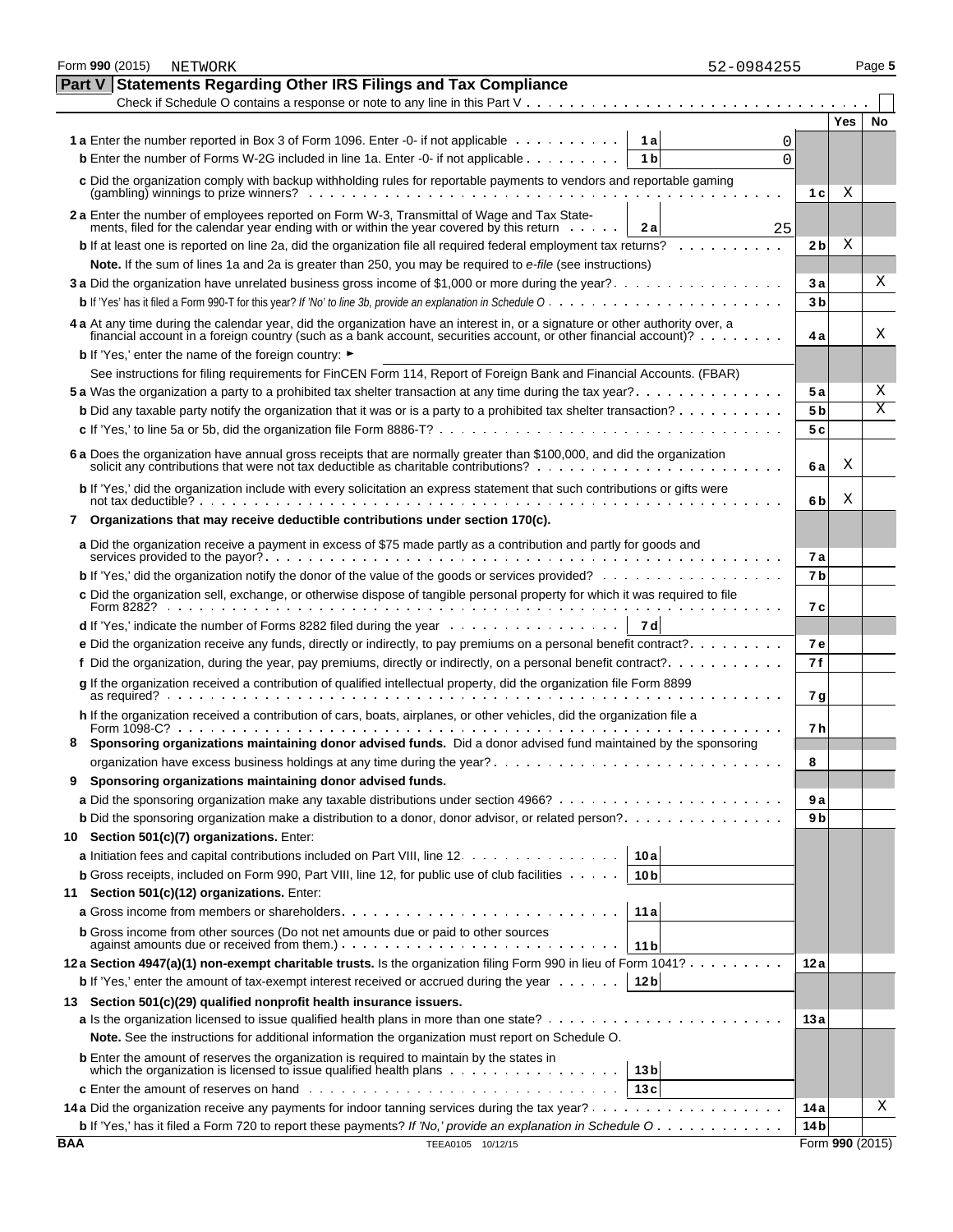|            | Form 990 (2015) NETWORK<br>52-0984255                                                                                                                                                                                                                                                                                           |                        |            | Page 6      |
|------------|---------------------------------------------------------------------------------------------------------------------------------------------------------------------------------------------------------------------------------------------------------------------------------------------------------------------------------|------------------------|------------|-------------|
|            | Governance, Management, and Disclosure For each 'Yes' response to lines 2 through 7b below, and for<br><b>Part VI</b><br>a 'No' response to line 8a, 8b, or 10b below, describe the circumstances, processes, or changes in<br>Schedule O. See instructions.                                                                    |                        |            |             |
|            |                                                                                                                                                                                                                                                                                                                                 |                        |            | $\mathbf x$ |
|            | <b>Section A. Governing Body and Management</b>                                                                                                                                                                                                                                                                                 |                        |            |             |
|            | 1 a Enter the number of voting members of the governing body at the end of the tax year<br>1 a<br>19<br>If there are material differences in voting rights among members<br>of the governing body, or if the governing body delegated broad<br>authority to an executive committee or similar committee, explain in Schedule O. |                        | <b>Yes</b> | No          |
| 2          | <b>b</b> Enter the number of voting members included in line 1a, above, who are independent $\dots$ , $\begin{bmatrix} 1 & b \end{bmatrix}$<br>19<br>Did any officer, director, trustee, or key employee have a family relationship or a business relationship with any other                                                   | $\mathbf{2}$           |            | Χ           |
| 3          | Did the organization delegate control over management duties customarily performed by or under the direct supervision<br>of officers, directors, or trustees, or key employees to a management company or other person?                                                                                                         | 3                      |            | Χ           |
|            | Did the organization make any significant changes to its governing documents                                                                                                                                                                                                                                                    |                        |            |             |
| 5<br>6     | Did the organization become aware during the year of a significant diversion of the organization's assets?<br>7 a Did the organization have members, stockholders, or other persons who had the power to elect or appoint one or more                                                                                           | 4<br>5<br>6            | Χ<br>Χ     | X           |
|            | b Are any governance decisions of the organization reserved to (or subject to approval by) members,                                                                                                                                                                                                                             | 7 a                    | X          |             |
| 8          | Did the organization contemporaneously document the meetings held or written actions undertaken during the year by<br>the following:                                                                                                                                                                                            | 7 b                    |            | Χ           |
|            |                                                                                                                                                                                                                                                                                                                                 | 8а                     | Χ          |             |
|            |                                                                                                                                                                                                                                                                                                                                 | 8 b                    | X          |             |
| 9          | Is there any officer, director, trustee, or key employee listed in Part VII, Section A, who cannot be reached at the                                                                                                                                                                                                            | 9                      |            | X           |
|            | Section B. Policies (This Section B requests information about policies not required by the Internal Revenue Code.                                                                                                                                                                                                              |                        |            |             |
|            |                                                                                                                                                                                                                                                                                                                                 |                        | <b>Yes</b> | No.         |
|            | b If 'Yes,' did the organization have written policies and procedures governing the activities of such chapters, affiliates, and branches to ensure their                                                                                                                                                                       | 10a<br>10 <sub>b</sub> |            | X           |
|            | 11 a Has the organization provided a complete copy of this Form 990 to all members of its governing body before filing the form?                                                                                                                                                                                                | 11a                    | X          |             |
|            | <b>b</b> Describe in Schedule O the process, if any, used by the organization to review this Form 990.                                                                                                                                                                                                                          |                        |            |             |
|            |                                                                                                                                                                                                                                                                                                                                 | 12 a                   | X          |             |
|            | <b>b</b> Were officers, directors, or trustees, and key employees required to disclose annually interests that could give rise<br>c Did the organization regularly and consistently monitor and enforce compliance with the policy? If 'Yes,' describe in                                                                       | 12 <sub>b</sub>        | Χ          |             |
|            |                                                                                                                                                                                                                                                                                                                                 | 12 c                   | Χ          |             |
| 13<br>14   |                                                                                                                                                                                                                                                                                                                                 | 13<br>14               | Χ<br>X     |             |
| 15         | Did the process for determining compensation of the following persons include a review and approval by independent<br>persons, comparability data, and contemporaneous substantiation of the deliberation and decision?                                                                                                         |                        |            |             |
|            |                                                                                                                                                                                                                                                                                                                                 | 15 a                   | Χ          |             |
|            | If 'Yes' to line 15a or 15b, describe the process in Schedule O (see instructions).                                                                                                                                                                                                                                             | 15 <sub>b</sub>        |            | Χ           |
|            | 16a Did the organization invest in, contribute assets to, or participate in a joint venture or similar arrangement with a                                                                                                                                                                                                       | 16 a                   |            | Χ           |
|            | b If 'Yes,' did the organization follow a written policy or procedure requiring the organization to evaluate its<br>participation in joint venture arrangements under applicable federal tax law, and take steps to safeguard the                                                                                               | 16 <sub>b</sub>        |            |             |
|            | <b>Section C. Disclosure</b>                                                                                                                                                                                                                                                                                                    |                        |            |             |
| 17         | List the states with which a copy of this Form 990 is required to be filed ►                                                                                                                                                                                                                                                    |                        |            |             |
| 18         | Section 6104 requires an organization to make its Forms 1023 (or 1024 if applicable), 990, and 990-T (Section 501(c)(3)s only) available<br>for public inspection. Indicate how you made these available. Check all that apply.                                                                                                 |                        |            |             |
| 19         | Other (explain in Schedule O)<br>Own website<br>Another's website<br>$\mathbf x$<br>Upon request<br>Describe in Schedule O whether (and if so, how) the organization made its governing documents, conflict of interest policy, and financial statements available to                                                           |                        |            |             |
| 20         | the public during the tax year.<br>State the name, address, and telephone number of the person who possesses the organization's books and records:                                                                                                                                                                              |                        |            |             |
|            | Paul Marchione<br>20001<br>25 E Street NW, Suite 200<br>Washington<br>DC                                                                                                                                                                                                                                                        | $(202)$ 347-9797       |            |             |
| <b>BAA</b> | TEEA0106 10/12/15                                                                                                                                                                                                                                                                                                               | Form 990 (2015)        |            |             |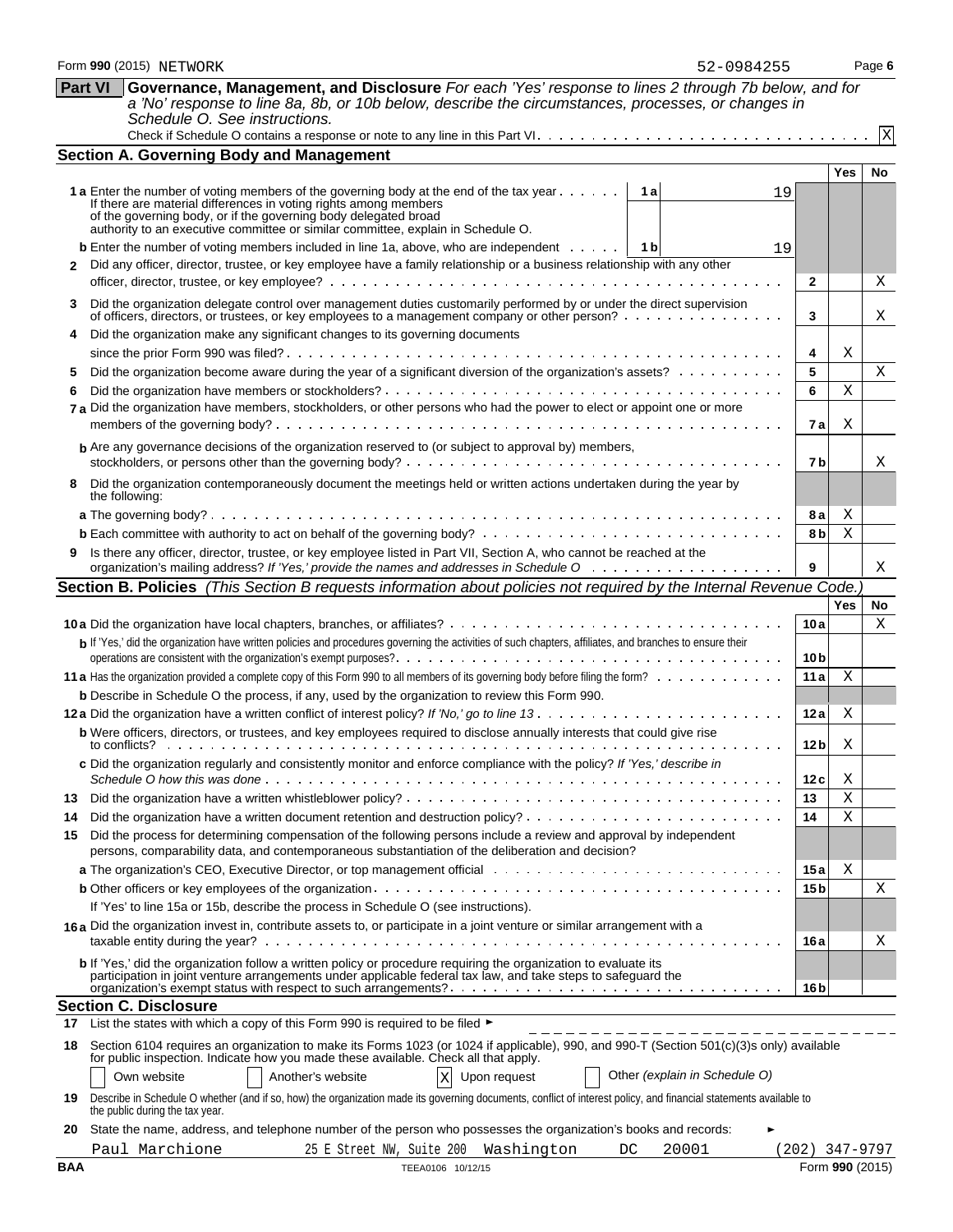| Form 990 (2015)<br>NETWORK                                                                                                                                                                                                  | Page 7<br>52-0984255 |
|-----------------------------------------------------------------------------------------------------------------------------------------------------------------------------------------------------------------------------|----------------------|
| <b>Part VII</b><br>Compensation of Officers, Directors, Trustees, Key Employees, Highest Compensated Employees, and<br><b>Independent Contractors</b>                                                                       |                      |
|                                                                                                                                                                                                                             |                      |
| Section A. Officers, Directors, Trustees, Key Employees, and Highest Compensated Employees                                                                                                                                  |                      |
| 1 a Complete this table for all persons required to be listed. Report compensation for the calendar year ending with or within the<br>organization's tax year.                                                              |                      |
| • List all of the organization's current officers, directors, trustees (whether individuals or organizations), regardless of amount of<br>compensation. Enter -0- in columns (D), (E), and (F) if no compensation was paid. |                      |
| • List all of the organization's current key employees, if any. See instructions for definition of 'key employee.'                                                                                                          |                      |
| A I bitthe concelerate the common blobest commonwealers and concerns fotbol then an efficient disease and concerns the conclusion                                                                                           |                      |

? List the organization's five **current** highest compensated employees (other than an officer, director, trustee, or key employee) who received reportable compensation (Box 5 of Form W-2 and/or Box 7 of Form 1099-MISC) of more than \$100,000 from the organization and any related organizations.

? List all of the organization's **former** officers, key employees, and highest compensated employees who received more than \$100,000 of reportable compensation from the organization and any related organizations.

? List all of the organization's **former directors or trustees** that received, in the capacity as a former director or trustee of the organization, more than \$10,000 of reportable compensation from the organization and any related organizations.

List persons in the following order: individual trustees or directors; institutional trustees; officers; key employees; highest compensated employees; and former such persons.

Check this box if neither the organization nor any related organization compensated any current officer, director, or trustee.

|                                               | (C)                                                                                         |                                                                                                             |                      |         |              |                                 |        |                                                            |                                                                 |                                                          |
|-----------------------------------------------|---------------------------------------------------------------------------------------------|-------------------------------------------------------------------------------------------------------------|----------------------|---------|--------------|---------------------------------|--------|------------------------------------------------------------|-----------------------------------------------------------------|----------------------------------------------------------|
| (A)<br>Name and Title                         | (B)<br>Average<br>hours<br>per                                                              | Position (do not check more<br>than one box, unless person<br>is both an officer and a<br>director/trustee) |                      |         |              |                                 |        | (D)<br>Reportable<br>compensation from<br>the organization | (E)<br>Reportable<br>compensation from<br>related organizations | (F)<br>Estimated<br>amount of other<br>compensation      |
|                                               | week<br>(list any<br>hours for<br>related<br>organiza-<br>tions<br>below<br>dotted<br>line) | ndividual trustee<br>director                                                                               | nstitutional trustee | Officer | (ey employee | Highest compensated<br>employee | Former | (W-2/1099-MISC)                                            | (W-2/1099-MISC)                                                 | from the<br>organization<br>and related<br>organizations |
| (1) Patricia Mejia                            | 1.00                                                                                        |                                                                                                             |                      |         |              |                                 |        |                                                            |                                                                 |                                                          |
| Chair                                         |                                                                                             | X                                                                                                           |                      | Χ       |              |                                 |        | $\mathbf{0}$ .                                             | $\Omega$ .                                                      | $0$ .                                                    |
| (2) Patricia Mullahy Fugere                   | 1.00                                                                                        |                                                                                                             |                      |         |              |                                 |        |                                                            |                                                                 |                                                          |
| Vice-Chair                                    |                                                                                             | Χ                                                                                                           |                      | Χ       |              |                                 |        | 0.                                                         | 0.                                                              | $0$ .                                                    |
| (3) Kevin M. Callahan                         | 1.00                                                                                        | Χ                                                                                                           |                      | X       |              |                                 |        |                                                            |                                                                 |                                                          |
| Treasurer                                     |                                                                                             |                                                                                                             |                      |         |              |                                 |        | 0.                                                         | $\mathbf{0}$ .                                                  | $0$ .                                                    |
| <u>(4) Tom Cordaro _________</u><br>Secretary | 1.00                                                                                        | X                                                                                                           |                      | X       |              |                                 |        | $\mathsf{O}$ .                                             | $\mathsf{O}$ .                                                  | $0$ .                                                    |
| (5) Regina Ann Brummel, CSJ                   | 1.00                                                                                        |                                                                                                             |                      |         |              |                                 |        |                                                            |                                                                 |                                                          |
| Board Member                                  |                                                                                             | X                                                                                                           |                      |         |              |                                 |        | 0                                                          | $\mathbf{0}$ .                                                  | $0$ .                                                    |
| (6) Lorena G. Gonzalez                        | 1.00                                                                                        |                                                                                                             |                      |         |              |                                 |        |                                                            |                                                                 |                                                          |
| Board Member                                  |                                                                                             | X                                                                                                           |                      |         |              |                                 |        | $\mathbf{0}$ .                                             | $\mathbf 0$                                                     | $0$ .                                                    |
| (7) Mary Beth Hamm, SSJ                       | 1.00                                                                                        |                                                                                                             |                      |         |              |                                 |        |                                                            |                                                                 |                                                          |
| Board Member                                  |                                                                                             | X                                                                                                           |                      |         |              |                                 |        | $\mathsf{0}$ .                                             | $\mathbf 0$ .                                                   | $0$ .                                                    |
| (8) Alice Kitchen                             | 1.00                                                                                        |                                                                                                             |                      |         |              |                                 |        |                                                            |                                                                 |                                                          |
| Board Member                                  |                                                                                             | X                                                                                                           |                      |         |              |                                 |        | $\mathbf{0}$ .                                             | $\mathbf{0}$ .                                                  | $0$ .                                                    |
| (9) Donna Marie Korba, IHM                    | 1.00                                                                                        |                                                                                                             |                      |         |              |                                 |        |                                                            |                                                                 |                                                          |
| Board Member                                  |                                                                                             | X                                                                                                           |                      |         |              |                                 |        | $\Omega$ .                                                 | $\mathbf{0}$ .                                                  | $0$ .                                                    |
| (10) Betsy McDougall                          | 1.00                                                                                        | X                                                                                                           |                      |         |              |                                 |        |                                                            |                                                                 |                                                          |
| Board Member                                  | 1.00                                                                                        |                                                                                                             |                      |         |              |                                 |        | 0.                                                         | 0.                                                              | $\mathbf 0$ .                                            |
| (11) Rev. Terrence J. Moran<br>Board Member   |                                                                                             | X                                                                                                           |                      |         |              |                                 |        | $\Omega$ .                                                 | $\Omega$ .                                                      | $0$ .                                                    |
| (12) Ann Scholz, SSND                         | 1.00                                                                                        |                                                                                                             |                      |         |              |                                 |        |                                                            |                                                                 |                                                          |
| Board Member                                  |                                                                                             | X                                                                                                           |                      |         |              |                                 |        | 0.                                                         | 0.                                                              | $0$ .                                                    |
| (13) Simone Campbell                          | 17.17                                                                                       |                                                                                                             |                      |         |              |                                 |        |                                                            |                                                                 |                                                          |
| Executive Director                            | 22.83                                                                                       |                                                                                                             |                      |         | Χ            |                                 |        | 40,994.                                                    | 0.                                                              | 9,925.                                                   |
| (14) Paul Marchione                           | 22.60                                                                                       |                                                                                                             |                      |         |              |                                 |        |                                                            |                                                                 |                                                          |
| Managing Director                             | 17.40                                                                                       |                                                                                                             |                      |         | X            |                                 |        | 49,169                                                     | $\Omega$ .                                                      | 12,116.                                                  |
| <b>BAA</b>                                    | TEEA0107 10/12/15                                                                           |                                                                                                             |                      |         |              |                                 |        |                                                            |                                                                 | Form 990 (2015)                                          |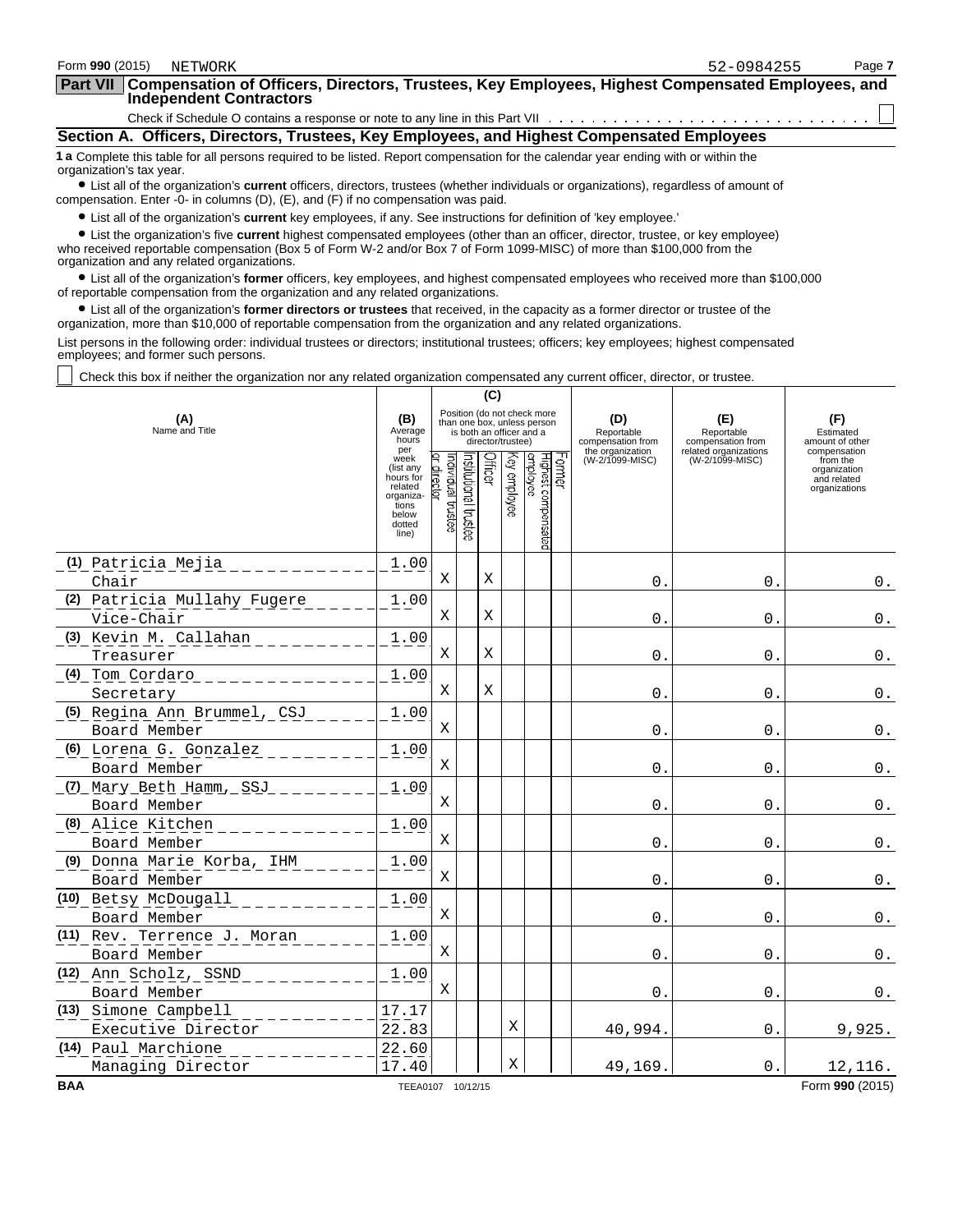|                    | Form 990 (2015) NETWORK                                                                                                                                                                                        |                                                                                         |                                  |                      |         |                 |                                                                                                 |       |                                        | 52-0984255                               |   | Page 8                                                                   |                |
|--------------------|----------------------------------------------------------------------------------------------------------------------------------------------------------------------------------------------------------------|-----------------------------------------------------------------------------------------|----------------------------------|----------------------|---------|-----------------|-------------------------------------------------------------------------------------------------|-------|----------------------------------------|------------------------------------------|---|--------------------------------------------------------------------------|----------------|
|                    | Part VII Section A. Officers, Directors, Trustees, Key Employees, and Highest Compensated Employees (continued)                                                                                                |                                                                                         |                                  |                      |         |                 |                                                                                                 |       |                                        |                                          |   |                                                                          |                |
|                    | (A)<br>Name and title                                                                                                                                                                                          | (B)<br>Average<br>hours<br>per<br>week                                                  |                                  |                      |         | (C)<br>Position | (do not check more than one<br>box, unless person is both an<br>officer and a director/trustee) |       | (D)<br>Reportable<br>compensation from | (E)<br>Reportable<br>compensation from   |   | (F)<br>Estimated<br>amount of other                                      |                |
|                    |                                                                                                                                                                                                                | (list any<br>hours<br>for<br>related<br>organiza<br>- tions<br>below<br>dotted<br>line) | or director<br>ndividual trustee | rstitutional trustee | Officer | Key employee    | Highest compensated<br>employee                                                                 | crmer | the organization<br>(W-2/1099-MISC)    | related organizations<br>(W-2/1099-MISC) |   | compensation<br>from the<br>organization<br>and related<br>organizations |                |
|                    | (15) Diane Guerin, RSM _______<br>Board Member                                                                                                                                                                 | $1.00 -$                                                                                | X                                |                      |         |                 |                                                                                                 |       | 0.                                     | 0.                                       |   |                                                                          | $\mathsf 0$ .  |
| (16) Rudy Lopez    | Board Member                                                                                                                                                                                                   | 1.00                                                                                    | Χ                                |                      |         |                 |                                                                                                 |       | 0.                                     | 0.                                       |   |                                                                          | $0$ .          |
|                    | (17) Dean P. Manternach<br>Board Member                                                                                                                                                                        | 1.00                                                                                    | X                                |                      |         |                 |                                                                                                 |       | 0.                                     | 0.                                       |   |                                                                          | $0$ .          |
|                    | (18) Melba Rodriguez<br>Board Member                                                                                                                                                                           | 1.00                                                                                    | Χ                                |                      |         |                 |                                                                                                 |       | 0.                                     | 0.                                       |   |                                                                          | $0$ .          |
| (19) Anna Sandidge | Board Member                                                                                                                                                                                                   | 0.00                                                                                    | X                                |                      |         |                 |                                                                                                 |       | 0.                                     | 0.                                       |   |                                                                          | $0$ .          |
| (20) Judith Sharpe | Board Member                                                                                                                                                                                                   | 1.00                                                                                    | X                                |                      |         |                 |                                                                                                 |       | 0.                                     | 0.                                       |   |                                                                          | $0$ .          |
| (21) Jerry Zurek   | Board Member                                                                                                                                                                                                   | 1.00                                                                                    | X                                |                      |         |                 |                                                                                                 |       | 0.                                     | 0.                                       |   |                                                                          | $\mathtt{0}$ . |
| (22)               |                                                                                                                                                                                                                |                                                                                         |                                  |                      |         |                 |                                                                                                 |       |                                        |                                          |   |                                                                          |                |
| (23)               |                                                                                                                                                                                                                |                                                                                         |                                  |                      |         |                 |                                                                                                 |       |                                        |                                          |   |                                                                          |                |
| (24)               |                                                                                                                                                                                                                |                                                                                         |                                  |                      |         |                 |                                                                                                 |       |                                        |                                          |   |                                                                          |                |
| (25)               |                                                                                                                                                                                                                |                                                                                         |                                  |                      |         |                 |                                                                                                 |       |                                        |                                          |   |                                                                          |                |
| 1 b Sub-total.     | c Total from continuation sheets to Part VII, Section A                                                                                                                                                        |                                                                                         |                                  |                      |         |                 |                                                                                                 |       | 90,163.                                | 0.                                       |   | 22,041.                                                                  |                |
|                    |                                                                                                                                                                                                                |                                                                                         |                                  |                      |         |                 |                                                                                                 |       | 90, 163.                               | 0.                                       |   | 22,041.                                                                  |                |
|                    | 2 Total number of individuals (including but not limited to those listed above) who received more than \$100,000 of reportable compensation<br>from the organization ▶                                         |                                                                                         |                                  |                      |         |                 |                                                                                                 |       |                                        |                                          |   |                                                                          |                |
| 3                  | Did the organization list any <b>former</b> officer, director, or trustee, key employee, or highest compensated employee                                                                                       |                                                                                         |                                  |                      |         |                 |                                                                                                 |       |                                        |                                          | 3 | Yes<br>No                                                                | Χ              |
|                    | For any individual listed on line 1a, is the sum of reportable compensation and other compensation from<br>the organization and related organizations greater than \$150,000? If 'Yes' complete Schedule J for |                                                                                         |                                  |                      |         |                 |                                                                                                 |       |                                        |                                          | 4 |                                                                          | Χ              |
| 5.                 | Did any person listed on line 1a receive or accrue compensation from any unrelated organization or individual                                                                                                  |                                                                                         |                                  |                      |         |                 |                                                                                                 |       |                                        |                                          | 5 |                                                                          | Χ              |
|                    | <b>Section B. Independent Contractors</b><br>Complete this table for your five highest compensated independent contractors that received more than \$100,000 of                                                |                                                                                         |                                  |                      |         |                 |                                                                                                 |       |                                        |                                          |   |                                                                          |                |
|                    | compensation from the organization. Report compensation for the calendar year ending with or within the organization's tax year.<br>(A)<br>Name and business address                                           |                                                                                         |                                  |                      |         |                 |                                                                                                 |       | (B)<br>Description of services         |                                          |   | (C)<br>Compensation                                                      |                |
|                    |                                                                                                                                                                                                                |                                                                                         |                                  |                      |         |                 |                                                                                                 |       |                                        |                                          |   |                                                                          |                |
|                    |                                                                                                                                                                                                                |                                                                                         |                                  |                      |         |                 |                                                                                                 |       |                                        |                                          |   |                                                                          |                |
|                    |                                                                                                                                                                                                                |                                                                                         |                                  |                      |         |                 |                                                                                                 |       |                                        |                                          |   |                                                                          |                |
| 2                  | Total number of independent contractors (including but not limited to those listed above) who received more than<br>\$100,000 of compensation from the organization                                            |                                                                                         |                                  |                      |         |                 |                                                                                                 |       |                                        |                                          |   |                                                                          |                |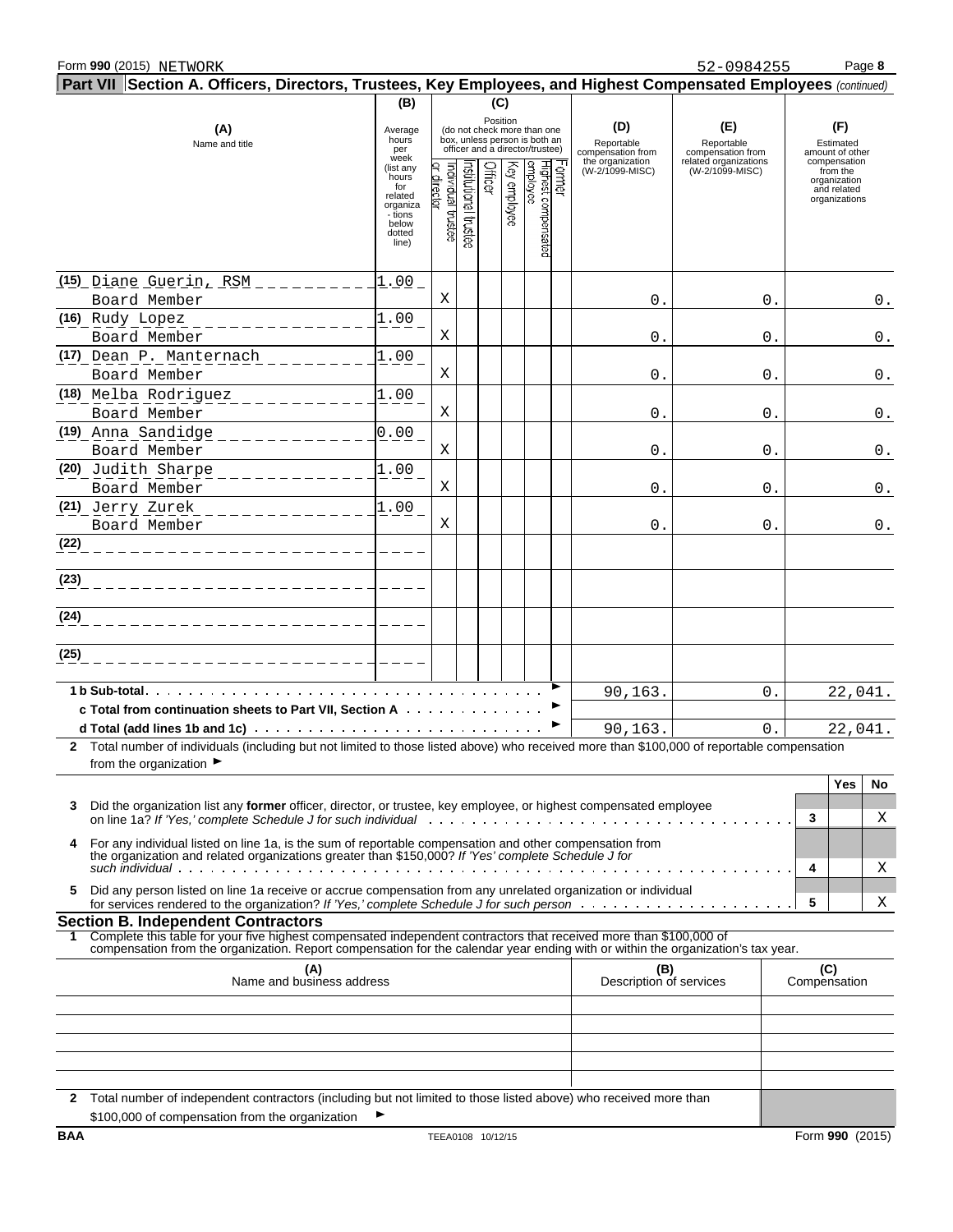**Part VIII** Statement of Revenue

## Check if Schedule O contains a response or note to any line in this Part VIII **(A) (B) (C) (D)** Total revenue Related or Unrelated Revenue<br>exempt business excluded from exempt business excluded from tax<br>function revenue under sections function revenue under sections revenue 512-514 Contributions, Gifts, Grants<br>and Other Similar Amounts **1a** Federated campaigns **1 1 1 b** Membership dues **1b c** Fundraising events **1 1 c d** Related organizations **1 e** Government grants (contributions)  $\cdot$  | 1 **e f** All other contributions, gifts, grants, and similar amounts not included above **1 1 f** 957,516. **g** Noncash contributions included in lines 1a-1f: \$ 40,044. **h Total.** Add lines 1a-1f (a) and a contract of a contract of **P** 957,516. Program Service Revenue **Business Code 2 a b c d e f** All other program service revenue **g Total.** Add lines 2a-2f  $\ldots \ldots \ldots \ldots \ldots \ldots \ldots \ldots$ **3** Investment income (including dividends, interest and other similar amounts) Government of the similar service of  $\blacktriangleright$ 26,094. 0. 0. 26,094. **4** Income from investment of tax-exempt bond proceeds . G **5** Royalties G (i) Real (ii) Personal **6 a** Gross rents **b** Less: rental expenses **c** Rental income or (loss) **d** Net rental income or (loss) . . . . . . . . . . . . . . . . ▶ **7 a** Gross amount from sales of  $\left\{\n\begin{array}{c}\n\text{(i) Securities} \\
\text{(ii) Other}\n\end{array}\n\right\}$ assets other than inventory **b** Less: cost or other basis and sales expenses **c** Gain or (loss) **d** Net gain or (loss) G **8 a** Gross income from fundraising events **Other Revenue** (not including . \$ of contributions reported on line 1c). See Part IV, line 18 **a b** Less: direct expenses **b c** Net income or (loss) from fundraising events Consumer **9 a** Gross income from gaming activities. See Part IV, line 19 **a b** Less: direct expenses **b c** Net income or (loss) from gaming activities Given Bottom Bottom Bottom Bottom Bottom Bottom Bottom Bottom Bottom Bottom Bottom Bottom Bottom Bottom Bottom Bottom Bottom Bottom Bottom Bottom Bottom Bottom Bottom Bottom **10a** Gross sales of inventory, less returns and allowances **a b** Less: cost of goods sold **bb c** Net income or (loss) from sales of inventory Given Blues Miscellaneous Revenue<br> **Business Code 11a** Other Income 900099 4,385. 4,385. 0. 0.**b c d** All other revenue **e Total.** Add lines 11a-11d . . . . . . . . . . . . . . . . . ▶ 4,385. **12 Total revenue.** See instructions **Good Contact +** 987,995. 4,385. 0. 26,094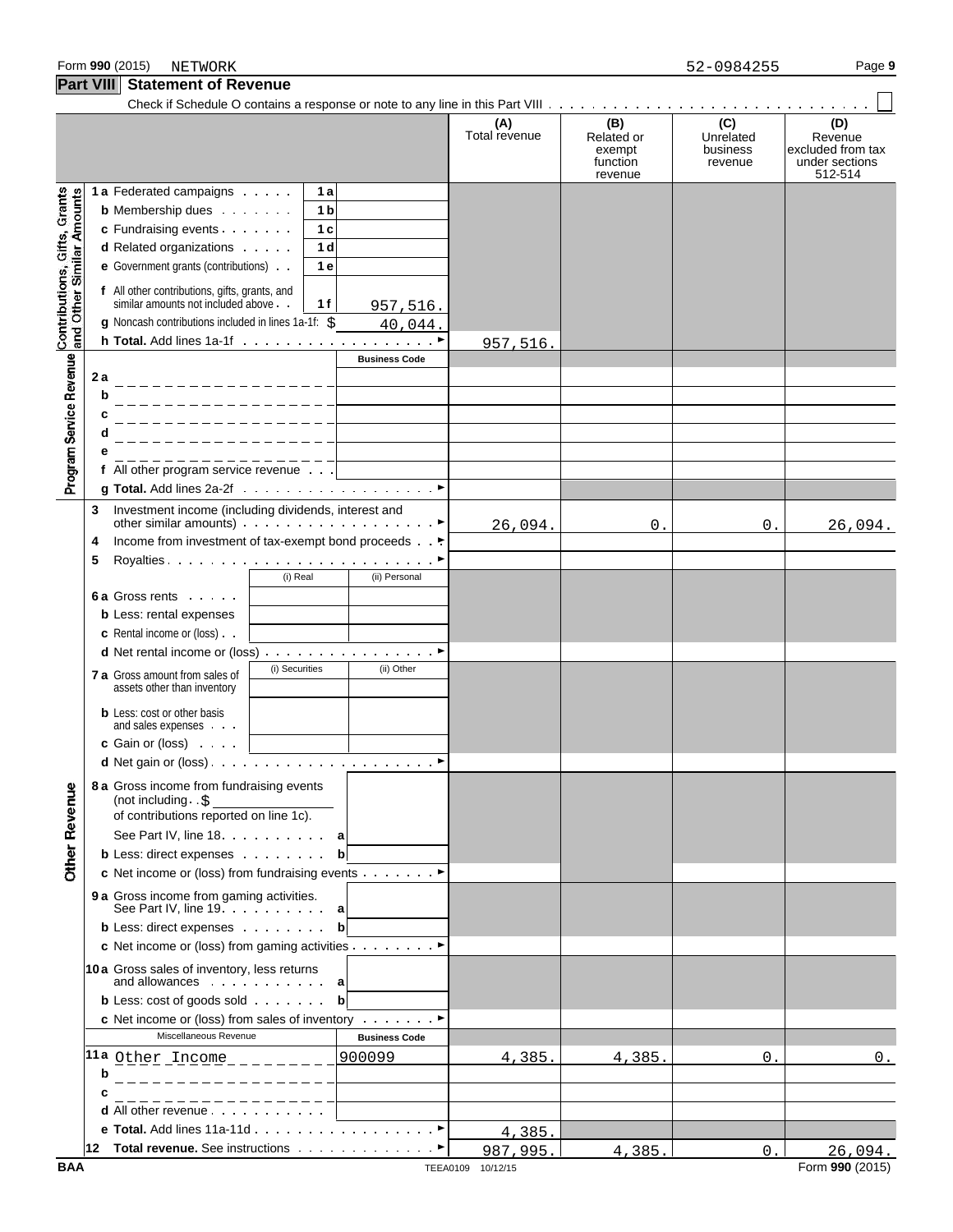**Part IX Statement of Functional Expenses** 

### *Section 501(c)(3) and 501(c)(4) organizations must complete all columns. All other organizations must complete column (A).* Check if Schedule O contains a response or note to any line in this Part IX . . . . . . . . . . . . . . . . . . **Do not include amounts reported on lines**<br> **C** (D) (D) Total expenses Program service Management and Fundraising<br> **EXPENSION EXPENSION CONTRACT (D)** Management and Fundraising<br>
expenses expenses expenses expenses **1** Grants and other assistance to domestic organizations and domestic governments. See Part IV, line  $21 \cdot \cdot \cdot \cdot \cdot \cdot \cdot \cdot \cdot \cdot \cdot \cdot$ **2** Grants and other assistance to domestic individuals. See Part IV, line 22 . . . . . . . . **3** Grants and other assistance to foreign organizations, foreign governments, and foreign individuals. See Part IV, lines 15 and 16 **4** Benefits paid to or for members **5** Compensation of current officers, directors, trustees, and key employees . . . . . . . . Compensation not included above, to **6** disqualified persons (as defined under section 4958(f)(1)) and persons described in section  $4958(c)(3)(B)$ . . . . . . . . . . . **7** Other salaries and wages Pension plan accruals and contributions **8** (include section 401(k) and 403(b)  $emplover$  contributions)  $\ldots$   $\ldots$ **9** Other employee benefits . . . . . . **10** Payroll taxes **11** Fees for services (non-employees): **a** Management **b** Legal **c** Accounting **d** Lobbying **e** Professional fundraising services. See Part IV, line 17 **f** Investment management fees **g** Other. (If line 11g amount exceeds 10% of line 25, column (A) amount, list line 11g expenses on Schedule O.) **12** Advertising and promotion **13** Office expenses **14** Information technology **15** Royalties 16 Occupancy . . . . . . . . . . . . . . . . . . **17** Travel **18** Payments of travel or entertainment expenses for any federal, state, or local public officials : . . . . . . . . . . . . . . . . 19 Conferences, conventions, and meetings . . . **20** Interest **21** Payments to affiliates **22** Depreciation, depletion, and amortization **23** Insurance **24** Other expenses. Itemize expenses not covered above (List miscellaneous expenses in line 24e. If line 24e amount exceeds 10% of line 25, column (A) amount, list line 24e expenses on Schedule O.) **a** Event productions \_\_\_\_\_\_\_ 1 8,000. 7,032. 0. 968. **b** Staff development 1,495. 1,082. 413. 0. **c** Licenses 13,361. 13,361. 1,444. 1,444. 83. 11,834. **d** Dues and memberships 2, 2,664. 2,519. 81. 81. 84. **e** All other expenses **25 Total functional expenses.** Add lines 1 through 24e **26 Joint costs.** Complete this line only if the organization reported in column (B) joint costs from a combined educational campaign and fundraising solicitation. Check here  $\blacktriangleright$  if following 90,163. 86,896. 3,267. 0. 427,140. 388,847. 15,476. 22,817. 41,727. 37,987. 1,512. 2,228. 62,831. 57,198. 2,276. 3,357. 43,400. 39,509. 1,572. 2,319.  $20,288.$   $\vert$  0.  $\vert$  20,288.  $\vert$  0. 8,710. 8,710. 69,423. 65,572. 2,384. 1,467.  $2,364.$   $2,235.$   $129.$  0. 153,352. 110,869. 2,750. 39,733. 58,351. 53,846. 94. 4,411. 100,500. 87,283. 3,549. 9,668. 45,623. 39,405. 4,462. 1,756.  $12,915.$  8,801. 3,270. 844.  $1,145.$  0. 1,145. 0.  $13,608.$  0. 13,608. 0. 1,177,060. 990,525. 76,359. 110,176.

SOP 98-2 (ASC 958-720) . . . .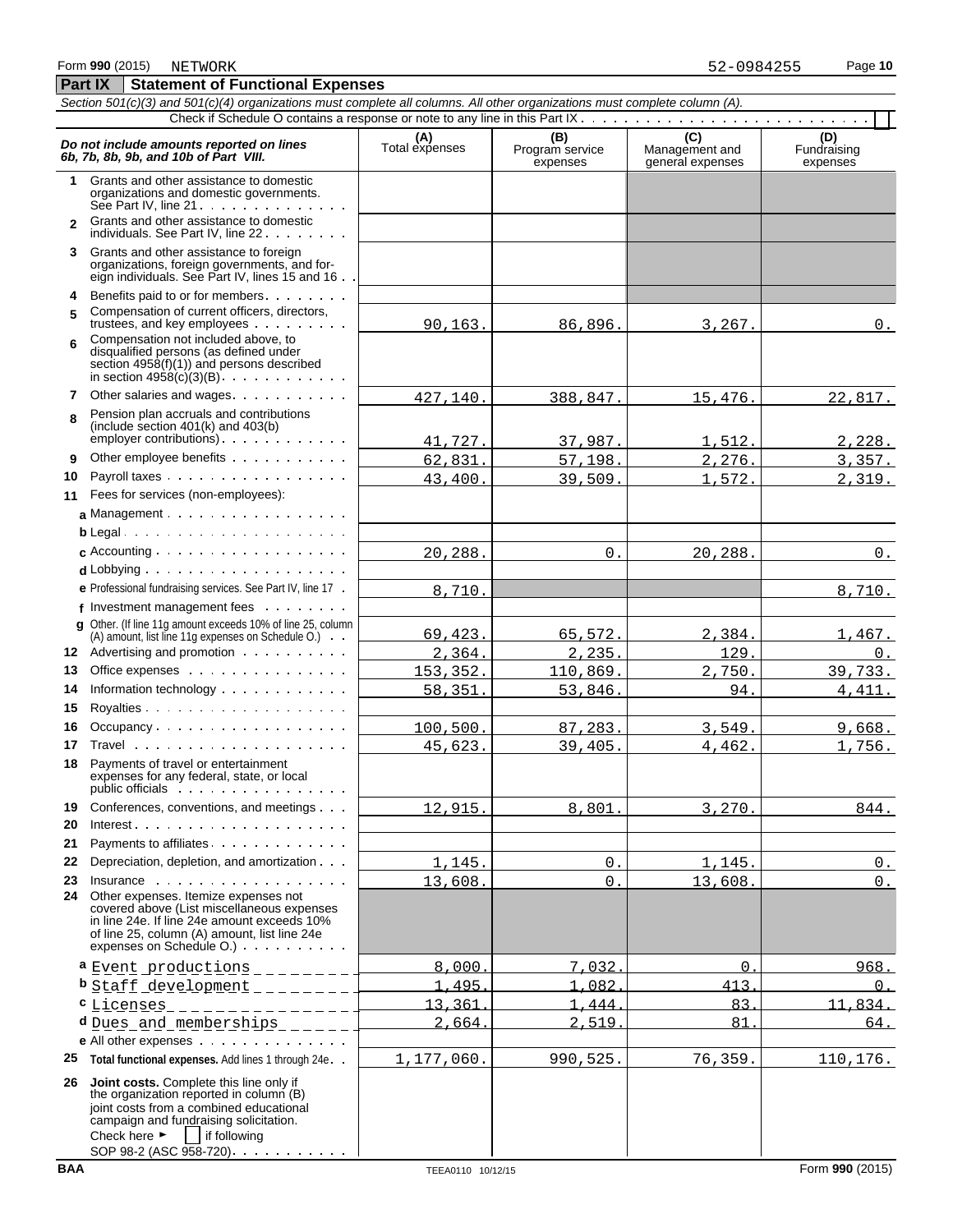## Form **990** (2015) Page **11**

|                             | <b>Part X</b> | <b>Balance Sheet</b>                                                                                                                                                                                                                                                                                                                          |                          |                |                    |
|-----------------------------|---------------|-----------------------------------------------------------------------------------------------------------------------------------------------------------------------------------------------------------------------------------------------------------------------------------------------------------------------------------------------|--------------------------|----------------|--------------------|
|                             |               |                                                                                                                                                                                                                                                                                                                                               |                          |                |                    |
|                             |               |                                                                                                                                                                                                                                                                                                                                               | (A)<br>Beginning of year |                | (B)<br>End of year |
|                             | 1             |                                                                                                                                                                                                                                                                                                                                               | 53,208.                  | 1              | 97,515.            |
|                             | 2             |                                                                                                                                                                                                                                                                                                                                               |                          | $\mathbf{2}$   |                    |
|                             | 3             |                                                                                                                                                                                                                                                                                                                                               |                          | 3              |                    |
|                             | 4             |                                                                                                                                                                                                                                                                                                                                               | 122,007.                 | 4              | 50,462.            |
|                             | 5             | Loans and other receivables from current and former officers, directors,                                                                                                                                                                                                                                                                      |                          |                |                    |
|                             | 6             | Loans and other receivables from other disqualified persons (as defined under<br>section $4958(f)(1)$ , persons described in section $4958(c)(3)(B)$ , and contributing<br>employers and sponsoring organizations of section $501(c)(9)$ voluntary employees'<br>beneficiary organizations (see instructions). Complete Part II of Schedule L |                          | 5<br>6         |                    |
|                             | 7             |                                                                                                                                                                                                                                                                                                                                               |                          | $\overline{7}$ |                    |
| Assets                      | 8             | Inventories for sale or use $\cdots$ , $\cdots$ , $\cdots$ , $\cdots$ , $\cdots$ , $\cdots$ , $\cdots$ , $\cdots$ , $\cdots$ , $\cdots$ , $\cdots$                                                                                                                                                                                            |                          | 8              |                    |
|                             | 9             |                                                                                                                                                                                                                                                                                                                                               | 32,635                   | 9              | 28,879.            |
|                             |               | 10a Land, buildings, and equipment: cost or other basis.<br>225,309.                                                                                                                                                                                                                                                                          |                          |                |                    |
|                             |               | <b>b</b> Less: accumulated depreciation $\cdots$ $\cdots$ $\cdots$ $\cdots$ $\cdots$   10 b<br>224,046.                                                                                                                                                                                                                                       | 2,408.                   | 10c            | 1,263.             |
|                             | 11            | Investments – publicly traded securities $\cdots$ , , , , , ,                                                                                                                                                                                                                                                                                 | 989,818.                 | 11             | 803,853.           |
|                             | 12            |                                                                                                                                                                                                                                                                                                                                               |                          | 12             |                    |
|                             | 13            | Investments – program-related. See Part IV, line $11 \ldots \ldots \ldots \ldots \ldots \ldots$                                                                                                                                                                                                                                               |                          | 13             |                    |
|                             | 14            | Intangible assets response to the contract of the contract of the contract of the contract of the contract of the contract of the contract of the contract of the contract of the contract of the contract of the contract of                                                                                                                 |                          | 14             |                    |
|                             | 15            |                                                                                                                                                                                                                                                                                                                                               | 10,890                   | 15             | 10,890.            |
|                             | 16            | Total assets. Add lines 1 through 15 (must equal line 34)                                                                                                                                                                                                                                                                                     | 1,210,966.               | 16             | 992,862.           |
|                             | 17            |                                                                                                                                                                                                                                                                                                                                               | 67,334.                  | 17             | 65,606.            |
|                             | 18            |                                                                                                                                                                                                                                                                                                                                               |                          | 18             |                    |
|                             | 19            | Deferred revenue www.communicationshipsers and contain the contact of the contact of the contact of the contact of the contact of the contact of the contact of the contact of the contact of the contact of the contact of th                                                                                                                |                          | 19             |                    |
|                             | 20            |                                                                                                                                                                                                                                                                                                                                               |                          | 20             |                    |
|                             | 21            | Escrow or custodial account liability. Complete Part IV of Schedule D                                                                                                                                                                                                                                                                         |                          | 21             |                    |
| Liabilities                 | 22            | Loans and other payables to current and former officers, directors, trustees,<br>key employees, highest compensated employees, and disqualified persons.<br>Complete Part II of Schedule Letter and the complete Part II of Schedule Letter and the complete Part II of Schedule Letter and the complete Part II o                            |                          | 22             |                    |
|                             | 23            | Secured mortgages and notes payable to unrelated third parties                                                                                                                                                                                                                                                                                |                          | 23             |                    |
|                             | 24            | Unsecured notes and loans payable to unrelated third parties                                                                                                                                                                                                                                                                                  |                          | 24             |                    |
|                             | 25            | Other liabilities (including federal income tax, payables to related third parties, and other liabilities not included on lines 17-24). Complete Part X of Schedule D                                                                                                                                                                         |                          | 25             |                    |
|                             | 26            |                                                                                                                                                                                                                                                                                                                                               | 67,334.                  | 26             | 65,606.            |
|                             |               | Organizations that follow SFAS 117 (ASC 958), check here $\blacktriangleright \boxed{\times}$ and complete<br>lines 27 through 29, and lines 33 and 34.                                                                                                                                                                                       |                          |                |                    |
|                             | 27            | Unrestricted net assets entertainment in the contract of the contract of the contract of the contract of the contract of the contract of the contract of the contract of the contract of the contract of the contract of the c                                                                                                                | 1, 143, 632.             | 27             | 927, 256.          |
|                             | 28            |                                                                                                                                                                                                                                                                                                                                               |                          | 28             |                    |
|                             | 29            |                                                                                                                                                                                                                                                                                                                                               |                          | 29             |                    |
| Net Assets or Fund Balances |               | Organizations that do not follow SFAS 117 (ASC 958), check here ►  <br>and complete lines 30 through 34.                                                                                                                                                                                                                                      |                          |                |                    |
|                             | 30            |                                                                                                                                                                                                                                                                                                                                               |                          | 30             |                    |
|                             | 31            | Paid-in or capital surplus, or land, building, or equipment fund                                                                                                                                                                                                                                                                              |                          | 31             |                    |
|                             | 32            | Retained earnings, endowment, accumulated income, or other funds                                                                                                                                                                                                                                                                              |                          | 32             |                    |
|                             | 33            | Total net assets or fund balances experience in the content of the content of the content of the content of the content of the content of the content of the content of the content of the content of the content of the conte                                                                                                                | 1,143,632.               | 33             | 927, 256.          |
|                             | 34            |                                                                                                                                                                                                                                                                                                                                               | 1,210,966.               | 34             | 992,862.           |
| <b>BAA</b>                  |               |                                                                                                                                                                                                                                                                                                                                               |                          |                | Form 990 (2015)    |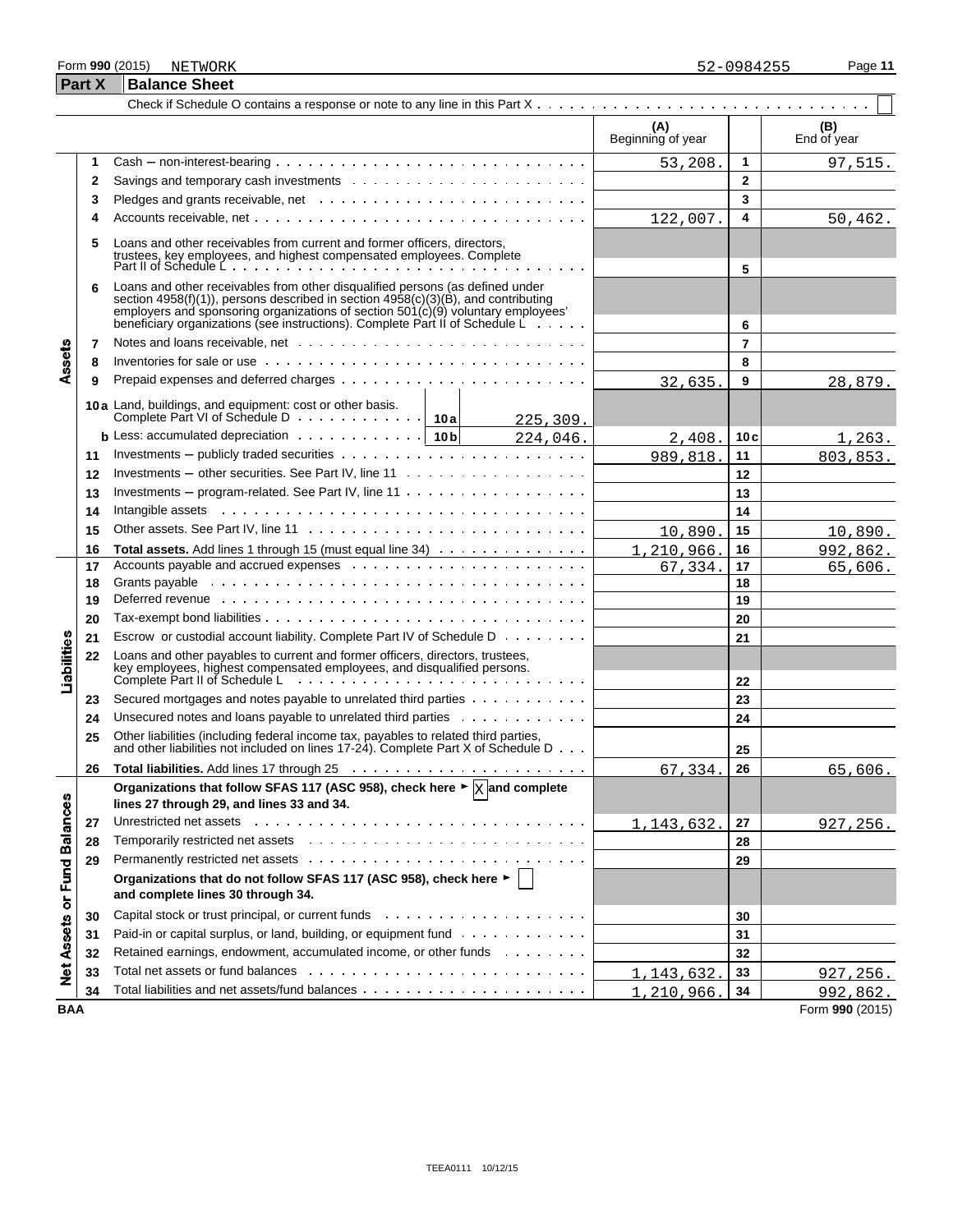|            | Form 990 (2015)                                                                                                                  |  | <b>NETWORK</b>                                                                                                                                                                                                                 | 52-0984255     |                |                 | Page 12 |
|------------|----------------------------------------------------------------------------------------------------------------------------------|--|--------------------------------------------------------------------------------------------------------------------------------------------------------------------------------------------------------------------------------|----------------|----------------|-----------------|---------|
|            | Part XI                                                                                                                          |  | <b>Reconciliation of Net Assets</b>                                                                                                                                                                                            |                |                |                 |         |
|            |                                                                                                                                  |  |                                                                                                                                                                                                                                |                |                |                 |         |
| 1          |                                                                                                                                  |  |                                                                                                                                                                                                                                | $\mathbf{1}$   |                | 987,995.        |         |
| 2          |                                                                                                                                  |  | Total expenses (must equal Part IX, column (A), line 25) $\ldots \ldots \ldots \ldots \ldots \ldots \ldots \ldots \ldots \ldots \ldots$                                                                                        | $\mathbf{2}$   |                | 1,177,060.      |         |
| 3          |                                                                                                                                  |  |                                                                                                                                                                                                                                | 3              |                | $-189,065.$     |         |
| 4          |                                                                                                                                  |  | Net assets or fund balances at beginning of year (must equal Part X, line 33, column $(A)$ ) $\ldots$                                                                                                                          | 4              |                | 1, 143, 632.    |         |
| 5          |                                                                                                                                  |  |                                                                                                                                                                                                                                | 5              |                | $-27, 311.$     |         |
| 6          |                                                                                                                                  |  |                                                                                                                                                                                                                                | 6              |                |                 |         |
| 7          |                                                                                                                                  |  | Investment expenses enterprise on the contract of the contract of the contract of the contract of the contract of the contract of the contract of the contract of the contract of the contract of the contract of the contract | $\overline{7}$ |                |                 |         |
| 8          |                                                                                                                                  |  | Prior period adjustments with the contract of the contract of the contract of the contract of the contract of the contract of the contract of the contract of the contract of the contract of the contract of the contract of  | 8              |                |                 |         |
| 9          |                                                                                                                                  |  |                                                                                                                                                                                                                                | 9              |                |                 |         |
| 10         |                                                                                                                                  |  | Net assets or fund balances at end of year. Combine lines 3 through 9 (must equal Part X, line 33,                                                                                                                             |                |                |                 |         |
|            |                                                                                                                                  |  |                                                                                                                                                                                                                                | 10             |                | 927,256.        |         |
|            |                                                                                                                                  |  | Part XII   Financial Statements and Reporting                                                                                                                                                                                  |                |                |                 |         |
|            |                                                                                                                                  |  |                                                                                                                                                                                                                                |                |                |                 |         |
|            |                                                                                                                                  |  |                                                                                                                                                                                                                                |                |                | Yes             | No      |
| 1          |                                                                                                                                  |  | Cash<br>Other<br>Accounting method used to prepare the Form 990:<br><b>X</b> Accrual                                                                                                                                           |                |                |                 |         |
|            |                                                                                                                                  |  | If the organization changed its method of accounting from a prior year or checked 'Other,' explain                                                                                                                             |                |                |                 |         |
|            | in Schedule O.                                                                                                                   |  |                                                                                                                                                                                                                                |                |                |                 |         |
|            |                                                                                                                                  |  | 2 a Were the organization's financial statements compiled or reviewed by an independent accountant?                                                                                                                            |                | 2a             |                 | Χ       |
|            |                                                                                                                                  |  | If 'Yes,' check a box below to indicate whether the financial statements for the year were compiled or reviewed on a                                                                                                           |                |                |                 |         |
|            |                                                                                                                                  |  | separate basis, consolidated basis, or both:<br>Consolidated basis<br>Both consolidated and separate basis<br>Separate basis                                                                                                   |                |                |                 |         |
|            |                                                                                                                                  |  |                                                                                                                                                                                                                                |                |                |                 |         |
|            |                                                                                                                                  |  | <b>b</b> Were the organization's financial statements audited by an independent accountant? $\cdots$ , $\cdots$ , $\cdots$ , $\cdots$                                                                                          |                | 2 <sub>b</sub> | Χ               |         |
|            |                                                                                                                                  |  | If 'Yes,' check a box below to indicate whether the financial statements for the year were audited on a separate<br>basis, consolidated basis, or both:                                                                        |                |                |                 |         |
|            | ΙX                                                                                                                               |  | <b>Consolidated basis</b><br>Both consolidated and separate basis<br>Separate basis                                                                                                                                            |                |                |                 |         |
|            |                                                                                                                                  |  | c If 'Yes' to line 2a or 2b, does the organization have a committee that assumes responsibility for oversight of the audit,                                                                                                    |                |                |                 |         |
|            |                                                                                                                                  |  | review, or compilation of its financial statements and selection of an independent accountant?                                                                                                                                 |                | 2 c            | Χ               |         |
|            |                                                                                                                                  |  | If the organization changed either its oversight process or selection process during the tax year, explain                                                                                                                     |                |                |                 |         |
|            | in Schedule O.                                                                                                                   |  |                                                                                                                                                                                                                                |                |                |                 |         |
|            | 3 a As a result of a federal award, was the organization required to undergo an audit or audits as set forth in the Single<br>3a |  |                                                                                                                                                                                                                                |                |                |                 | Χ       |
|            |                                                                                                                                  |  | b If 'Yes,' did the organization undergo the required audit or audits? If the organization did not undergo the required audit                                                                                                  |                |                |                 |         |
|            |                                                                                                                                  |  |                                                                                                                                                                                                                                |                | 3 <sub>b</sub> |                 |         |
| <b>BAA</b> |                                                                                                                                  |  |                                                                                                                                                                                                                                |                |                | Form 990 (2015) |         |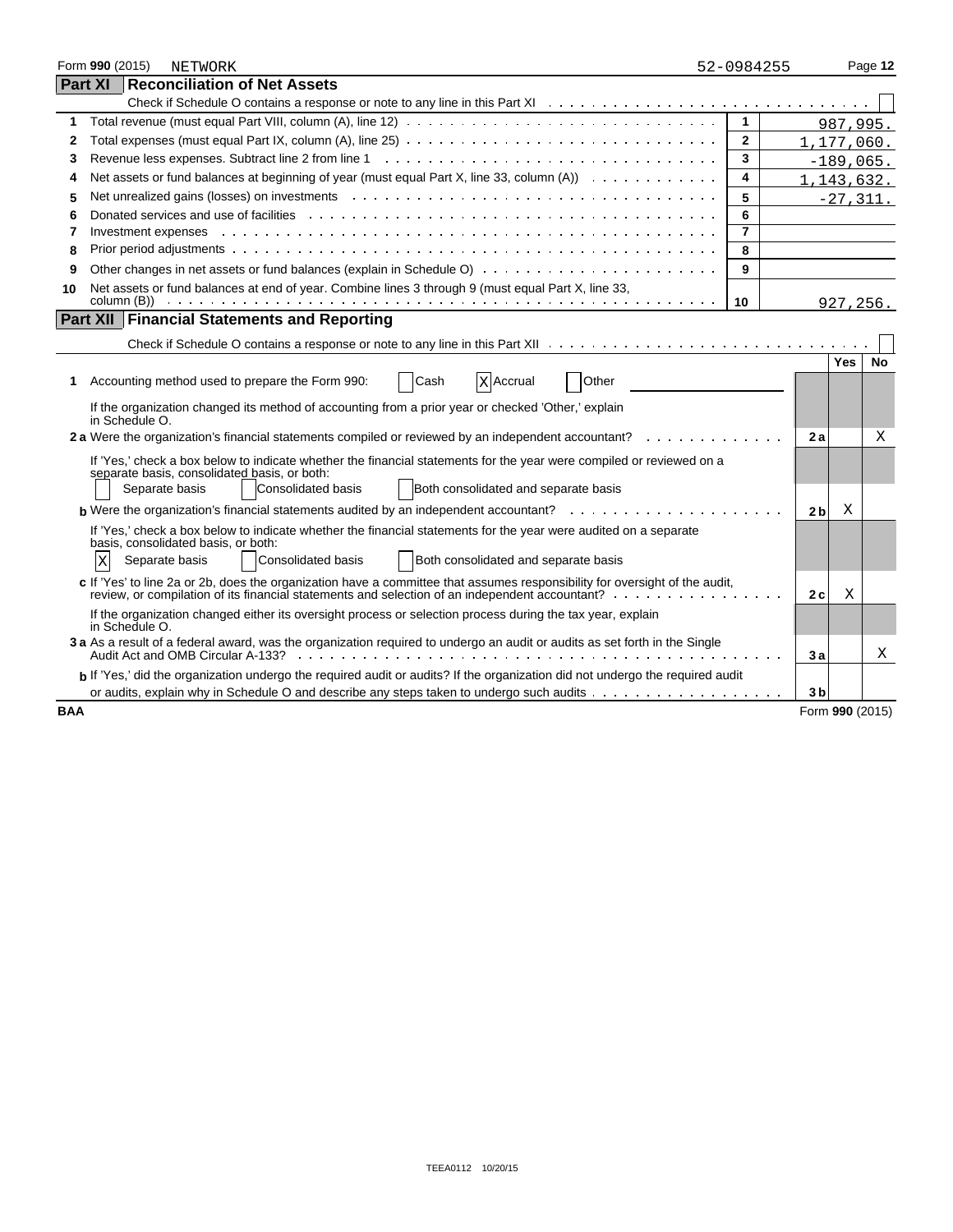Department of the Treasury<br>Internal Revenue Service

## **(Form 990, 990-EZ, Schedule of Contributors or 990-PF)**

<sup>G</sup>**Attach to Form 990, Form 990-EZ, or Form 990-PF. 2015**

Internal Revenue Service G **Information about Schedule B (Form 990, 990-EZ, 990-PF) and its instructions is at** *www.irs.gov/form990.*

| ™™™™∩™™ |  |
|---------|--|

| Name of the organization | $-0.000$<br>Emplover identification number |
|--------------------------|--------------------------------------------|
|                          | .                                          |

| NETWORK                        | 52-0984255                                                                                                                                                              |  |
|--------------------------------|-------------------------------------------------------------------------------------------------------------------------------------------------------------------------|--|
| Organization type (check one): |                                                                                                                                                                         |  |
| Filers of:                     | Section:                                                                                                                                                                |  |
| Form 990 or 990-EZ             | $X$ 501(c)(<br>4 ) (enter number) organization<br>$4947(a)(1)$ nonexempt charitable trust not treated as a private foundation<br>527 political organization             |  |
| Form 990-PF                    | $\vert$ 501(c)(3) exempt private foundation<br>$ 4947(a)(1)$ nonexempt charitable trust treated as a private foundation<br>$\vert$ 501(c)(3) taxable private foundation |  |

Check if your organization is covered by the **General Rule** or a **Special Rule.**

**Note.** Only a section 501(c)(7), (8), or (10) organization can check boxes for both the General Rule and a Special Rule. See instructions.

### **General Rule**

For an organization filing Form 990, 990-EZ, or 990-PF that received, during the year, contributions totaling \$5,000 or more (in money or X For an organization filing Form 990, 990-EZ, or 990-PF that received, during the year, contributions totaling \$5,000 or more (ir<br>Property) from any one contributor. Complete Parts I and II. See instructions for determin

## **Special Rules**

For an organization described in section 501(c)(3) filing Form 990 or 990-EZ that met the 33-1/3% support test of the regulations under sections 509(a)(1) and 170(b)(1)(A)(vi), that checked Schedule A (Form 990 or 990-EZ), Part II, line 13, 16a, or 16b, and that received from any one contributor, during the year, total contributions of the greater of (**1**) \$5,000 or (**2**) 2% of the amount on (i) Form 990, Part VIII, line 1h, or (ii) Form 990-EZ, line 1. Complete Parts I and II.

For an organization described in section 501(c)(7), (8), or (10) filing Form 990 or 990-EZ that received from any one contributor, during the year, total contributions of more than \$1,000 *exclusively* for religious, charitable, scientific, literary, or educational purposes, or for the prevention of cruelty to children or animals. Complete Parts I, II, and III.

For an organization described in section 501(c)(7), (8), or (10) filing Form 990 or 990-EZ that received from any one contributor, during the year, contributions *exclusively* for religious, charitable, etc., purposes, but no such contributions totaled more than \$1,000. If this box is checked, enter here the total contributions that were received during the year for an *exclusively* religious, charitable, etc., purpose. Do not complete any of the parts unless the **General Rule** applies to this organization because it received *nonexclusively* religious, charitable, etc., contributions totaling \$5,000 or more during the year  $\ldots \ldots$ 

**Caution.** An organization that is not covered by the General Rule and/or the Special Rules does not file Schedule B (Form 990, 990-EZ, or 990-PF), but it **must** answer 'No' on Part IV, line 2, of its Form 990; or check the box on line H of its Form 990-EZ or on its Form 990-PF, Part I, line 2, to certify that it does not meet the filing requirements of Schedule B (Form 990, 990-EZ, or 990-PF)

**BAA For Paperwork Reduction Act Notice, see the Instructions for Form 990, 990-EZ, or 990-PF. Schedule B (Form 990, 990-EZ, or 990-PF) (2015)**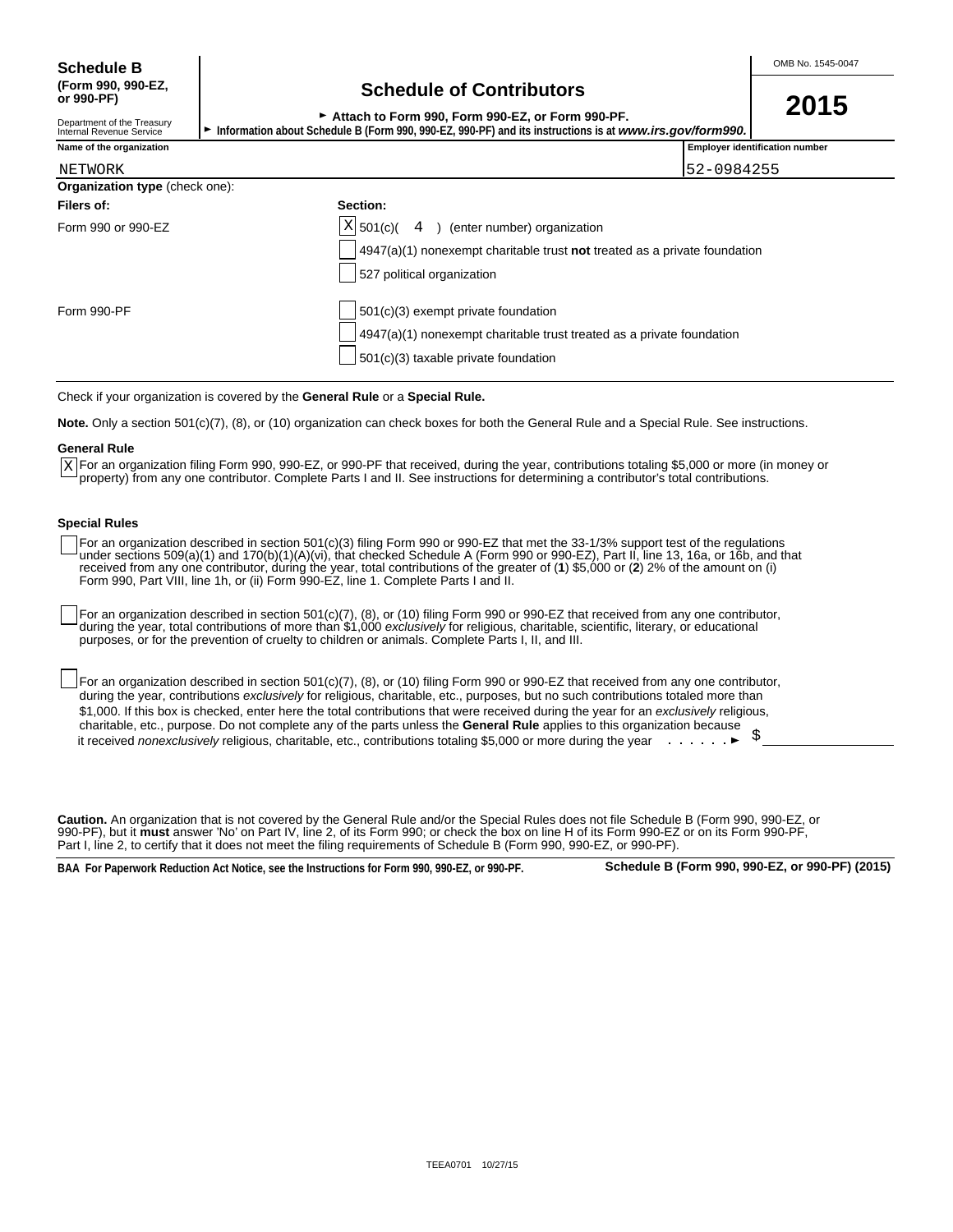| Schedule B (Form 990, 990-EZ, or 990-PF) (2015) | Page |  |  |  | 3 of Part I |
|-------------------------------------------------|------|--|--|--|-------------|
|-------------------------------------------------|------|--|--|--|-------------|

**Name of organization Employer identification numbers of**  $\overline{E}$  **is a set of**  $\overline{E}$  **in the set of**  $\overline{E}$  **is a set of**  $\overline{E}$  **is a set of**  $\overline{E}$  **is a set of**  $\overline{E}$  **is a set of**  $\overline{E}$  **is a set of**  $\overline{E}$  **is a** 

NETWORK 52-0984255

| <b>Part I</b>              | <b>Contributors</b> (see instructions). Use duplicate copies of Part I if additional space is needed. |                               |                                                                                                 |
|----------------------------|-------------------------------------------------------------------------------------------------------|-------------------------------|-------------------------------------------------------------------------------------------------|
| (a)<br>Number              | (b)<br>Name, address, and ZIP + 4                                                                     | (c)<br>Total<br>contributions | (d)<br>Type of contribution                                                                     |
| $\mathbf 1$                |                                                                                                       | \$<br><u>10,000.</u>          | $\rm X$<br>Person<br>Payroll<br>Noncash<br>(Complete Part II for<br>noncash contributions.)     |
| (a)<br><b>Number</b>       | (b)<br>Name, address, and ZIP + 4                                                                     | (c)<br>Total<br>contributions | (d)<br>Type of contribution                                                                     |
| $2 -$                      |                                                                                                       | 5.000.                        | $\rm X$<br>Person<br>Payroll<br>Noncash<br>(Complete Part II for<br>noncash contributions.)     |
| (a)<br><b>Number</b>       | (b)<br>Name, address, and ZIP + 4                                                                     | (c)<br>Total<br>contributions | (d)<br>Type of contribution                                                                     |
| $\frac{3}{2}$ -            |                                                                                                       | 30,000.                       | $\mathbf X$<br>Person<br>Payroll<br>Noncash<br>(Complete Part II for<br>noncash contributions.) |
| (a)<br><b>Number</b>       | (b)<br>Name, address, and ZIP + 4                                                                     | (c)<br>Total<br>contributions | (d)<br>Type of contribution                                                                     |
| $\frac{4}{5}$ -            |                                                                                                       | <u>15,000.</u>                | $\mathbf X$<br>Person<br>Payroll<br>Noncash<br>(Complete Part II for<br>noncash contributions.) |
| (a)<br>Number              | (b)<br>Name, address, and ZIP + 4                                                                     | (c)<br>Total<br>contributions | (d)<br>Type of contribution                                                                     |
| $\overline{5}$ = =         | _______________________<br>________________<br>___________                                            | \$<br>5.000.                  | $\mathbf X$<br>Person<br>Payroll<br>Noncash<br>(Complete Part II for<br>noncash contributions.) |
| (a)<br>Number              | (b)<br>Name, address, and ZIP + 4                                                                     | (c)<br>Total<br>contributions | (d)<br>Type of contribution                                                                     |
| $\underline{6}$<br>$=$ $-$ | ______________________________<br>________________                                                    | \$<br>$40.044$ .              | Person<br>Payroll<br>Noncash<br>Χ<br>(Complete Part II for<br>noncash contributions.)           |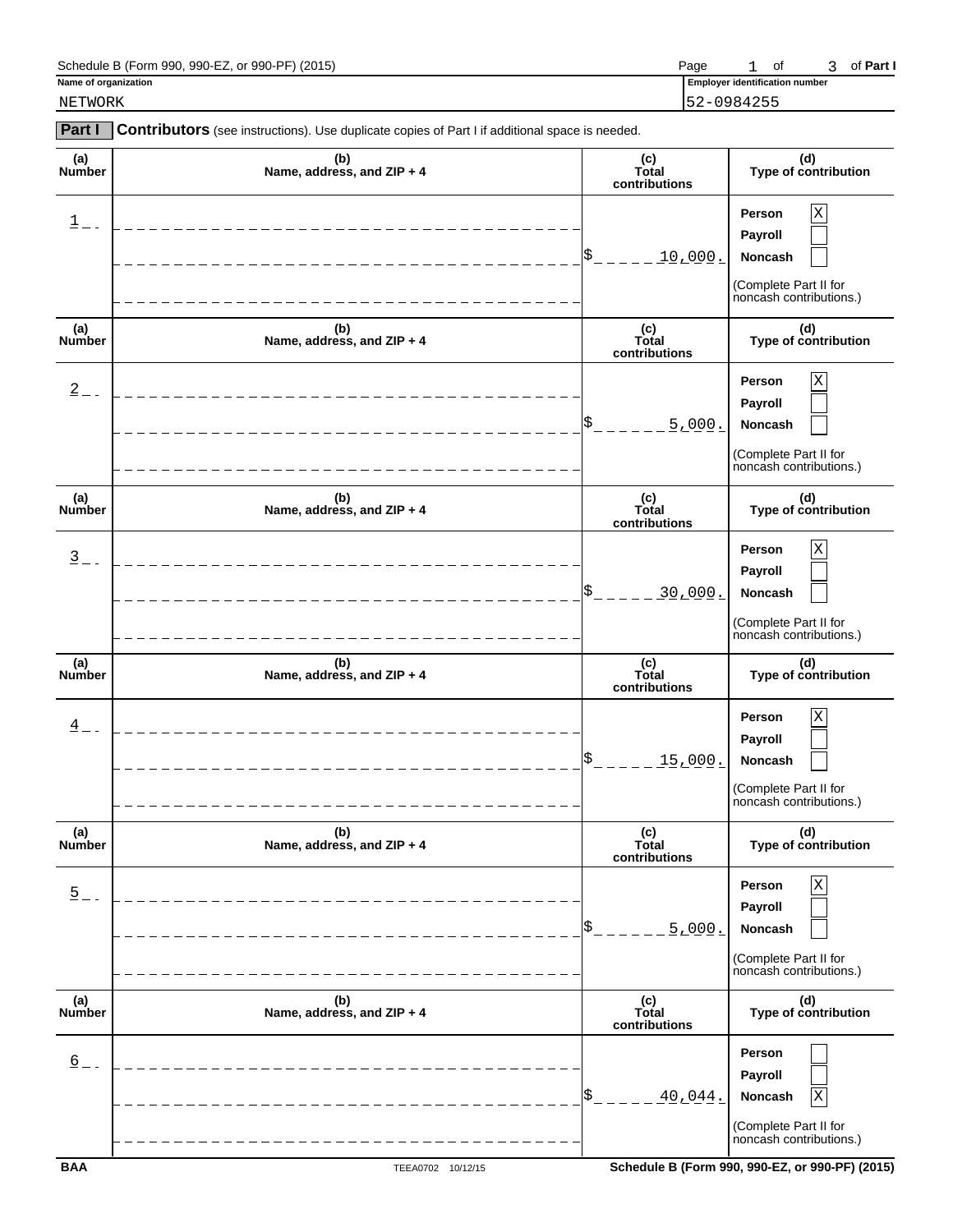| Schedule B (Form 990, 990-EZ, or 990-PF) (2015) | Page |  |  |  | 3 of Part I |
|-------------------------------------------------|------|--|--|--|-------------|
|-------------------------------------------------|------|--|--|--|-------------|

NETWORK 52-0984255

| Part I               | Contributors (see instructions). Use duplicate copies of Part I if additional space is needed. |                               |                                                                                       |
|----------------------|------------------------------------------------------------------------------------------------|-------------------------------|---------------------------------------------------------------------------------------|
| (a)<br>Number        | (b)<br>Name, address, and ZIP + 4                                                              | (c)<br>Total<br>contributions | (d)<br>Type of contribution                                                           |
| $\overline{2}$ -     | _______________________                                                                        | \$<br><u> 25,000.</u>         | Χ<br>Person<br>Payroll<br>Noncash<br>(Complete Part II for<br>noncash contributions.) |
| (a)<br>Number        | (b)<br>Name, address, and ZIP + 4                                                              | (c)<br>Total<br>contributions | (d)<br>Type of contribution                                                           |
| $\frac{8}{2}$ -      | _____________________                                                                          | \$<br>5.000.                  | Χ<br>Person<br>Payroll<br>Noncash<br>(Complete Part II for<br>noncash contributions.) |
| (a)<br><b>Number</b> | (b)<br>Name, address, and ZIP + 4                                                              | (c)<br>Total<br>contributions | (d)<br>Type of contribution                                                           |
| $\frac{9}{2}$ -      | ____________________                                                                           | \$<br><u>100,000.</u>         | Χ<br>Person<br>Payroll<br>Noncash<br>(Complete Part II for<br>noncash contributions.) |
| (a)<br>Number        | (b)<br>Name, address, and ZIP + 4                                                              | (c)<br>Total<br>contributions | (d)<br>Type of contribution                                                           |
| $10$ .               | ____________________                                                                           | \$<br>11,000.                 | Χ<br>Person<br>Payroll<br>Noncash<br>(Complete Part II for<br>noncash contributions.) |
| (a)<br>Number        | (b)<br>Name, address, and ZIP + 4                                                              | (c)<br>Total<br>contributions | (d)<br>Type of contribution                                                           |
| 11                   |                                                                                                | <u>75,000.</u>                | Person<br>Payroll<br>Noncash<br>(Complete Part II for<br>noncash contributions.)      |
| (a)<br>Number        | (b)<br>Name, address, and ZIP + 4                                                              | (c)<br>Total<br>contributions | (d)<br>Type of contribution                                                           |
| 12                   |                                                                                                | \$<br><u>28,000.</u>          | Person<br>Payroll<br>Noncash<br>(Complete Part II for<br>noncash contributions.)      |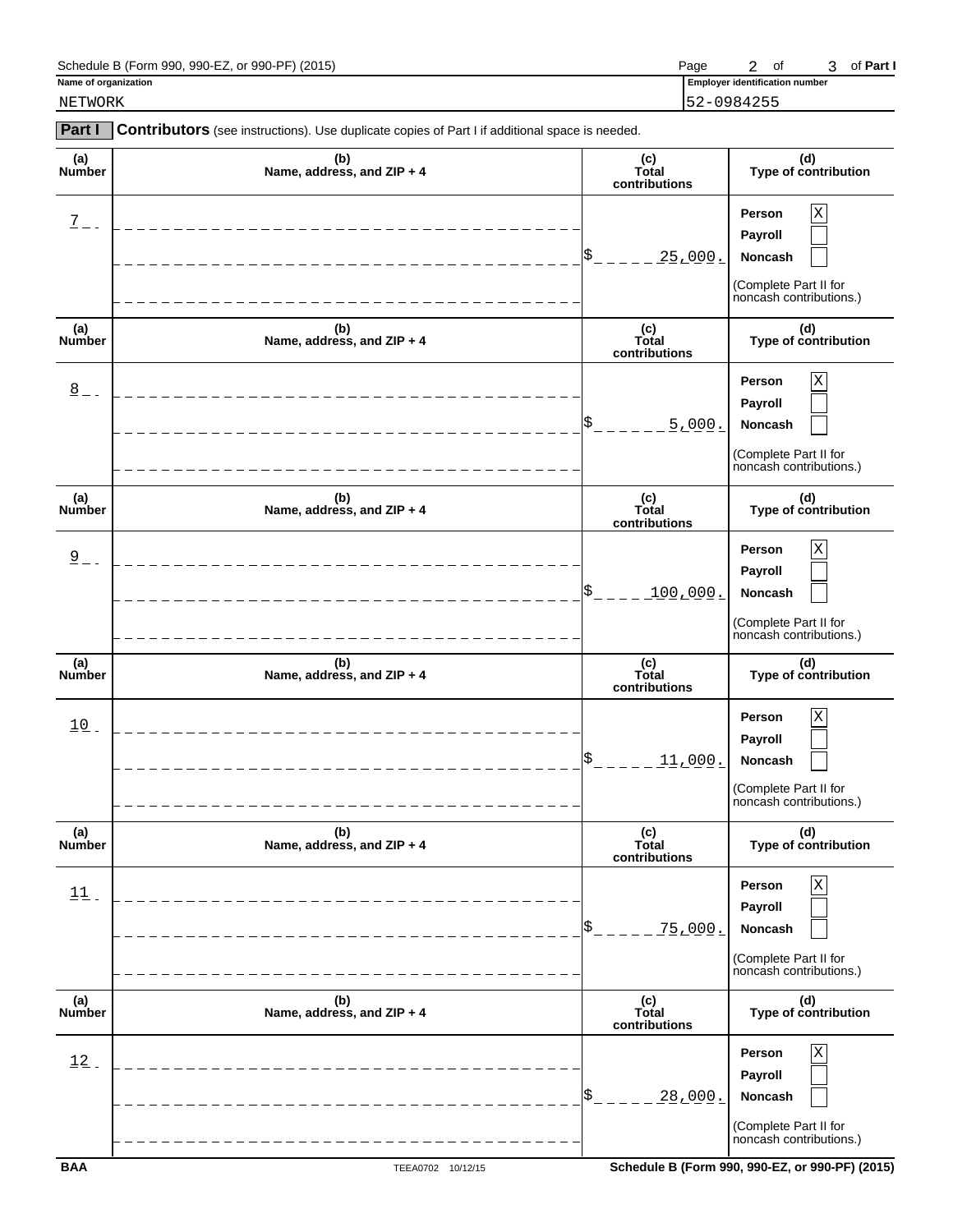| Schedule B (Form 990,<br>. or $990 - PF$ )<br>990-EZ.<br>(2015) | Page | 0t | Part .<br>ΟI |
|-----------------------------------------------------------------|------|----|--------------|
|-----------------------------------------------------------------|------|----|--------------|

NETWORK 52-0984255

| <b>Part I</b>        | Contributors (see instructions). Use duplicate copies of Part I if additional space is needed. |                               |                                                                                                 |
|----------------------|------------------------------------------------------------------------------------------------|-------------------------------|-------------------------------------------------------------------------------------------------|
| (a)<br>Number        | (b)<br>Name, address, and ZIP + 4                                                              | (c)<br>Total<br>contributions | (d)<br>Type of contribution                                                                     |
| $13$ .               |                                                                                                | \$<br><u>15,000.</u>          | $\mathbf X$<br>Person<br>Payroll<br>Noncash<br>(Complete Part II for<br>noncash contributions.) |
| (a)<br>Number        | (b)<br>Name, address, and ZIP + 4                                                              | (c)<br>Total<br>contributions | (d)<br>Type of contribution                                                                     |
| 14                   |                                                                                                | \$<br>7,500.                  | $\mathbf X$<br>Person<br>Payroll<br>Noncash<br>(Complete Part II for<br>noncash contributions.) |
| (a)<br><b>Number</b> | (b)<br>Name, address, and ZIP + 4                                                              | (c)<br>Total<br>contributions | (d)<br>Type of contribution                                                                     |
| 15                   |                                                                                                | \$<br>6,000.                  | $\mathbf X$<br>Person<br>Payroll<br>Noncash<br>(Complete Part II for<br>noncash contributions.) |
| (a)<br>Number        | (b)<br>Name, address, and ZIP + 4                                                              | (c)<br>Total<br>contributions | (d)<br>Type of contribution                                                                     |
| 16                   | __________________                                                                             | \$<br><u> 15,450.</u>         | $\mathbf X$<br>Person<br>Payroll<br>Noncash<br>(Complete Part II for<br>noncash contributions.) |
| (a)<br>Number        | (b)<br>Name, address, and ZIP + 4                                                              | (c)<br>Total<br>contributions | (d)<br>Type of contribution                                                                     |
| 17                   |                                                                                                | \$<br>5.000.                  | Person<br>Χ<br>Payroll<br>Noncash<br>(Complete Part II for<br>noncash contributions.)           |
| (a)<br>Number        | (b)<br>Name, address, and ZIP + 4                                                              | (c)<br>Total<br>contributions | (d)<br>Type of contribution                                                                     |
| 18                   |                                                                                                | \$<br>5.000.                  | Person<br>Χ<br>Payroll<br>Noncash<br>(Complete Part II for                                      |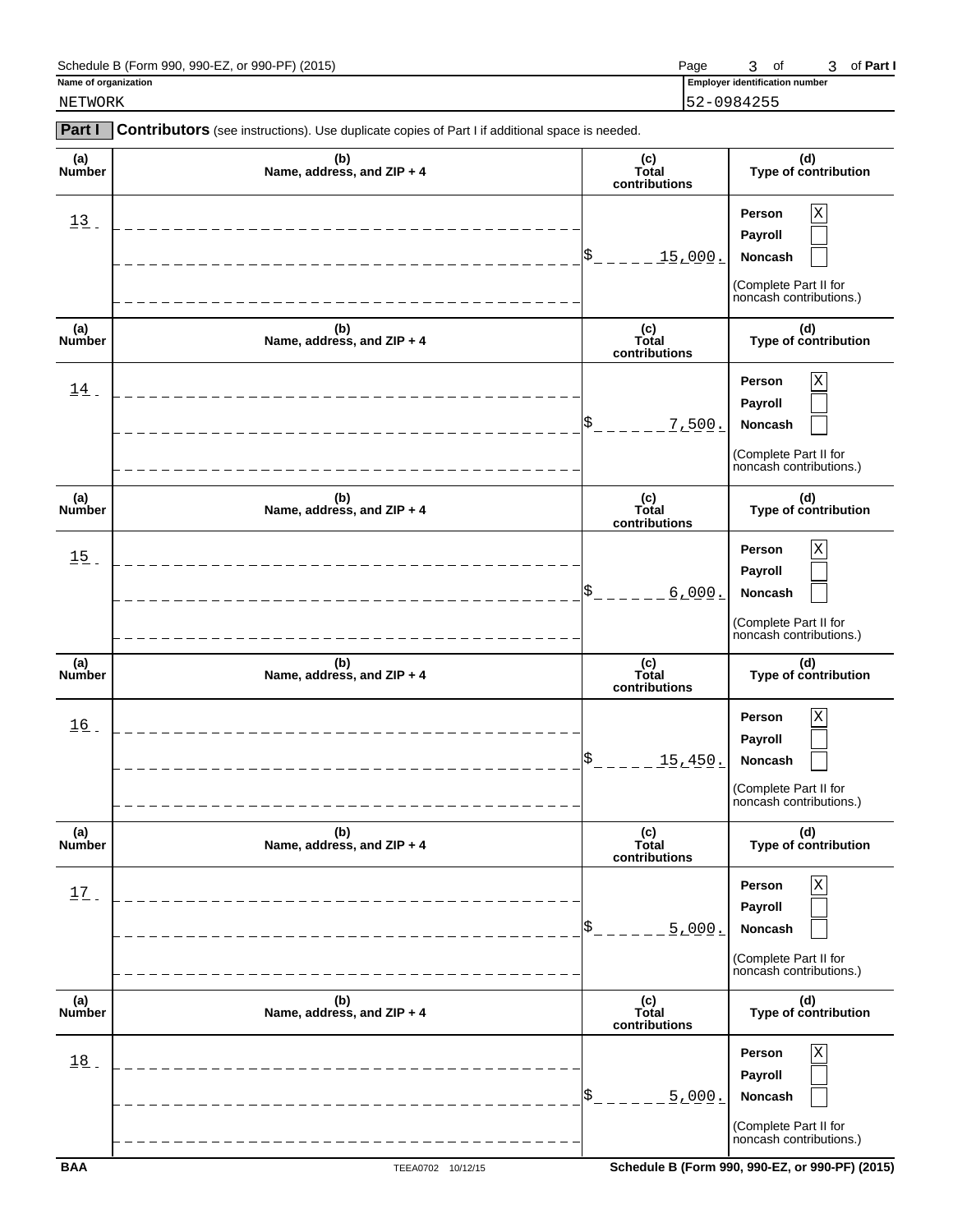| $390$ -PF $^{\circ}$<br>990-F <sup>-</sup><br>(2015<br>Schedule<br>990<br>(Form<br>or | Page | tc | Part l'<br>nt |
|---------------------------------------------------------------------------------------|------|----|---------------|
|                                                                                       |      |    |               |

|  | Name of organization |
|--|----------------------|

**Employer identification number** 1 to 1

**Part II** Noncash Property (see instructions). Use duplicate copies of Part II if additional space is needed. **(a) No. (b) (c) (d)**  (a) No. (a) (b) (b) (c) (c) (c) (d) (d) (c) (d) (c) (d) (c) (d) (d) from **FMV (or estimate)** Date received Part I **Part I (see instructions)** \$ (a) No. (a) (b) (b) (a) (c) (c) (c) (d) (d) (a) (c) (d) (c) (d) (c) (d) (d) **Description of noncash property given from Description of noncash property given**<br> **Part I Part I (see instructions)** \$ **(a) No. (b) (c) (d) from EXEC (a) Reserved (a)** (b) **FMV (or estimate)** (c) (d) (d) from **FMV** (or estimate) Date received **Part I FMV** (or estimate)<br>(see instructions) \$ **(a) No. (b) (c) (d) from Description of noncash property given FMV (or estimate) Date received Part I (see instructions)** \$ **(a) No. (b) (c) (d) from EXECUTE:** (a) No. (a) No. (a) C) (c) (d) (d) from **from EMV** (or estimate) Date received **Part I** and the received **Part I** and the part I **Part I (see instructions)** \$ **(a) No. (b) (c) (d) from Description of noncash property given FMV (or estimate) Date received Part I Part I Constructions Part I Part I PART I PART I PART I PART I PART I PART I PART I PART I CONSCIPTIONS** (see instructions) \$ NETWORK 52-0984255  $6 - -$ Stock 40,044. 01/26/15

**BAA Schedule B (Form 990, 990-EZ, or 990-PF) (2015)**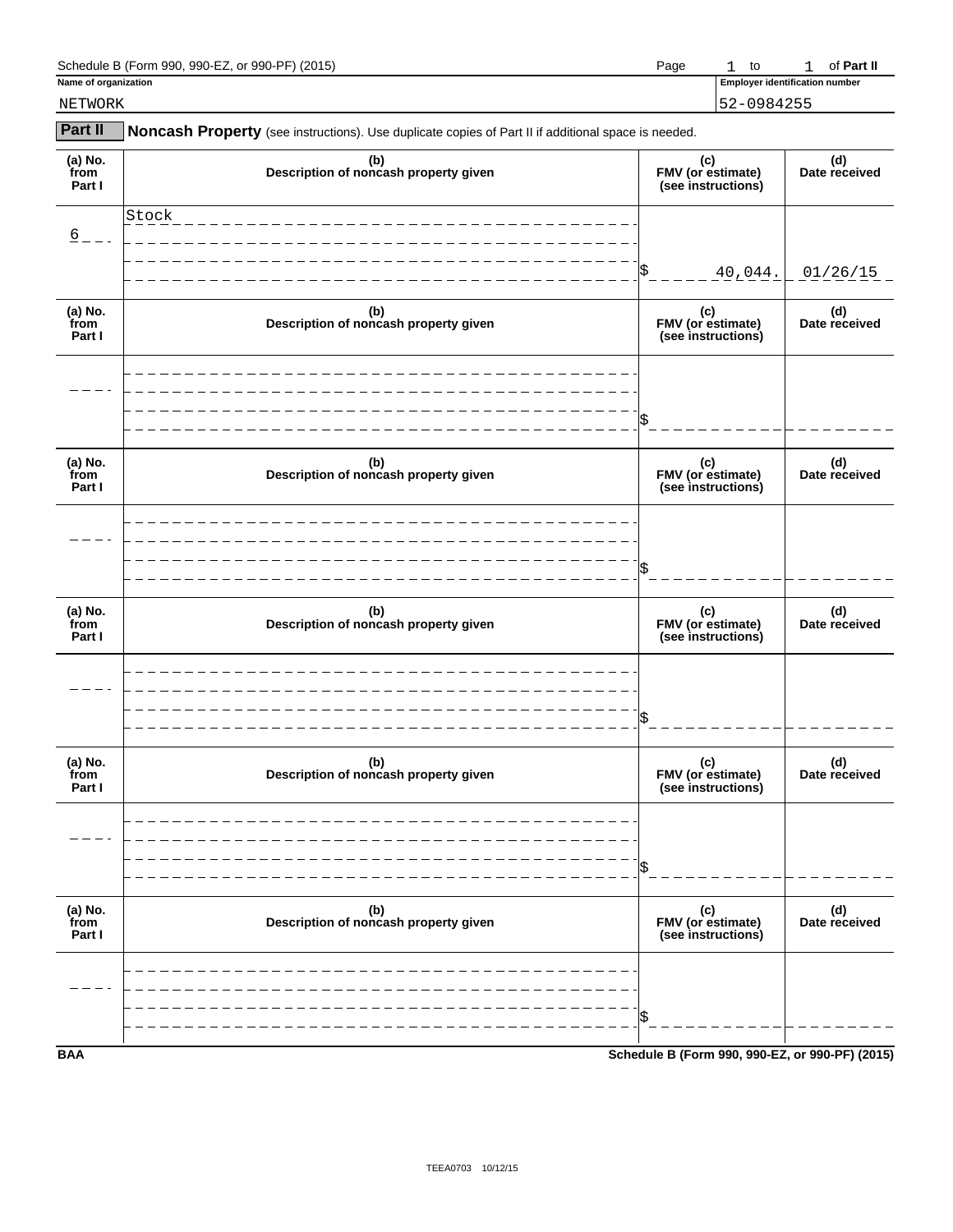# **Political Campaign and Lobbying Activities** MEDING. 1545-0047<br>(Form 990 or 990-EZ) For Organizations Exempt From Income Tax Under section 501(c) and section 527

**(Form 990 or 990-EZ) For Organizations Exempt From Income Tax Under section 501(c) and section 527 2015**

**(6)**

► Complete if the organization is described below. ► Attach to Form 990 or Form 990-EZ. Department of the Treasury **Controller Construction about Schedule C (Form 990 or 990-EZ) and its instructions**<br>Inspection is at www.irs.gov/form990. Internal Revenue Assets at *www.irs.gov/form990.* 

**If the organization answered 'Yes,' on Form 990, Part IV, line 3, or Form 990-EZ, Part V, line 46 (Political Campaign Activities), then**

?Section 501(c)(3) organizations: Complete Parts I-A and B. Do not complete Part I-C.

?Section 501(c) (other than section 501(c)(3)) organizations: Complete Parts I-A and C below. Do not complete Part I-B.

?Section 527 organizations: Complete Part I-A only.

## **If the organization answered 'Yes,' on Form 990, Part IV, line 4, or Form 990-EZ, Part VI, line 47 (Lobbying Activities), then**

?Section 501(c)(3) organizations that have filed Form 5768 (election under section 501(h)): Complete Part II-A. Do not complete Part II-B. ?Section 501(c)(3) organizations that have NOT filed Form 5768 (election under section 501(h)): Complete Part II-B. Do not complete

## Part II-A. **If the organization answered 'Yes,' on Form 990, Part IV, line 5 (Proxy Tax) (see instructions) or Form 990-EZ, Part V, line 35c (Proxy Tax) (see instructions), then**

?Section 501(c)(4), (5), or (6) organizations: Complete Part III.

|     | Name of organization                                                                                      |                                                                                                                                                                                                                                                                                                                                                                                                                                                                                                                                                      |           | <b>Employer identification number</b>                                      |                                                                                                                                                             |  |  |
|-----|-----------------------------------------------------------------------------------------------------------|------------------------------------------------------------------------------------------------------------------------------------------------------------------------------------------------------------------------------------------------------------------------------------------------------------------------------------------------------------------------------------------------------------------------------------------------------------------------------------------------------------------------------------------------------|-----------|----------------------------------------------------------------------------|-------------------------------------------------------------------------------------------------------------------------------------------------------------|--|--|
|     | 52-0984255<br>NETWORK                                                                                     |                                                                                                                                                                                                                                                                                                                                                                                                                                                                                                                                                      |           |                                                                            |                                                                                                                                                             |  |  |
|     | Part I-A Complete if the organization is exempt under section 501(c) or is a section 527 organization.    |                                                                                                                                                                                                                                                                                                                                                                                                                                                                                                                                                      |           |                                                                            |                                                                                                                                                             |  |  |
| 1   | Provide a description of the organization's direct and indirect political campaign activities in Part IV. |                                                                                                                                                                                                                                                                                                                                                                                                                                                                                                                                                      |           |                                                                            |                                                                                                                                                             |  |  |
| 2   |                                                                                                           |                                                                                                                                                                                                                                                                                                                                                                                                                                                                                                                                                      |           |                                                                            |                                                                                                                                                             |  |  |
| 3   |                                                                                                           |                                                                                                                                                                                                                                                                                                                                                                                                                                                                                                                                                      |           |                                                                            |                                                                                                                                                             |  |  |
|     |                                                                                                           | Part I-B Complete if the organization is exempt under section 501(c)(3).                                                                                                                                                                                                                                                                                                                                                                                                                                                                             |           |                                                                            |                                                                                                                                                             |  |  |
| 1   |                                                                                                           |                                                                                                                                                                                                                                                                                                                                                                                                                                                                                                                                                      |           |                                                                            |                                                                                                                                                             |  |  |
| 2   |                                                                                                           |                                                                                                                                                                                                                                                                                                                                                                                                                                                                                                                                                      |           |                                                                            |                                                                                                                                                             |  |  |
| 3   |                                                                                                           |                                                                                                                                                                                                                                                                                                                                                                                                                                                                                                                                                      |           |                                                                            | <b>Yes</b><br><b>No</b>                                                                                                                                     |  |  |
|     |                                                                                                           |                                                                                                                                                                                                                                                                                                                                                                                                                                                                                                                                                      |           |                                                                            | Yes<br>No                                                                                                                                                   |  |  |
|     | <b>b</b> If 'Yes.' describe in Part IV.                                                                   |                                                                                                                                                                                                                                                                                                                                                                                                                                                                                                                                                      |           |                                                                            |                                                                                                                                                             |  |  |
|     |                                                                                                           | Part I-C Complete if the organization is exempt under section $501(c)$ , except section $501(c)(3)$ .                                                                                                                                                                                                                                                                                                                                                                                                                                                |           |                                                                            |                                                                                                                                                             |  |  |
| 1   |                                                                                                           |                                                                                                                                                                                                                                                                                                                                                                                                                                                                                                                                                      |           |                                                                            |                                                                                                                                                             |  |  |
| 2   |                                                                                                           | Enter the amount of the filing organization's funds contributed to other organizations for section 527 exempt                                                                                                                                                                                                                                                                                                                                                                                                                                        |           | $\triangleright$ \$                                                        |                                                                                                                                                             |  |  |
| 3   |                                                                                                           | Total exempt function expenditures. Add lines 1 and 2. Enter here and on Form 1120-POL,                                                                                                                                                                                                                                                                                                                                                                                                                                                              |           |                                                                            |                                                                                                                                                             |  |  |
| 4   |                                                                                                           |                                                                                                                                                                                                                                                                                                                                                                                                                                                                                                                                                      |           |                                                                            | <b>Yes</b><br><b>No</b>                                                                                                                                     |  |  |
| 5   |                                                                                                           | Enter the names, addresses and employer identification number (EIN) of all section 527 political organizations to which the filing<br>organization made payments. For each organization listed, enter the amount paid from the filing organization's funds. Also enter the<br>amount of political contributions received that were promptly and directly delivered to a separate political organization, such as a separate<br>segregated fund or a political action committee (PAC). If additional space is needed, provide information in Part IV. |           |                                                                            |                                                                                                                                                             |  |  |
|     | (a) Name                                                                                                  | (b) Address                                                                                                                                                                                                                                                                                                                                                                                                                                                                                                                                          | $(c)$ EIN | (d) Amount paid from filing<br>organization's funds. If<br>none, enter-0-. | (e) Amount of political<br>contributions received and<br>promptly and directly<br>delivered to a separate<br>political organization. If<br>none, enter -0-. |  |  |
| (1) |                                                                                                           |                                                                                                                                                                                                                                                                                                                                                                                                                                                                                                                                                      |           |                                                                            |                                                                                                                                                             |  |  |
| (2) |                                                                                                           |                                                                                                                                                                                                                                                                                                                                                                                                                                                                                                                                                      |           |                                                                            |                                                                                                                                                             |  |  |
| (3) |                                                                                                           |                                                                                                                                                                                                                                                                                                                                                                                                                                                                                                                                                      |           |                                                                            |                                                                                                                                                             |  |  |
| (4) |                                                                                                           |                                                                                                                                                                                                                                                                                                                                                                                                                                                                                                                                                      |           |                                                                            |                                                                                                                                                             |  |  |
| (5) |                                                                                                           |                                                                                                                                                                                                                                                                                                                                                                                                                                                                                                                                                      |           |                                                                            |                                                                                                                                                             |  |  |

**BAA For Paperwork Reduction Act Notice, see the Instructions for Form 990 or 990-EZ.** Schedule **C** (Form 990 or 990-EZ) 2015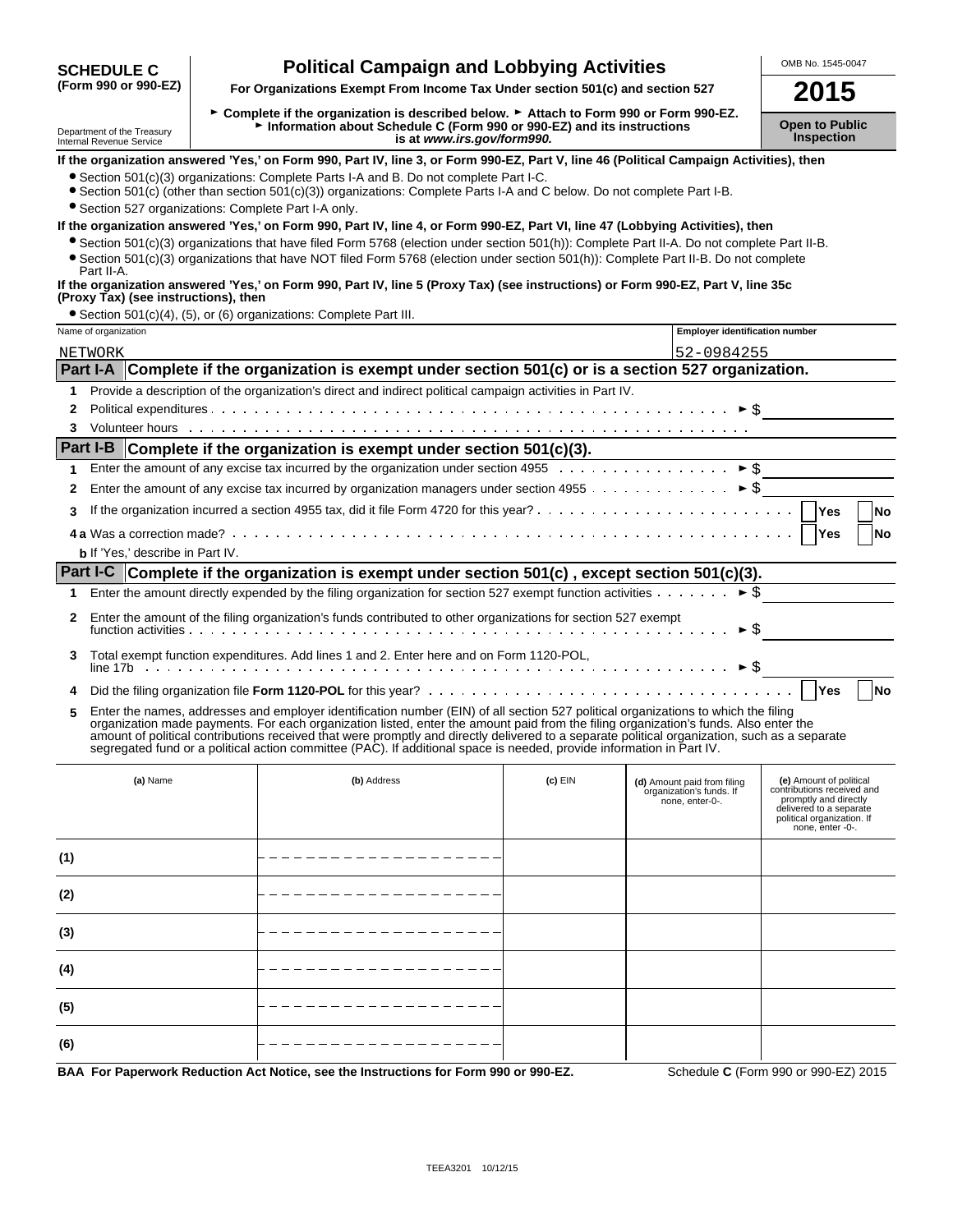| Schedule C (Form 990 or 990-EZ) 2015NETWORK                                        |            |                                                                                                                                                                                                                  |            | 52-0984255                          | Page 2                         |
|------------------------------------------------------------------------------------|------------|------------------------------------------------------------------------------------------------------------------------------------------------------------------------------------------------------------------|------------|-------------------------------------|--------------------------------|
| <b>Part II-A</b><br>section $501(h)$ ).                                            |            | Complete if the organization is exempt under section 501(c)(3) and filed Form 5768 (election under                                                                                                               |            |                                     |                                |
| A Check $\blacktriangleright$                                                      |            | if the filing organization belongs to an affiliated group (and list in Part IV each affiliated group member's name,                                                                                              |            |                                     |                                |
|                                                                                    |            | address, EIN, expenses, and share of excess lobbying expenditures).                                                                                                                                              |            |                                     |                                |
| Check $\blacktriangleright$<br>в                                                   |            | if the filing organization checked box A and 'limited control' provisions apply.                                                                                                                                 |            |                                     |                                |
|                                                                                    |            | <b>Limits on Lobbying Expenditures</b><br>(The term 'expenditures' means amounts paid or incurred.)                                                                                                              |            | (a) Filing<br>organization's totals | (b) Affiliated<br>group totals |
|                                                                                    |            | 1 a Total lobbying expenditures to influence public opinion (grass roots lobbying)                                                                                                                               |            |                                     |                                |
|                                                                                    |            | <b>b</b> Total lobbying expenditures to influence a legislative body (direct lobbying) $\ldots$                                                                                                                  |            |                                     |                                |
|                                                                                    |            |                                                                                                                                                                                                                  |            |                                     |                                |
|                                                                                    |            |                                                                                                                                                                                                                  |            |                                     |                                |
|                                                                                    |            |                                                                                                                                                                                                                  |            |                                     |                                |
|                                                                                    |            | f Lobbying nontaxable amount. Enter the amount from the following table in                                                                                                                                       |            |                                     |                                |
| If the amount on line 1e, column (a) or (b) is:                                    |            | The lobbying nontaxable amount is:                                                                                                                                                                               |            |                                     |                                |
| Not over \$500,000                                                                 |            | 20% of the amount on line 1e.                                                                                                                                                                                    |            |                                     |                                |
| Over \$500,000 but not over \$1,000,000                                            |            | \$100,000 plus 15% of the excess over \$500,000.                                                                                                                                                                 |            |                                     |                                |
| Over \$1,000,000 but not over \$1,500,000                                          |            | \$175,000 plus 10% of the excess over \$1,000,000.                                                                                                                                                               |            |                                     |                                |
| Over \$1,500,000 but not over \$17,000,000                                         |            | \$225,000 plus 5% of the excess over \$1,500,000.                                                                                                                                                                |            |                                     |                                |
| Over \$17,000,000                                                                  |            | \$1,000,000.                                                                                                                                                                                                     |            |                                     |                                |
|                                                                                    |            |                                                                                                                                                                                                                  |            |                                     |                                |
|                                                                                    |            | j If there is an amount other than zero on either line 1h or line 1i, did the organization file Form 4720 reporting                                                                                              |            |                                     | Yes<br>l No                    |
|                                                                                    |            | 4-Year Averaging Period Under section 501(h)<br>(Some organizations that made a section 501(h) election do not have to complete all of the five<br>columns below. See the instructions for lines 2a through 2f.) |            |                                     |                                |
|                                                                                    |            | Lobbying Expenditures During 4-Year Averaging Period                                                                                                                                                             |            |                                     |                                |
| Calendar year (or fiscal<br>year beginning in)                                     | (a) $2012$ | (b) $2013$                                                                                                                                                                                                       | $(c)$ 2014 | (d) $2015$                          | (e) Total                      |
| 2 a Lobbying nontaxable<br>amount                                                  |            |                                                                                                                                                                                                                  |            |                                     |                                |
| <b>b</b> Lobbying ceiling<br>amount (150% of line<br>2a, column $(e)$ ) $\ldots$ . |            |                                                                                                                                                                                                                  |            |                                     |                                |
| c Total lobbying<br>$expenditures$ $\ldots$ $\ldots$                               |            |                                                                                                                                                                                                                  |            |                                     |                                |
| <b>d</b> Grassroots nontaxable<br>amount                                           |            |                                                                                                                                                                                                                  |            |                                     |                                |
| e Grassroots ceiling<br>amount (150% of line<br>2d, column $(e)$ ) $\ldots$ .      |            |                                                                                                                                                                                                                  |            |                                     |                                |
| f Grassroots lobbying                                                              |            |                                                                                                                                                                                                                  |            |                                     |                                |

expenditures

 $\overline{a}$ 

**BAA** Schedule **C** (Form 990 or 990-EZ) 2015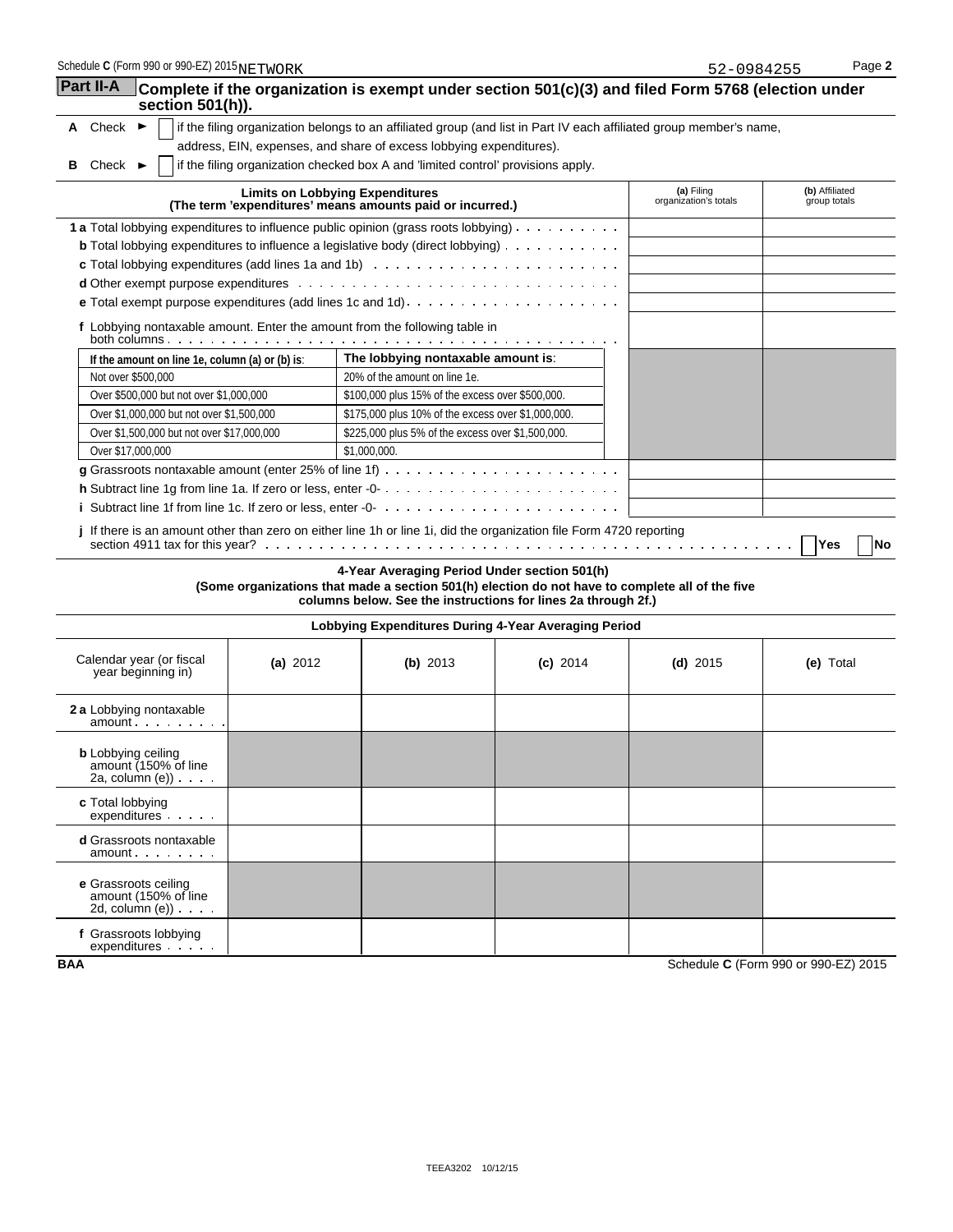| Complete if the organization is exempt under section 501(c)(3) and has NOT filed Form 5768<br>Part II-B<br>(election under section 501(h)).<br>(b)<br>(a)<br>For each 'Yes' response on lines 1a through 1i below, provide in Part IV a detailed description<br>No<br><b>Amount</b><br>Yes<br>During the year, did the filing organization attempt to influence foreign, national, state or local<br>legislation, including any attempt to influence public opinion on a legislative matter or referendum,<br>through the use of:<br><b>b</b> Paid staff or management (include compensation in expenses reported on lines 1c through 1i)?<br>g Direct contact with legislators, their staffs, government officials, or a legislative body?<br>h Rallies, demonstrations, seminars, conventions, speeches, lectures, or any similar means?<br>2 a Did the activities in line 1 cause the organization to be not described in section $501(c)(3)? \ldots \ldots$<br>c If 'Yes,' enter the amount of any tax incurred by organization managers under section 4912.<br>d If the filing organization incurred a section 4912 tax, did it file Form 4720 for this year?<br>Part III-A Complete if the organization is exempt under section 501(c)(4), section 501(c)(5), or<br>section 501(c)(6).<br>Yes<br>$\overline{\mathbf{1}}$<br>X<br>1<br>$\overline{2}$<br>2<br>Did the organization agree to carry over lobbying and political expenditures from the prior year?<br>3<br>3<br><b>Part III-B</b><br>Complete if the organization is exempt under section $501(c)(4)$ , section $501(c)(5)$ , or section $501(c)$<br>(6) and if either (a) BOTH Part III-A, lines 1 and 2, are answered 'No,' OR (b) Part III-A, line 3, is<br>answered 'Yes.'<br>$\mathbf{1}$<br>1<br>Section 162(e) nondeductible lobbying and political expenditures (do not include amounts of political<br>$\mathbf{2}$<br>expenses for which the section 527(f) tax was paid).<br>2 a<br>2 <sub>b</sub><br>2c<br>c Total.<br>Aggregate amount reported in section 6033(e)(1)(A) notices of nondeductible section 162(e) dues $\ldots \ldots \ldots$<br>3<br>3<br>If notices were sent and the amount on line 2c exceeds the amount on line 3, what portion of the excess<br>4<br>does the organization agree to carryover to the reasonable estimate of nondeductible lobbying and political<br>4<br>5<br><b>Part IV</b><br><b>Supplemental Information</b> | Schedule C (Form 990 or 990-EZ) 2015NETWORK |  | 52-0984255 | Page 3       |
|-------------------------------------------------------------------------------------------------------------------------------------------------------------------------------------------------------------------------------------------------------------------------------------------------------------------------------------------------------------------------------------------------------------------------------------------------------------------------------------------------------------------------------------------------------------------------------------------------------------------------------------------------------------------------------------------------------------------------------------------------------------------------------------------------------------------------------------------------------------------------------------------------------------------------------------------------------------------------------------------------------------------------------------------------------------------------------------------------------------------------------------------------------------------------------------------------------------------------------------------------------------------------------------------------------------------------------------------------------------------------------------------------------------------------------------------------------------------------------------------------------------------------------------------------------------------------------------------------------------------------------------------------------------------------------------------------------------------------------------------------------------------------------------------------------------------------------------------------------------------------------------------------------------------------------------------------------------------------------------------------------------------------------------------------------------------------------------------------------------------------------------------------------------------------------------------------------------------------------------------------------------------------------------------------------------------------------------------------------------------------------------------------------------------------------------|---------------------------------------------|--|------------|--------------|
|                                                                                                                                                                                                                                                                                                                                                                                                                                                                                                                                                                                                                                                                                                                                                                                                                                                                                                                                                                                                                                                                                                                                                                                                                                                                                                                                                                                                                                                                                                                                                                                                                                                                                                                                                                                                                                                                                                                                                                                                                                                                                                                                                                                                                                                                                                                                                                                                                                     |                                             |  |            |              |
|                                                                                                                                                                                                                                                                                                                                                                                                                                                                                                                                                                                                                                                                                                                                                                                                                                                                                                                                                                                                                                                                                                                                                                                                                                                                                                                                                                                                                                                                                                                                                                                                                                                                                                                                                                                                                                                                                                                                                                                                                                                                                                                                                                                                                                                                                                                                                                                                                                     |                                             |  |            |              |
|                                                                                                                                                                                                                                                                                                                                                                                                                                                                                                                                                                                                                                                                                                                                                                                                                                                                                                                                                                                                                                                                                                                                                                                                                                                                                                                                                                                                                                                                                                                                                                                                                                                                                                                                                                                                                                                                                                                                                                                                                                                                                                                                                                                                                                                                                                                                                                                                                                     | of the lobbying activity.                   |  |            |              |
|                                                                                                                                                                                                                                                                                                                                                                                                                                                                                                                                                                                                                                                                                                                                                                                                                                                                                                                                                                                                                                                                                                                                                                                                                                                                                                                                                                                                                                                                                                                                                                                                                                                                                                                                                                                                                                                                                                                                                                                                                                                                                                                                                                                                                                                                                                                                                                                                                                     |                                             |  |            |              |
|                                                                                                                                                                                                                                                                                                                                                                                                                                                                                                                                                                                                                                                                                                                                                                                                                                                                                                                                                                                                                                                                                                                                                                                                                                                                                                                                                                                                                                                                                                                                                                                                                                                                                                                                                                                                                                                                                                                                                                                                                                                                                                                                                                                                                                                                                                                                                                                                                                     |                                             |  |            |              |
|                                                                                                                                                                                                                                                                                                                                                                                                                                                                                                                                                                                                                                                                                                                                                                                                                                                                                                                                                                                                                                                                                                                                                                                                                                                                                                                                                                                                                                                                                                                                                                                                                                                                                                                                                                                                                                                                                                                                                                                                                                                                                                                                                                                                                                                                                                                                                                                                                                     |                                             |  |            |              |
|                                                                                                                                                                                                                                                                                                                                                                                                                                                                                                                                                                                                                                                                                                                                                                                                                                                                                                                                                                                                                                                                                                                                                                                                                                                                                                                                                                                                                                                                                                                                                                                                                                                                                                                                                                                                                                                                                                                                                                                                                                                                                                                                                                                                                                                                                                                                                                                                                                     |                                             |  |            |              |
|                                                                                                                                                                                                                                                                                                                                                                                                                                                                                                                                                                                                                                                                                                                                                                                                                                                                                                                                                                                                                                                                                                                                                                                                                                                                                                                                                                                                                                                                                                                                                                                                                                                                                                                                                                                                                                                                                                                                                                                                                                                                                                                                                                                                                                                                                                                                                                                                                                     |                                             |  |            |              |
|                                                                                                                                                                                                                                                                                                                                                                                                                                                                                                                                                                                                                                                                                                                                                                                                                                                                                                                                                                                                                                                                                                                                                                                                                                                                                                                                                                                                                                                                                                                                                                                                                                                                                                                                                                                                                                                                                                                                                                                                                                                                                                                                                                                                                                                                                                                                                                                                                                     |                                             |  |            |              |
|                                                                                                                                                                                                                                                                                                                                                                                                                                                                                                                                                                                                                                                                                                                                                                                                                                                                                                                                                                                                                                                                                                                                                                                                                                                                                                                                                                                                                                                                                                                                                                                                                                                                                                                                                                                                                                                                                                                                                                                                                                                                                                                                                                                                                                                                                                                                                                                                                                     |                                             |  |            |              |
|                                                                                                                                                                                                                                                                                                                                                                                                                                                                                                                                                                                                                                                                                                                                                                                                                                                                                                                                                                                                                                                                                                                                                                                                                                                                                                                                                                                                                                                                                                                                                                                                                                                                                                                                                                                                                                                                                                                                                                                                                                                                                                                                                                                                                                                                                                                                                                                                                                     |                                             |  |            |              |
|                                                                                                                                                                                                                                                                                                                                                                                                                                                                                                                                                                                                                                                                                                                                                                                                                                                                                                                                                                                                                                                                                                                                                                                                                                                                                                                                                                                                                                                                                                                                                                                                                                                                                                                                                                                                                                                                                                                                                                                                                                                                                                                                                                                                                                                                                                                                                                                                                                     |                                             |  |            |              |
|                                                                                                                                                                                                                                                                                                                                                                                                                                                                                                                                                                                                                                                                                                                                                                                                                                                                                                                                                                                                                                                                                                                                                                                                                                                                                                                                                                                                                                                                                                                                                                                                                                                                                                                                                                                                                                                                                                                                                                                                                                                                                                                                                                                                                                                                                                                                                                                                                                     |                                             |  |            |              |
|                                                                                                                                                                                                                                                                                                                                                                                                                                                                                                                                                                                                                                                                                                                                                                                                                                                                                                                                                                                                                                                                                                                                                                                                                                                                                                                                                                                                                                                                                                                                                                                                                                                                                                                                                                                                                                                                                                                                                                                                                                                                                                                                                                                                                                                                                                                                                                                                                                     |                                             |  |            |              |
|                                                                                                                                                                                                                                                                                                                                                                                                                                                                                                                                                                                                                                                                                                                                                                                                                                                                                                                                                                                                                                                                                                                                                                                                                                                                                                                                                                                                                                                                                                                                                                                                                                                                                                                                                                                                                                                                                                                                                                                                                                                                                                                                                                                                                                                                                                                                                                                                                                     |                                             |  |            |              |
|                                                                                                                                                                                                                                                                                                                                                                                                                                                                                                                                                                                                                                                                                                                                                                                                                                                                                                                                                                                                                                                                                                                                                                                                                                                                                                                                                                                                                                                                                                                                                                                                                                                                                                                                                                                                                                                                                                                                                                                                                                                                                                                                                                                                                                                                                                                                                                                                                                     |                                             |  |            |              |
|                                                                                                                                                                                                                                                                                                                                                                                                                                                                                                                                                                                                                                                                                                                                                                                                                                                                                                                                                                                                                                                                                                                                                                                                                                                                                                                                                                                                                                                                                                                                                                                                                                                                                                                                                                                                                                                                                                                                                                                                                                                                                                                                                                                                                                                                                                                                                                                                                                     |                                             |  |            |              |
|                                                                                                                                                                                                                                                                                                                                                                                                                                                                                                                                                                                                                                                                                                                                                                                                                                                                                                                                                                                                                                                                                                                                                                                                                                                                                                                                                                                                                                                                                                                                                                                                                                                                                                                                                                                                                                                                                                                                                                                                                                                                                                                                                                                                                                                                                                                                                                                                                                     |                                             |  |            |              |
|                                                                                                                                                                                                                                                                                                                                                                                                                                                                                                                                                                                                                                                                                                                                                                                                                                                                                                                                                                                                                                                                                                                                                                                                                                                                                                                                                                                                                                                                                                                                                                                                                                                                                                                                                                                                                                                                                                                                                                                                                                                                                                                                                                                                                                                                                                                                                                                                                                     |                                             |  |            |              |
|                                                                                                                                                                                                                                                                                                                                                                                                                                                                                                                                                                                                                                                                                                                                                                                                                                                                                                                                                                                                                                                                                                                                                                                                                                                                                                                                                                                                                                                                                                                                                                                                                                                                                                                                                                                                                                                                                                                                                                                                                                                                                                                                                                                                                                                                                                                                                                                                                                     |                                             |  |            | No           |
|                                                                                                                                                                                                                                                                                                                                                                                                                                                                                                                                                                                                                                                                                                                                                                                                                                                                                                                                                                                                                                                                                                                                                                                                                                                                                                                                                                                                                                                                                                                                                                                                                                                                                                                                                                                                                                                                                                                                                                                                                                                                                                                                                                                                                                                                                                                                                                                                                                     |                                             |  |            |              |
|                                                                                                                                                                                                                                                                                                                                                                                                                                                                                                                                                                                                                                                                                                                                                                                                                                                                                                                                                                                                                                                                                                                                                                                                                                                                                                                                                                                                                                                                                                                                                                                                                                                                                                                                                                                                                                                                                                                                                                                                                                                                                                                                                                                                                                                                                                                                                                                                                                     |                                             |  |            | Χ            |
|                                                                                                                                                                                                                                                                                                                                                                                                                                                                                                                                                                                                                                                                                                                                                                                                                                                                                                                                                                                                                                                                                                                                                                                                                                                                                                                                                                                                                                                                                                                                                                                                                                                                                                                                                                                                                                                                                                                                                                                                                                                                                                                                                                                                                                                                                                                                                                                                                                     |                                             |  |            | $\mathbf{X}$ |
|                                                                                                                                                                                                                                                                                                                                                                                                                                                                                                                                                                                                                                                                                                                                                                                                                                                                                                                                                                                                                                                                                                                                                                                                                                                                                                                                                                                                                                                                                                                                                                                                                                                                                                                                                                                                                                                                                                                                                                                                                                                                                                                                                                                                                                                                                                                                                                                                                                     |                                             |  |            |              |
|                                                                                                                                                                                                                                                                                                                                                                                                                                                                                                                                                                                                                                                                                                                                                                                                                                                                                                                                                                                                                                                                                                                                                                                                                                                                                                                                                                                                                                                                                                                                                                                                                                                                                                                                                                                                                                                                                                                                                                                                                                                                                                                                                                                                                                                                                                                                                                                                                                     |                                             |  |            |              |
|                                                                                                                                                                                                                                                                                                                                                                                                                                                                                                                                                                                                                                                                                                                                                                                                                                                                                                                                                                                                                                                                                                                                                                                                                                                                                                                                                                                                                                                                                                                                                                                                                                                                                                                                                                                                                                                                                                                                                                                                                                                                                                                                                                                                                                                                                                                                                                                                                                     |                                             |  |            |              |
|                                                                                                                                                                                                                                                                                                                                                                                                                                                                                                                                                                                                                                                                                                                                                                                                                                                                                                                                                                                                                                                                                                                                                                                                                                                                                                                                                                                                                                                                                                                                                                                                                                                                                                                                                                                                                                                                                                                                                                                                                                                                                                                                                                                                                                                                                                                                                                                                                                     |                                             |  |            |              |
|                                                                                                                                                                                                                                                                                                                                                                                                                                                                                                                                                                                                                                                                                                                                                                                                                                                                                                                                                                                                                                                                                                                                                                                                                                                                                                                                                                                                                                                                                                                                                                                                                                                                                                                                                                                                                                                                                                                                                                                                                                                                                                                                                                                                                                                                                                                                                                                                                                     |                                             |  |            |              |
|                                                                                                                                                                                                                                                                                                                                                                                                                                                                                                                                                                                                                                                                                                                                                                                                                                                                                                                                                                                                                                                                                                                                                                                                                                                                                                                                                                                                                                                                                                                                                                                                                                                                                                                                                                                                                                                                                                                                                                                                                                                                                                                                                                                                                                                                                                                                                                                                                                     |                                             |  |            |              |
|                                                                                                                                                                                                                                                                                                                                                                                                                                                                                                                                                                                                                                                                                                                                                                                                                                                                                                                                                                                                                                                                                                                                                                                                                                                                                                                                                                                                                                                                                                                                                                                                                                                                                                                                                                                                                                                                                                                                                                                                                                                                                                                                                                                                                                                                                                                                                                                                                                     |                                             |  |            |              |
|                                                                                                                                                                                                                                                                                                                                                                                                                                                                                                                                                                                                                                                                                                                                                                                                                                                                                                                                                                                                                                                                                                                                                                                                                                                                                                                                                                                                                                                                                                                                                                                                                                                                                                                                                                                                                                                                                                                                                                                                                                                                                                                                                                                                                                                                                                                                                                                                                                     |                                             |  |            |              |
|                                                                                                                                                                                                                                                                                                                                                                                                                                                                                                                                                                                                                                                                                                                                                                                                                                                                                                                                                                                                                                                                                                                                                                                                                                                                                                                                                                                                                                                                                                                                                                                                                                                                                                                                                                                                                                                                                                                                                                                                                                                                                                                                                                                                                                                                                                                                                                                                                                     |                                             |  |            |              |
|                                                                                                                                                                                                                                                                                                                                                                                                                                                                                                                                                                                                                                                                                                                                                                                                                                                                                                                                                                                                                                                                                                                                                                                                                                                                                                                                                                                                                                                                                                                                                                                                                                                                                                                                                                                                                                                                                                                                                                                                                                                                                                                                                                                                                                                                                                                                                                                                                                     |                                             |  |            |              |

Provide the descriptions required for Part I-A, line 1; Part I-B, line 4; Part I-C, line 5; Part II-A (affiliated group list); Part II-A, lines 1 and 2 (see instructions); and Part II-B, line 1. Also, complete this part for any additional information.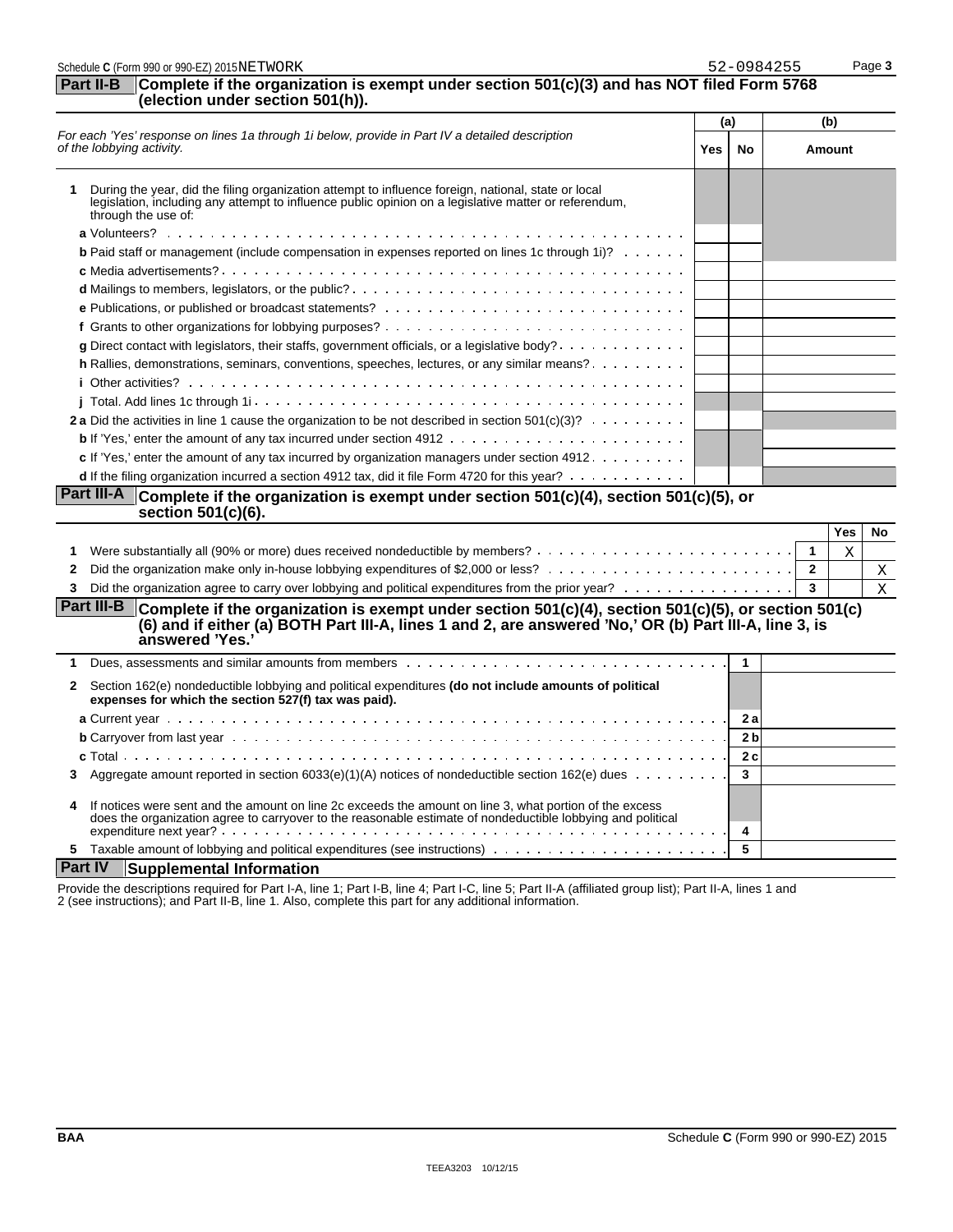| <b>SCHEDULE D</b>                                                                                                                                    | <b>Supplemental Financial Statements</b>                                                                                        | OMB No. 1545-0047                          |
|------------------------------------------------------------------------------------------------------------------------------------------------------|---------------------------------------------------------------------------------------------------------------------------------|--------------------------------------------|
| (Form 990)<br>► Complete if the organization answered 'Yes' on Form 990,<br>Part IV, line 6, 7, 8, 9, 10, 11a, 11b, 11c, 11d, 11e, 11f, 12a, or 12b. |                                                                                                                                 | 2015                                       |
| Department of the Treasury<br>Internal Revenue Service                                                                                               | $\triangleright$ Attach to Form 990.<br>Information about Schedule D (Form 990) and its instructions is at www.irs.gov/form990. | <b>Open to Public</b><br><b>Inspection</b> |
| Name of the organization                                                                                                                             |                                                                                                                                 | <b>Emplover identification number</b>      |

|--|

|         | NETWORK                                                                                                                                                                                                                                                                                                                                                                                         |                         |                                                | 52-0984255                                         |
|---------|-------------------------------------------------------------------------------------------------------------------------------------------------------------------------------------------------------------------------------------------------------------------------------------------------------------------------------------------------------------------------------------------------|-------------------------|------------------------------------------------|----------------------------------------------------|
| Part I  | Organizations Maintaining Donor Advised Funds or Other Similar Funds or Accounts.                                                                                                                                                                                                                                                                                                               |                         |                                                |                                                    |
|         | Complete if the organization answered 'Yes' on Form 990, Part IV, line 6.                                                                                                                                                                                                                                                                                                                       |                         |                                                |                                                    |
|         |                                                                                                                                                                                                                                                                                                                                                                                                 | (a) Donor advised funds |                                                | (b) Funds and other accounts                       |
| 1       | Total number at end of year                                                                                                                                                                                                                                                                                                                                                                     |                         |                                                |                                                    |
| 2       | Aggregate value of contributions to (during year)                                                                                                                                                                                                                                                                                                                                               |                         |                                                |                                                    |
| 3       | Aggregate value of grants from (during year)                                                                                                                                                                                                                                                                                                                                                    |                         |                                                |                                                    |
| 4       | Aggregate value at end of year                                                                                                                                                                                                                                                                                                                                                                  |                         |                                                |                                                    |
|         | Did the organization inform all donors and donor advisors in writing that the assets held in donor advised funds<br>are the organization's property, subject to the organization's exclusive legal control? $\ldots$ ,                                                                                                                                                                          |                         |                                                | Yes<br>No                                          |
| 6       | Did the organization inform all grantees, donors, and donor advisors in writing that grant funds can be used only for charitable purposes and not for the benefit of the donor or donor advisor, or for any other purpose conf                                                                                                                                                                  |                         |                                                | <b>Yes</b><br>No                                   |
| Part II | <b>Conservation Easements.</b>                                                                                                                                                                                                                                                                                                                                                                  |                         |                                                |                                                    |
|         | Complete if the organization answered 'Yes' on Form 990, Part IV, line 7.                                                                                                                                                                                                                                                                                                                       |                         |                                                |                                                    |
|         | 1 Purpose(s) of conservation easements held by the organization (check all that apply).                                                                                                                                                                                                                                                                                                         |                         |                                                |                                                    |
|         | Preservation of land for public use (e.g., recreation or education)                                                                                                                                                                                                                                                                                                                             |                         |                                                | Preservation of a historically important land area |
|         | Protection of natural habitat                                                                                                                                                                                                                                                                                                                                                                   |                         | Preservation of a certified historic structure |                                                    |
|         | Preservation of open space                                                                                                                                                                                                                                                                                                                                                                      |                         |                                                |                                                    |
| 2       | Complete lines 2a through 2d if the organization held a qualified conservation contribution in the form of a conservation easement on the<br>last day of the tax year.                                                                                                                                                                                                                          |                         |                                                |                                                    |
|         |                                                                                                                                                                                                                                                                                                                                                                                                 |                         |                                                | Held at the End of the Tax Year                    |
|         |                                                                                                                                                                                                                                                                                                                                                                                                 |                         | 2a                                             |                                                    |
|         |                                                                                                                                                                                                                                                                                                                                                                                                 |                         | 2 <sub>b</sub>                                 |                                                    |
|         | <b>c</b> Number of conservation easements on a certified historic structure included in (a) $\ldots \ldots \ldots$                                                                                                                                                                                                                                                                              |                         | 2c                                             |                                                    |
|         | d Number of conservation easements included in (c) acquired after 8/17/06, and not on a historic                                                                                                                                                                                                                                                                                                |                         |                                                |                                                    |
|         |                                                                                                                                                                                                                                                                                                                                                                                                 |                         | 2d                                             |                                                    |
| 3       | Number of conservation easements modified, transferred, released, extinguished, or terminated by the organization during the<br>tax year $\blacktriangleright$                                                                                                                                                                                                                                  |                         |                                                |                                                    |
|         | Number of states where property subject to conservation easement is located ►                                                                                                                                                                                                                                                                                                                   |                         |                                                |                                                    |
| 5       | Does the organization have a written policy regarding the periodic monitoring, inspection, handling of violations,                                                                                                                                                                                                                                                                              |                         |                                                | Yes<br>No                                          |
|         | Staff and volunteer hours devoted to monitoring, inspecting, handling of violations, and enforcing conservation easements during the year                                                                                                                                                                                                                                                       |                         |                                                |                                                    |
| 7       | Amount of expenses incurred in monitoring, inspecting, handling of violations, and enforcing conservation easements during the year<br>►\$                                                                                                                                                                                                                                                      |                         |                                                |                                                    |
|         | Does each conservation easement reported on line 2(d) above satisfy the requirements of section 170(h)(4)(B)(i)                                                                                                                                                                                                                                                                                 |                         |                                                | Yes<br>No                                          |
| 9       | In Part XIII, describe how the organization reports conservation easements in its revenue and expense statement, and balance sheet, and<br>include, if applicable, the text of the footnote to the organization's financial statements that describes the organization's accounting for<br>conservation easements.                                                                              |                         |                                                |                                                    |
|         | Part III   Organizations Maintaining Collections of Art, Historical Treasures, or Other Similar Assets.<br>Complete if the organization answered 'Yes' on Form 990, Part IV, line 8.                                                                                                                                                                                                            |                         |                                                |                                                    |
|         | 1 a If the organization elected, as permitted under SFAS 116 (ASC 958), not to report in its revenue statement and balance sheet works of<br>art, historical treasures, or other similar assets held for public exhibition, education, or research in furtherance of public service, provide,<br>in Part XIII, the text of the footnote to its financial statements that describes these items. |                         |                                                |                                                    |
|         | b If the organization elected, as permitted under SFAS 116 (ASC 958), to report in its revenue statement and balance sheet works of art,<br>historical treasures, or other similar assets held for public exhibition, education, or research in furtherance of public service, provide the<br>following amounts relating to these items:                                                        |                         |                                                |                                                    |
|         |                                                                                                                                                                                                                                                                                                                                                                                                 |                         |                                                |                                                    |
|         |                                                                                                                                                                                                                                                                                                                                                                                                 |                         |                                                |                                                    |
| 2       | If the organization received or held works of art, historical treasures, or other similar assets for financial gain, provide the following<br>amounts required to be reported under SFAS 116 (ASC 958) relating to these items:                                                                                                                                                                 |                         |                                                |                                                    |
|         |                                                                                                                                                                                                                                                                                                                                                                                                 |                         |                                                | $\blacktriangleright$ Ş                            |
|         |                                                                                                                                                                                                                                                                                                                                                                                                 |                         |                                                | $\triangleright$ S                                 |

**BAA For Paperwork Reduction Act Notice, see the Instructions for Form 990.** TEEA3301 06/03/15 Schedule D (Form 990) 2015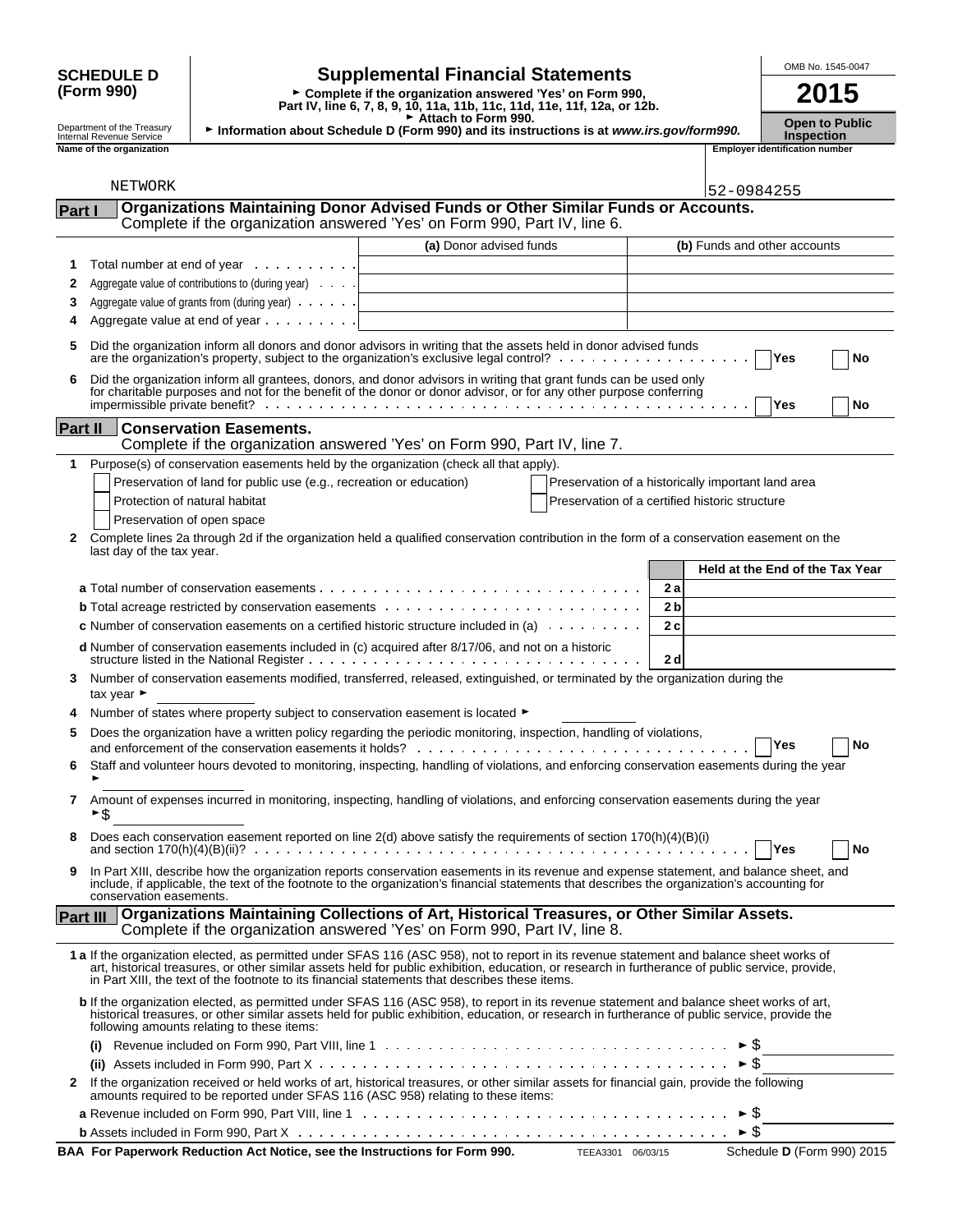| Schedule <b>D</b> (Form 990) 2015<br>NETWORK                                                                                                                                                                                      |                  |                                         |                                    | 52-0984255                      |            |                     | Page 2        |
|-----------------------------------------------------------------------------------------------------------------------------------------------------------------------------------------------------------------------------------|------------------|-----------------------------------------|------------------------------------|---------------------------------|------------|---------------------|---------------|
| Organizations Maintaining Collections of Art, Historical Treasures, or Other Similar Assets (continued)<br><b>Part III</b>                                                                                                        |                  |                                         |                                    |                                 |            |                     |               |
| Using the organization's acquisition, accession, and other records, check any of the following that are a significant use of its collection<br>3<br>items (check all that apply):                                                 |                  |                                         |                                    |                                 |            |                     |               |
| Public exhibition<br>a                                                                                                                                                                                                            |                  | d                                       | Loan or exchange programs          |                                 |            |                     |               |
| Scholarly research<br>b                                                                                                                                                                                                           |                  | Other<br>е                              |                                    |                                 |            |                     |               |
| Preservation for future generations<br>c                                                                                                                                                                                          |                  |                                         |                                    |                                 |            |                     |               |
| Provide a description of the organization's collections and explain how they further the organization's exempt purpose in<br>4<br>Part XIII.                                                                                      |                  |                                         |                                    |                                 |            |                     |               |
| During the year, did the organization solicit or receive donations of art, historical treasures, or other similar assets<br>5<br>to be sold to raise funds rather than to be maintained as part of the organization's collection? |                  |                                         |                                    |                                 | <b>Yes</b> |                     | No            |
| Escrow and Custodial Arrangements. Complete if the organization answered 'Yes' on Form 990, Part IV,<br><b>Part IV</b><br>line 9, or reported an amount on Form 990, Part X, line 21.                                             |                  |                                         |                                    |                                 |            |                     |               |
| 1 a Is the organization an agent, trustee, custodian or other intermediary for contributions or other assets not included                                                                                                         |                  |                                         |                                    |                                 |            |                     |               |
|                                                                                                                                                                                                                                   |                  |                                         |                                    |                                 | Yes        |                     | No            |
| b If 'Yes,' explain the arrangement in Part XIII and complete the following table:                                                                                                                                                |                  |                                         |                                    |                                 |            |                     |               |
|                                                                                                                                                                                                                                   |                  |                                         |                                    |                                 | Amount     |                     |               |
|                                                                                                                                                                                                                                   |                  |                                         |                                    | 1 с                             |            |                     |               |
|                                                                                                                                                                                                                                   |                  |                                         |                                    | 1 d                             |            |                     |               |
|                                                                                                                                                                                                                                   |                  |                                         |                                    | 1 e                             |            |                     |               |
|                                                                                                                                                                                                                                   |                  |                                         |                                    | 1f                              |            |                     |               |
| 2a Did the organization include an amount on Form 990, Part X, line 21, for escrow or custodial account liability?   Yes                                                                                                          |                  |                                         |                                    |                                 |            |                     | No            |
|                                                                                                                                                                                                                                   |                  |                                         |                                    |                                 |            |                     |               |
|                                                                                                                                                                                                                                   |                  |                                         |                                    |                                 |            |                     |               |
| <b>Part V</b><br>Endowment Funds. Complete if the organization answered 'Yes' on Form 990, Part IV, line 10.                                                                                                                      |                  |                                         |                                    |                                 |            |                     |               |
|                                                                                                                                                                                                                                   | (a) Current year | (b) Prior year                          | (c) Two years back                 | (d) Three years back            |            | (e) Four years back |               |
| 1 a Beginning of year balance                                                                                                                                                                                                     | 504,833.         | 282,995.                                |                                    |                                 |            |                     |               |
| <b>b</b> Contributions                                                                                                                                                                                                            | 15,000.          | 211,306.                                |                                    |                                 |            |                     |               |
|                                                                                                                                                                                                                                   |                  |                                         |                                    |                                 |            |                     |               |
| c Net investment earnings, gains,<br>and losses                                                                                                                                                                                   | $-3,777.$        | 13,166.                                 |                                    |                                 |            |                     |               |
| <b>d</b> Grants or scholarships                                                                                                                                                                                                   | 0.               |                                         |                                    |                                 |            |                     |               |
| e Other expenditures for facilities                                                                                                                                                                                               |                  |                                         |                                    |                                 |            |                     |               |
| and programs                                                                                                                                                                                                                      | 37,000.          |                                         |                                    |                                 |            |                     |               |
| f Administrative expenses                                                                                                                                                                                                         | 4,210.           | 2,634.                                  |                                    |                                 |            |                     |               |
| $q$ End of year balance $\ldots$ .                                                                                                                                                                                                | 474,846.         | 504,833.                                |                                    |                                 |            |                     |               |
| 2 Provide the estimated percentage of the current year end balance (line 1g, column (a)) held as:                                                                                                                                 |                  |                                         |                                    |                                 |            |                     |               |
| a Board designated or quasi-endowment $\blacktriangleright$                                                                                                                                                                       |                  | $100.00$ $%$                            |                                    |                                 |            |                     |               |
| <b>b</b> Permanent endowment ►                                                                                                                                                                                                    | ిక               |                                         |                                    |                                 |            |                     |               |
| c Temporarily restricted endowment ▶                                                                                                                                                                                              |                  |                                         |                                    |                                 |            |                     |               |
| The percentages on lines 2a, 2b, and 2c should equal 100%.                                                                                                                                                                        |                  |                                         |                                    |                                 |            |                     |               |
| 3 a Are there endowment funds not in the possession of the organization that are held and administered for the                                                                                                                    |                  |                                         |                                    |                                 |            |                     |               |
| organization by:                                                                                                                                                                                                                  |                  |                                         |                                    |                                 |            | Yes                 | No            |
| unrelated organizations enterprise in the contract of the contract of the contract of the contract of the contr                                                                                                                   |                  |                                         |                                    |                                 | 3a(i)      |                     | X             |
|                                                                                                                                                                                                                                   |                  |                                         |                                    |                                 | 3a(ii)     |                     | Χ             |
|                                                                                                                                                                                                                                   |                  |                                         |                                    |                                 | 3b         |                     |               |
| Describe in Part XIII the intended uses of the organization's endowment funds.<br>4                                                                                                                                               |                  |                                         |                                    |                                 |            |                     |               |
| Part VI   Land, Buildings, and Equipment.                                                                                                                                                                                         |                  |                                         |                                    |                                 |            |                     |               |
| Complete if the organization answered 'Yes' on Form 990, Part IV, line 11a. See Form 990, Part X, line 10.                                                                                                                        |                  |                                         |                                    |                                 |            |                     |               |
| Description of property                                                                                                                                                                                                           |                  |                                         |                                    |                                 |            | (d) Book value      |               |
|                                                                                                                                                                                                                                   |                  | (a) Cost or other basis<br>(investment) | (b) Cost or other<br>basis (other) | (c) Accumulated<br>depreciation |            |                     |               |
|                                                                                                                                                                                                                                   |                  |                                         |                                    |                                 |            |                     |               |
| <b>b</b> Buildings $\cdots$ $\cdots$ $\cdots$ $\cdots$ $\cdots$                                                                                                                                                                   |                  |                                         |                                    |                                 |            |                     |               |
| c Leasehold improvements                                                                                                                                                                                                          |                  |                                         | 43,915.                            | 43,915.                         |            |                     | 0.            |
| $d$ Equipment $\cdots$ $\cdots$ $\cdots$ $\cdots$ $\cdots$                                                                                                                                                                        |                  |                                         | 181,394                            | 180,131                         |            |                     | 1,263.        |
| $e$ Other $\cdots$ $\cdots$ $\cdots$ $\cdots$ $\cdots$ $\cdots$                                                                                                                                                                   |                  |                                         |                                    |                                 |            |                     |               |
| Total. Add lines 1a through 1e. (Column (d) must equal Form 990, Part X, column (B), line 10c.)                                                                                                                                   |                  |                                         |                                    | ▸                               |            |                     | <u>1,263.</u> |
|                                                                                                                                                                                                                                   |                  |                                         |                                    |                                 |            |                     |               |

**BAA** Schedule **D** (Form 990) 2015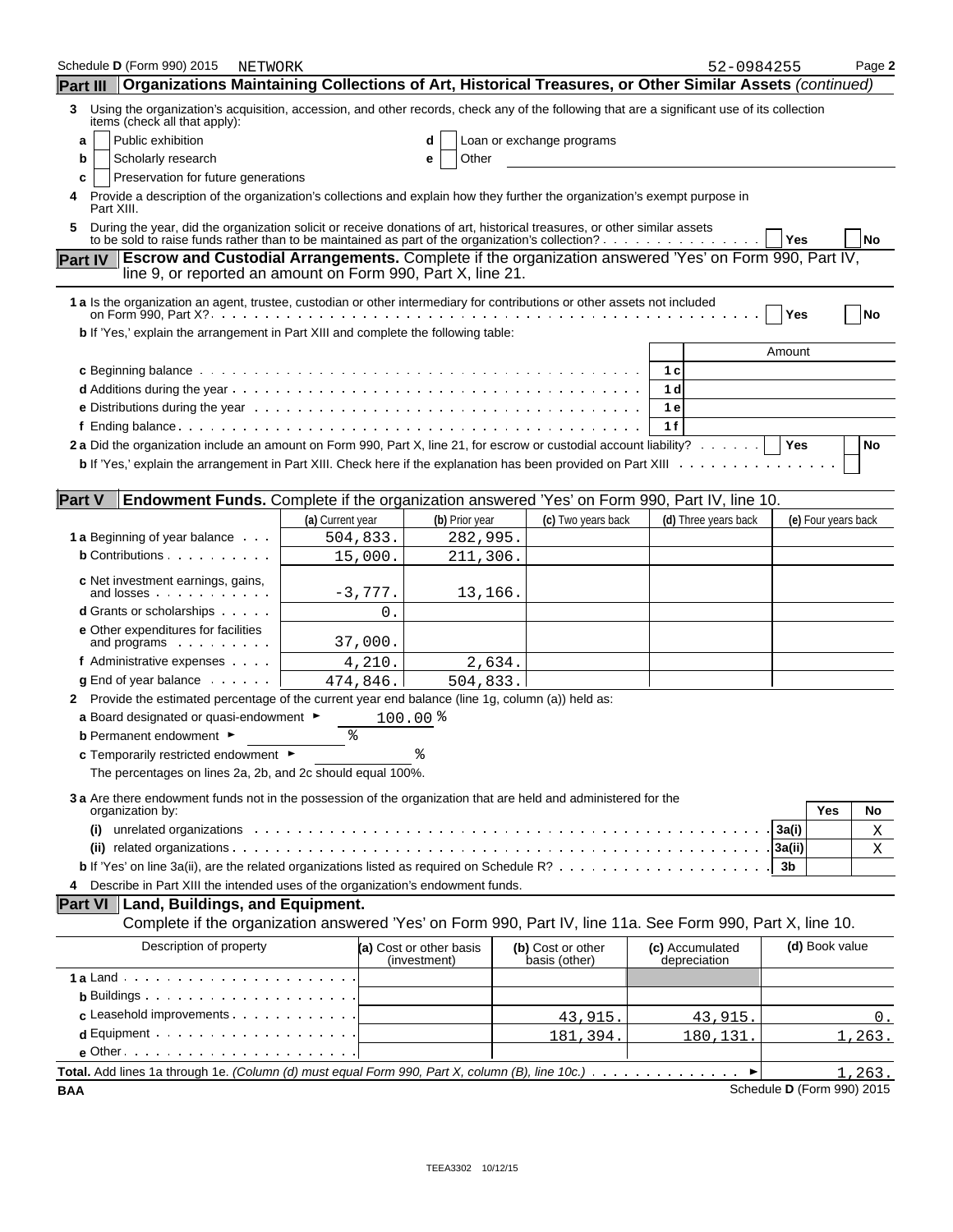| <b>Part VII</b> Investments - Other Securities.                                                                                                         |                 |                                                                                                                              |
|---------------------------------------------------------------------------------------------------------------------------------------------------------|-----------------|------------------------------------------------------------------------------------------------------------------------------|
|                                                                                                                                                         |                 | Complete if the organization answered 'Yes' on Form 990, Part IV, line 11b. See Form 990, Part X, line 12.                   |
| (a) Description of security or category (including name of security)                                                                                    | (b) Book value  | (c) Method of valuation: Cost or end-of-year market value                                                                    |
|                                                                                                                                                         |                 |                                                                                                                              |
| (2) Closely-held equity interests                                                                                                                       |                 |                                                                                                                              |
| (3) Other                                                                                                                                               |                 |                                                                                                                              |
| (A)                                                                                                                                                     |                 |                                                                                                                              |
| (B)                                                                                                                                                     |                 |                                                                                                                              |
| (C)                                                                                                                                                     |                 |                                                                                                                              |
| (D)                                                                                                                                                     |                 |                                                                                                                              |
| (E)                                                                                                                                                     |                 |                                                                                                                              |
| (F)                                                                                                                                                     |                 |                                                                                                                              |
| (G)                                                                                                                                                     |                 |                                                                                                                              |
| (H)                                                                                                                                                     |                 |                                                                                                                              |
| (1)                                                                                                                                                     |                 |                                                                                                                              |
| Total. (Column (b) must equal Form 990, Part X, column (B) line 12.) $\rightarrow$                                                                      |                 |                                                                                                                              |
| Part VIII Investments - Program Related.                                                                                                                |                 |                                                                                                                              |
|                                                                                                                                                         |                 | Complete if the organization answered 'Yes' on Form 990, Part IV, line 11c. See Form 990, Part X, line 13.                   |
| (a) Description of investment                                                                                                                           | (b) Book value  | (c) Method of valuation: Cost or end-of-year market value                                                                    |
| (1)                                                                                                                                                     |                 |                                                                                                                              |
| (2)                                                                                                                                                     |                 |                                                                                                                              |
| (3)                                                                                                                                                     |                 |                                                                                                                              |
| (4)                                                                                                                                                     |                 |                                                                                                                              |
| (5)                                                                                                                                                     |                 |                                                                                                                              |
| (6)                                                                                                                                                     |                 |                                                                                                                              |
| (7)                                                                                                                                                     |                 |                                                                                                                              |
| (8)                                                                                                                                                     |                 |                                                                                                                              |
| (9)                                                                                                                                                     |                 |                                                                                                                              |
| (10)                                                                                                                                                    |                 |                                                                                                                              |
| Total. (Column (b) must equal Form 990, Part X, column (B) line $13$ .). $\blacktriangleright$                                                          |                 |                                                                                                                              |
| <b>Other Assets.</b><br><b>Part IX</b>                                                                                                                  |                 |                                                                                                                              |
|                                                                                                                                                         | (a) Description | Complete if the organization answered 'Yes' on Form 990, Part IV, line 11d. See Form 990, Part X, line 15.<br>(b) Book value |
| (1)                                                                                                                                                     |                 |                                                                                                                              |
| (2)                                                                                                                                                     |                 |                                                                                                                              |
| (3)                                                                                                                                                     |                 |                                                                                                                              |
| (4)                                                                                                                                                     |                 |                                                                                                                              |
| (5)                                                                                                                                                     |                 |                                                                                                                              |
| (6)                                                                                                                                                     |                 |                                                                                                                              |
| (7)                                                                                                                                                     |                 |                                                                                                                              |
| (8)                                                                                                                                                     |                 |                                                                                                                              |
| (9)                                                                                                                                                     |                 |                                                                                                                              |
| (10)                                                                                                                                                    |                 |                                                                                                                              |
| <b>Total.</b> (Column (b) must equal Form 990, Part X, column (B) line $15$ .) $\ldots$                                                                 |                 |                                                                                                                              |
| Part X<br><b>Other Liabilities.</b><br>Complete if the organization answered 'Yes' on Form 990, Part IV, line 11e or 11f. See Form 990, Part X, line 25 |                 |                                                                                                                              |
| (a) Description of liability                                                                                                                            | (b) Book value  |                                                                                                                              |
| (1) Federal income taxes                                                                                                                                |                 |                                                                                                                              |
| (2)                                                                                                                                                     |                 |                                                                                                                              |
| $\overline{(3)}$                                                                                                                                        |                 |                                                                                                                              |
| (4)                                                                                                                                                     |                 |                                                                                                                              |
| (5)                                                                                                                                                     |                 |                                                                                                                              |
| (6)                                                                                                                                                     |                 |                                                                                                                              |
| (7)                                                                                                                                                     |                 |                                                                                                                              |
| (8)                                                                                                                                                     |                 |                                                                                                                              |
| (9)<br>(10)                                                                                                                                             |                 |                                                                                                                              |
| (11)                                                                                                                                                    |                 |                                                                                                                              |
|                                                                                                                                                         |                 |                                                                                                                              |

**Total.** *(Column (b) must equal Form 990, Part X, column (B) line 25.)*

**2.** Liability for uncertain tax positions. In Part XIII, provide the text of the footnote to the organization's financial statements that reports the organization's liability for uncertain

 $\mathbf{I}$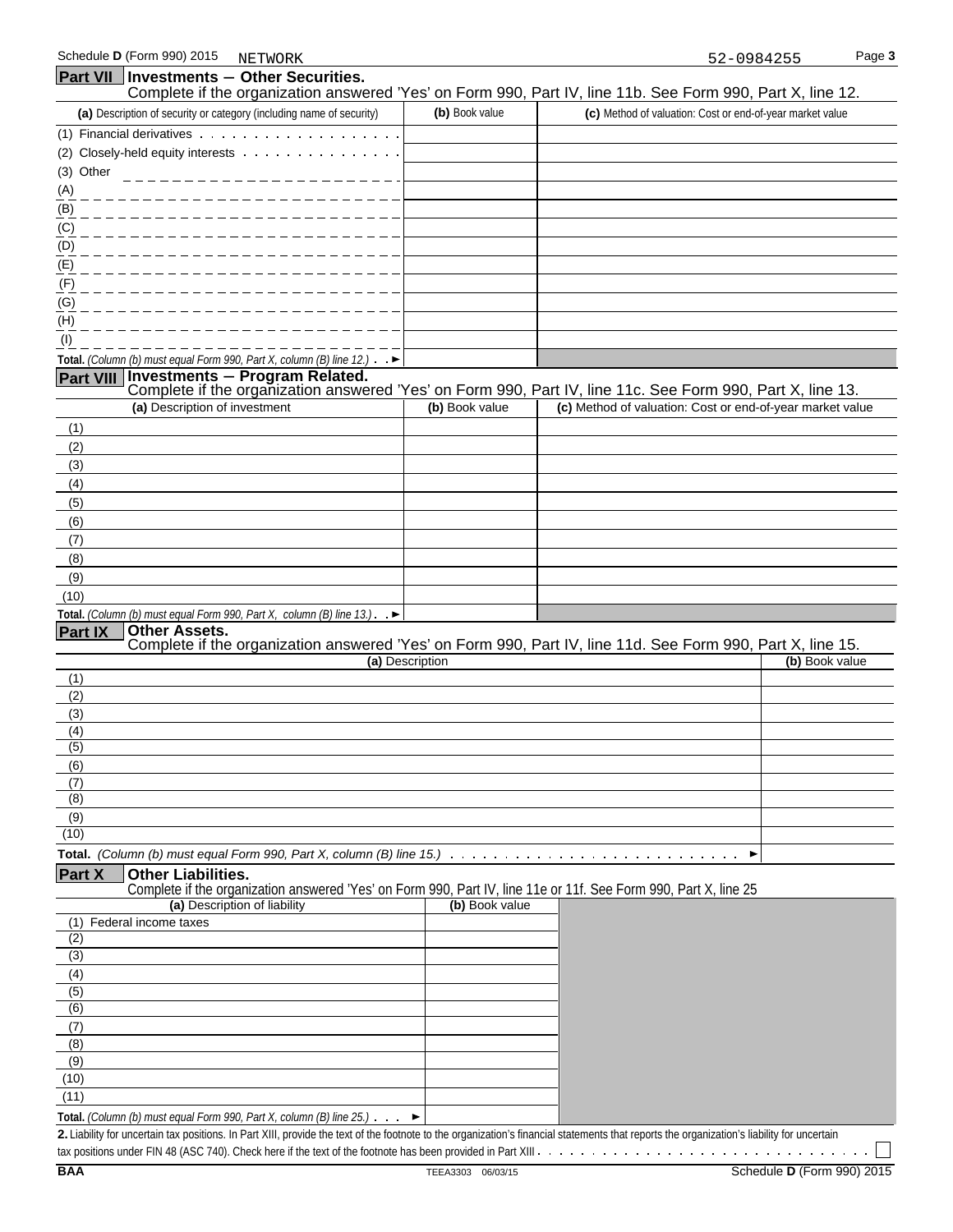| Schedule D (Form 990) 2015<br>NETWORK                                                                                                                                                                                          | 52-0984255   | Page 4     |
|--------------------------------------------------------------------------------------------------------------------------------------------------------------------------------------------------------------------------------|--------------|------------|
| Part XI   Reconciliation of Revenue per Audited Financial Statements With Revenue per Return.                                                                                                                                  |              |            |
| Complete if the organization answered 'Yes' on Form 990, Part IV, line 12a.                                                                                                                                                    |              |            |
| 1                                                                                                                                                                                                                              | $\mathbf{1}$ | 960,684.   |
| Amounts included on line 1 but not on Form 990, Part VIII, line 12:<br>2                                                                                                                                                       |              |            |
| 2a<br>$-27,311.$                                                                                                                                                                                                               |              |            |
| 2 <sub>b</sub>                                                                                                                                                                                                                 |              |            |
| 2c                                                                                                                                                                                                                             |              |            |
| 2 d                                                                                                                                                                                                                            |              |            |
| e Add lines 2a through 2d (a) and a contract of the contract of the contract of the contract of the contract of the contract of the contract of the contract of the contract of the contract of the contract of the contract o | 2 e          | $-27,311.$ |
| 3                                                                                                                                                                                                                              | $\mathbf{3}$ | 987,995.   |
| Amounts included on Form 990, Part VIII, line 12, but not on line 1:<br>4                                                                                                                                                      |              |            |
| <b>a</b> Investment expenses not included on Form 990, Part VIII, line 7b $\ldots \ldots \ldots$                                                                                                                               |              |            |
| <b>b</b> Other (Describe in Part XIII.) $\ldots \ldots \ldots \ldots \ldots \ldots \ldots \ldots \ldots \ldots \ldots$                                                                                                         |              |            |
|                                                                                                                                                                                                                                | 4 c          |            |
| 5.                                                                                                                                                                                                                             | 5            | 987,995.   |
| Part XII Reconciliation of Expenses per Audited Financial Statements With Expenses per Return.                                                                                                                                 |              |            |
| Complete if the organization answered 'Yes' on Form 990, Part IV, line 12a.                                                                                                                                                    |              |            |
| 1                                                                                                                                                                                                                              | 1            | 1,177,060. |
| Amounts included on line 1 but not on Form 990, Part IX, line 25:<br>2                                                                                                                                                         |              |            |
| 2a                                                                                                                                                                                                                             |              |            |
| 2 <sub>b</sub>                                                                                                                                                                                                                 |              |            |
| 2c                                                                                                                                                                                                                             |              |            |
| 2d                                                                                                                                                                                                                             |              |            |
|                                                                                                                                                                                                                                | <b>2e</b>    |            |
| 3                                                                                                                                                                                                                              | $\mathbf{3}$ | 1,177,060. |
| Amounts included on Form 990, Part IX, line 25, but not on line 1:                                                                                                                                                             |              |            |
| <b>a</b> Investment expenses not included on Form 990, Part VIII, line 7b $\cdots$ , $\cdots$   4a                                                                                                                             |              |            |
| <b>b</b> Other (Describe in Part XIII.) $\cdots$ $\cdots$ $\cdots$ $\cdots$ $\cdots$ $\cdots$ $\cdots$ $\cdots$ $\cdots$ $\cdots$<br>4 b                                                                                       |              |            |
|                                                                                                                                                                                                                                | 4 c          |            |
|                                                                                                                                                                                                                                | 5            | 1,177,060. |
| Part XIII Supplemental Information.                                                                                                                                                                                            |              |            |

Provide the descriptions required for Part II, lines 3, 5, and 9; Part III, lines 1a and 4; Part IV, lines 1b and 2b; Part V,

line 4; Part X, line 2; Part XI, lines 2d and 4b; and Part XII, lines 2d and 4b. Also complete this part to provide any additional information.

Pt V, Line 4 The goal of the NETWORK Endowment Fund shall be to provide financial security for the support of current NETWORK activities and to ensure the development of future NETWORK programs.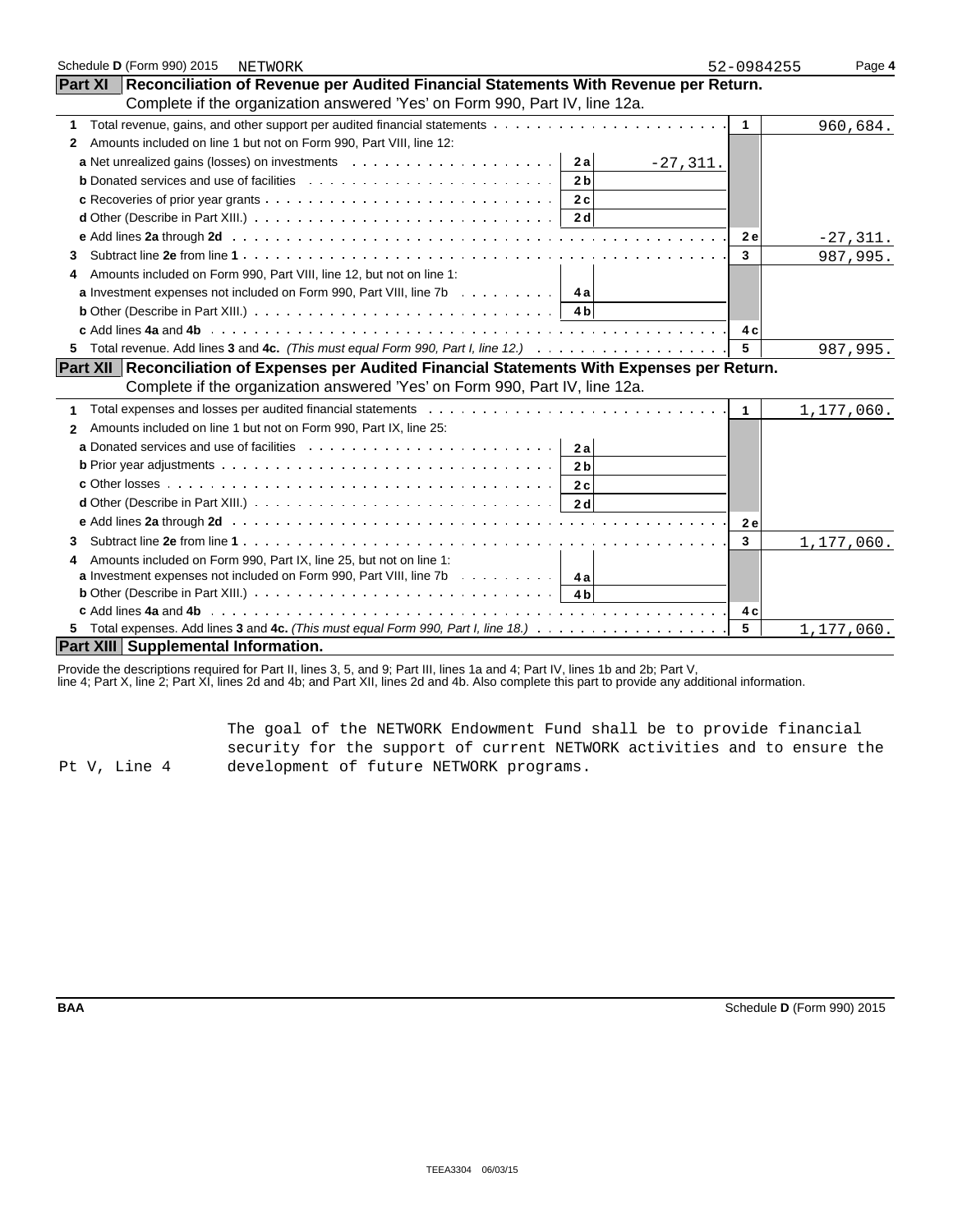## **(Form 990)**

| <b>SCHEDULE M</b> | <b>Noncash Contributions</b>                                                         | OMB No. 1545-0047 |
|-------------------|--------------------------------------------------------------------------------------|-------------------|
| (Form 990)        | ► Complete if the organizations answered 'Yes' on Form 990, Part IV, lines 29 or 30. | 2015              |
|                   |                                                                                      |                   |

Department of the Treasury **► Attach to Form 990.**<br>Information about Schedule M (Form 990) and its instructions is at *www.irs.gov/form990.* Inspection<br>Inspection

**Part I Types of Property** 

| Name of the organization | .<br><b>I Emplover identification number</b> |
|--------------------------|----------------------------------------------|
| NETWORK                  | 2-0984255<br>5                               |

|    |                                                                                                                                               | (a)<br>Check if<br>applicable | (b)<br>Number of<br>contributions or<br>items contributed | (c)<br>Noncash contribution<br>amounts reported<br>on Form 990,<br>Part VIII, line 1g | (d)<br>Method of determining<br>noncash contribution amounts |     |    |
|----|-----------------------------------------------------------------------------------------------------------------------------------------------|-------------------------------|-----------------------------------------------------------|---------------------------------------------------------------------------------------|--------------------------------------------------------------|-----|----|
|    | $Art - Works$ of art $\ldots$ $\ldots$ $\ldots$ $\ldots$ $\ldots$                                                                             |                               |                                                           |                                                                                       |                                                              |     |    |
|    | Art - Historical treasures                                                                                                                    |                               |                                                           |                                                                                       |                                                              |     |    |
| 3  | Art - Fractional interests                                                                                                                    |                               |                                                           |                                                                                       |                                                              |     |    |
| 4  |                                                                                                                                               |                               |                                                           |                                                                                       |                                                              |     |    |
| 5  | Clothing and household goods                                                                                                                  |                               |                                                           |                                                                                       |                                                              |     |    |
| 6  | Cars and other vehicles                                                                                                                       |                               |                                                           |                                                                                       |                                                              |     |    |
| 7  | Boats and planes                                                                                                                              |                               |                                                           |                                                                                       |                                                              |     |    |
| 8  | Intellectual property.                                                                                                                        |                               |                                                           |                                                                                       |                                                              |     |    |
| 9  | Securities - Publicly traded                                                                                                                  | Χ                             | 1                                                         | 40,044.                                                                               |                                                              |     |    |
| 10 | Securities - Closely held stock                                                                                                               |                               |                                                           |                                                                                       |                                                              |     |    |
| 11 | Securities - Partnership, LLC, or trust interests                                                                                             |                               |                                                           |                                                                                       |                                                              |     |    |
| 12 | Securities - Miscellaneous                                                                                                                    |                               |                                                           |                                                                                       |                                                              |     |    |
| 13 | Qualified conservation contribution -                                                                                                         |                               |                                                           |                                                                                       |                                                              |     |    |
|    | Historic structures                                                                                                                           |                               |                                                           |                                                                                       |                                                              |     |    |
| 14 | Qualified conservation contribution $-$ Other $\cdots$                                                                                        |                               |                                                           |                                                                                       |                                                              |     |    |
| 15 | Real estate - Residential                                                                                                                     |                               |                                                           |                                                                                       |                                                              |     |    |
| 16 | Real estate - Commercial                                                                                                                      |                               |                                                           |                                                                                       |                                                              |     |    |
| 17 | Real estate $-$ Other $\cdots$ $\cdots$ $\cdots$ $\cdots$ $\cdots$                                                                            |                               |                                                           |                                                                                       |                                                              |     |    |
| 18 | Collectibles                                                                                                                                  |                               |                                                           |                                                                                       |                                                              |     |    |
| 19 |                                                                                                                                               |                               |                                                           |                                                                                       |                                                              |     |    |
| 20 | Drugs and medical supplies                                                                                                                    |                               |                                                           |                                                                                       |                                                              |     |    |
| 21 |                                                                                                                                               |                               |                                                           |                                                                                       |                                                              |     |    |
| 22 | Historical artifacts                                                                                                                          |                               |                                                           |                                                                                       |                                                              |     |    |
| 23 | Scientific specimens                                                                                                                          |                               |                                                           |                                                                                       |                                                              |     |    |
| 24 |                                                                                                                                               |                               |                                                           |                                                                                       |                                                              |     |    |
| 25 |                                                                                                                                               |                               |                                                           |                                                                                       |                                                              |     |    |
| 26 | Other $\bullet$ $($<br>Other $\blacktriangleright$                                                                                            |                               |                                                           |                                                                                       |                                                              |     |    |
| 27 | (________________)<br>(_ _ _ _ _ _ _ _ _ _ _ _ _ _ _ _<br>Other $\blacktriangleright$                                                         |                               |                                                           |                                                                                       |                                                              |     |    |
| 28 | Other $\blacktriangleright$                                                                                                                   |                               |                                                           |                                                                                       |                                                              |     |    |
|    |                                                                                                                                               |                               |                                                           |                                                                                       |                                                              |     |    |
| 29 | Number of Forms 8283 received by the organization during the tax year for contributions for which the                                         |                               |                                                           |                                                                                       | 29                                                           |     |    |
|    |                                                                                                                                               |                               |                                                           |                                                                                       |                                                              | Yes | No |
|    |                                                                                                                                               |                               |                                                           |                                                                                       |                                                              |     |    |
|    | 30a During the year, did the organization receive by contribution any property reported in Part I, lines 1 through 28, that                   |                               |                                                           |                                                                                       |                                                              |     |    |
|    | it must hold for at least three years from the date of the initial contribution, and which is not required to be used                         |                               |                                                           |                                                                                       | 30 a                                                         |     | X  |
|    | <b>b</b> If 'Yes,' describe the arrangement in Part II.                                                                                       |                               |                                                           |                                                                                       |                                                              |     |    |
| 31 | Does the organization have a gift acceptance policy that requires the review of any non-standard contributions?                               |                               |                                                           |                                                                                       | 31                                                           | Χ   |    |
|    |                                                                                                                                               |                               |                                                           |                                                                                       |                                                              |     |    |
|    | 32a Does the organization hire or use third parties or related organizations to solicit, process, or sell                                     |                               |                                                           |                                                                                       | 32 a                                                         | X   |    |
|    | <b>b</b> If 'Yes,' describe in Part II.                                                                                                       |                               |                                                           |                                                                                       |                                                              |     |    |
|    | 33 If the organization did not report an amount in column (c) for a type of property for which column (a) is checked,<br>describe in Part II. |                               |                                                           |                                                                                       |                                                              |     |    |
|    | <b>PAA. For Ponenuarly Poduction Act Notice, can the Instructions for Form 000.</b>                                                           |                               |                                                           |                                                                                       | $C_{\text{obs}}$ dule M $(\Gamma_{\text{crys}}$ 000) (2045)  |     |    |

**A For Paperwork Reduction Act Notice, see the Instructions for Form 990.** Schedule **M** (Form 990) (2015) **A** Form 990) (2015)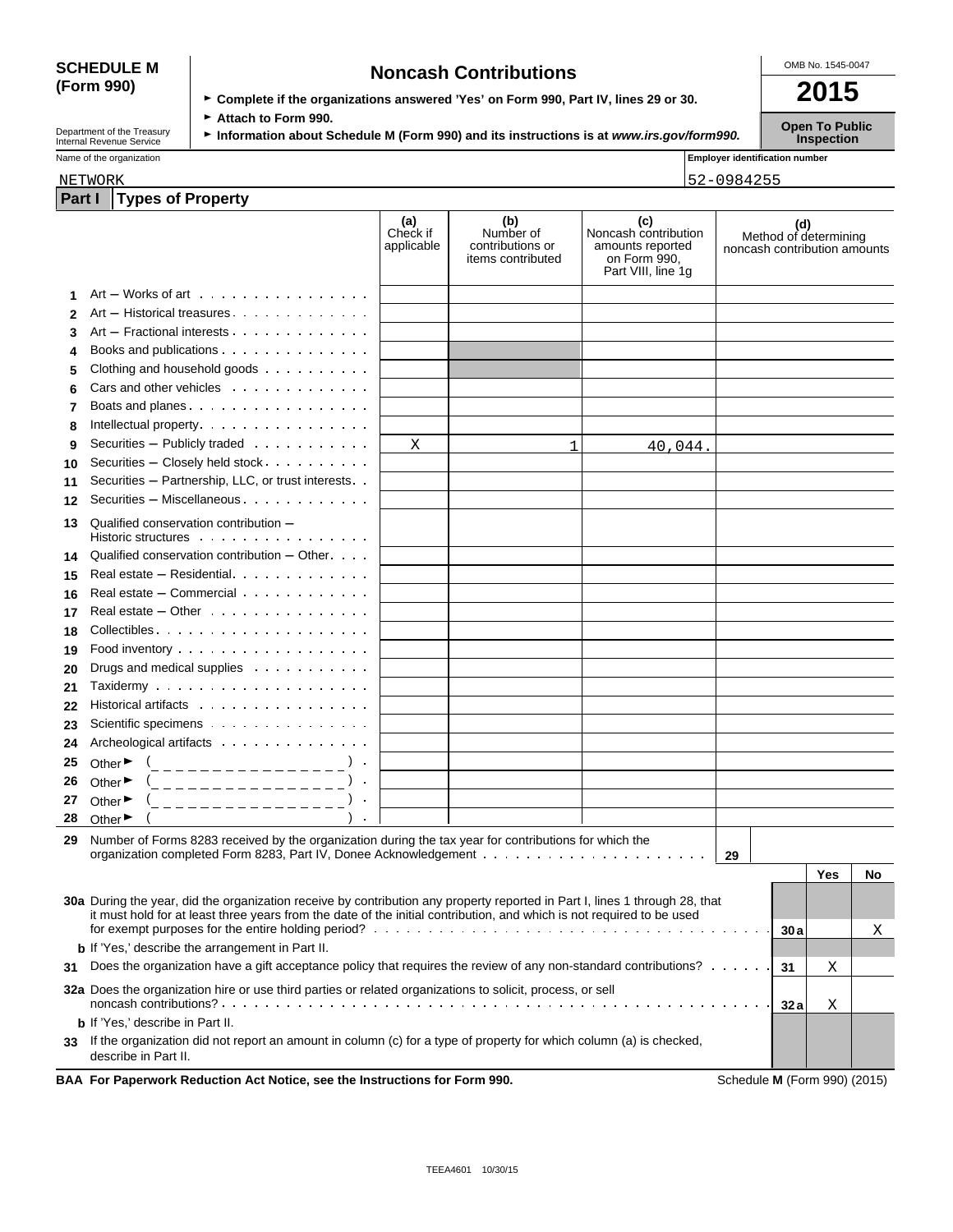**Part II** Supplemental Information. Provide the information required by Part I, lines 30b, 32b, and 33, and whether the organization is reporting in Part I, column (b), the number of contributions, the number of items received, or a combination of both. Also complete this part for any additional information.

Pt I Line 32b Stocks sold through broker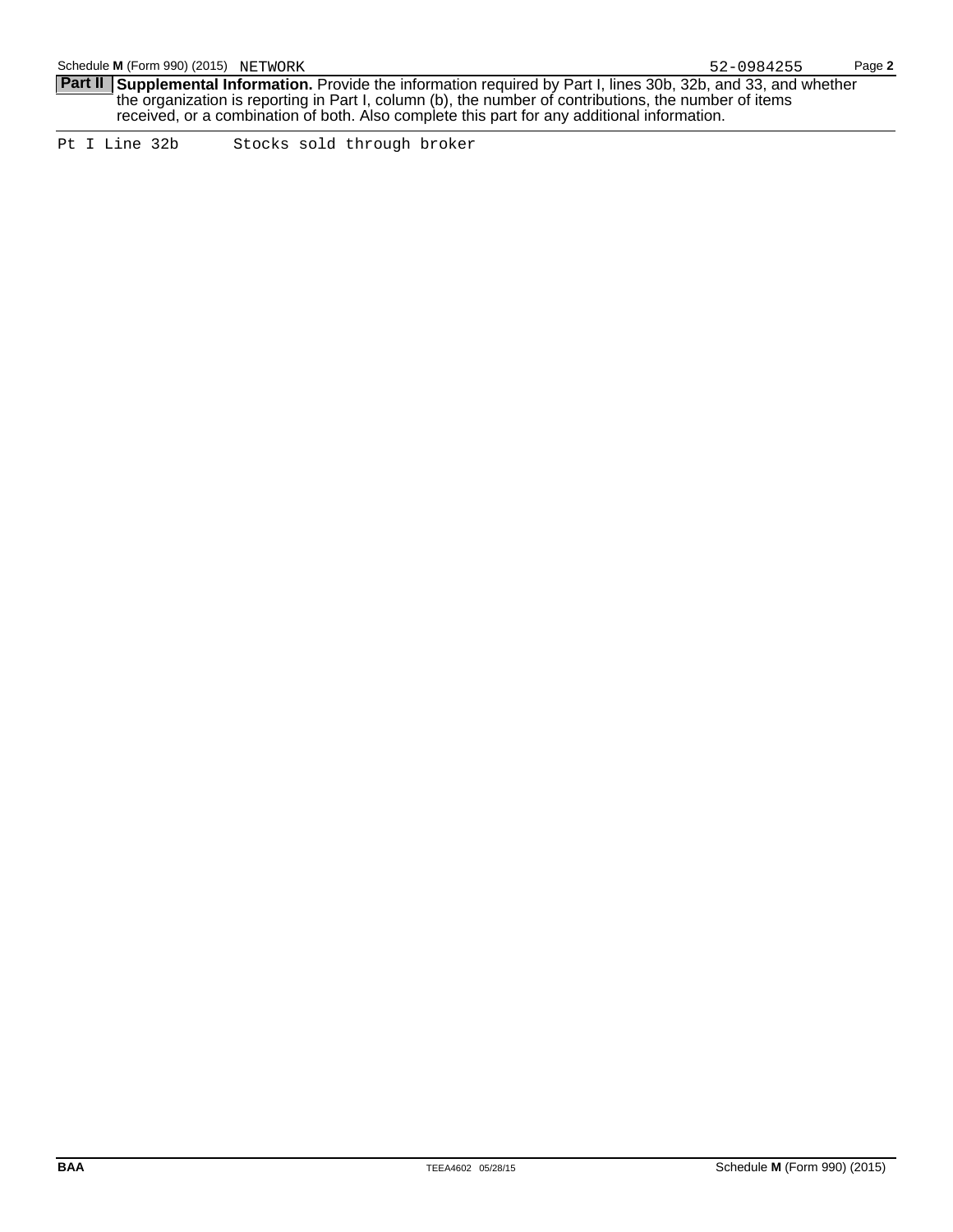| <b>SCHEDULE O</b>                                      | Supplemental Information to Form 990 or 990-EZ                                                                                                                          | OMB No. 1545-0047                          |
|--------------------------------------------------------|-------------------------------------------------------------------------------------------------------------------------------------------------------------------------|--------------------------------------------|
| (Form 990 or 990-EZ)                                   | Complete to provide information for responses to specific questions on<br>Form 990 or 990-EZ or to provide any additional information.<br>Attach to Form 990 or 990-EZ. | 2015                                       |
| Department of the Treasury<br>Internal Revenue Service | Information about Schedule O (Form 990 or 990-EZ) and its instructions is<br>at www.irs.gov/form990.                                                                    | <b>Open to Public</b><br><b>Inspection</b> |
| Name of the organization                               | <b>Employer identification number</b>                                                                                                                                   |                                            |
| NETWORK                                                | 52-0984255                                                                                                                                                              |                                            |
| Pt VI, Line 4                                          | By Laws were updated to reflect best practices, legal compliance, and<br>improvements in board procedures.                                                              |                                            |
| Pt VI, Line 6                                          | Members elect the board members.                                                                                                                                        |                                            |
| Pt VI, Line 7a                                         | Members elect the board members.                                                                                                                                        |                                            |
| Pt VI, Line 8a                                         | The board keeps regular minutes of its meetings.                                                                                                                        |                                            |
| Pt VI, Line 11b                                        | All board members receive a copy of the 990 to review before filing.                                                                                                    |                                            |
| Pt VI, Line 12c                                        | Board and staff complete and sign a conflict of interest form annually<br>and the board reviews any potential conflicts of interest on a regular<br>basis               |                                            |
| Pt VI, Line 15a                                        | The board reviews the Executive Director's performance and salary<br>bi-annually.                                                                                       |                                            |
| Pt VI, Line 19                                         | Governing documents, conflict of interest policy, and financial<br>statements were not made available to the public, except by request<br>under certain circumstances.  |                                            |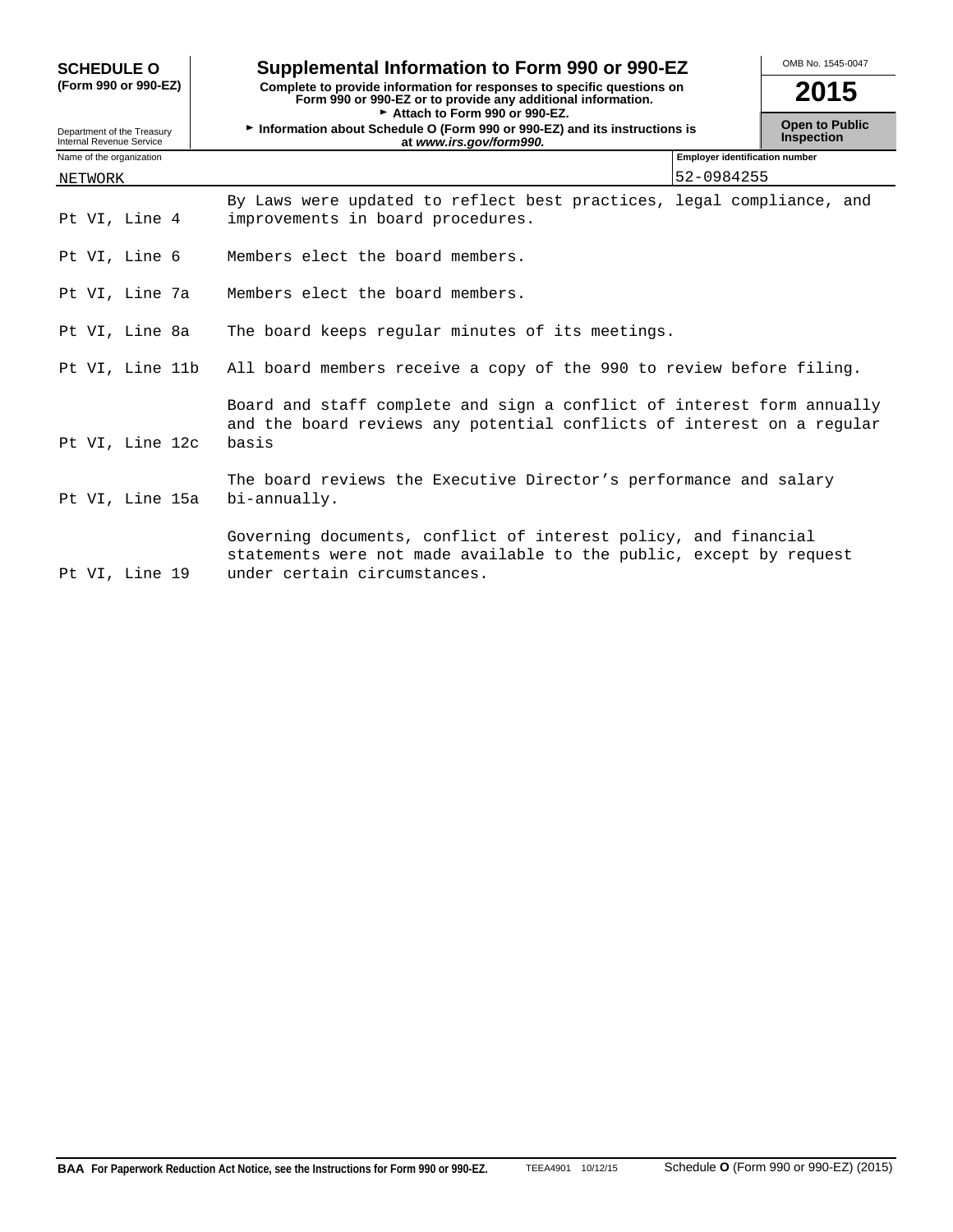## **SCHEDULE R Related Organizations and Unrelated Partnerships**<br>(Form 990) **Related Organizations and Unrelated Partnerships**

**(Form 990)** <sup>G</sup>**Complete if the organization answered 'Yes' on Form 990, Part IV, line 33, 34, 35b, 36, or 37. 2015** Attach to Form 990.

Department of the Treasury **Information about Schedule R (Form 990) and its instructions is at** *www.irs.gov/form990.* **Open to Public inspection** Department of the Treasury<br>Internal Revenue Service **Inspection**<br>Internal Revenue Service **Inspection** 

OMB No. 1545-0047

Name of the organization **Employer identification number** 

NETWORK 52-0984255

## **Part I Identification of Disregarded Entities** Complete if the organization answered 'Yes' on Form 990, Part IV, line 33.

| (a)<br>Name, address, and EIN (if applicable) of disregarded entity | (b)<br>Primary activity | (c)<br>Legal domicile (state<br>or foreign country) | (d)<br>Total income | (e)<br>End-of-year assets | <br>  Direct controlling<br>  entity |
|---------------------------------------------------------------------|-------------------------|-----------------------------------------------------|---------------------|---------------------------|--------------------------------------|
| (1)                                                                 |                         |                                                     |                     |                           |                                      |
| (2)                                                                 |                         |                                                     |                     |                           |                                      |
| (3)                                                                 |                         |                                                     |                     |                           |                                      |
|                                                                     |                         |                                                     |                     |                           |                                      |

## **Part II Identification of Related Tax-Exempt Organizations** Complete if the organization answered 'Yes' on Form 990, Part IV, line 34 because it had one or more related tax-exempt organizations during the tax year.

| (a)<br>Name, address, and EIN of related organization                                 | (b)<br>Primary activity | (c)<br>Legal domicile (state<br>or foreign country) | (d)<br>Exempt Code<br>section | (e)<br>Public charity status<br>(if section $501(c)(3)$ ) | (f)<br>Direct controlling<br>entity | $\left  \begin{array}{c} \textbf{(g)} \\ \text{Sec } 512 \textbf{(b)} \\ \textbf{(13)} \end{array} \right $<br>controlled entity? |    |
|---------------------------------------------------------------------------------------|-------------------------|-----------------------------------------------------|-------------------------------|-----------------------------------------------------------|-------------------------------------|-----------------------------------------------------------------------------------------------------------------------------------|----|
|                                                                                       |                         |                                                     |                               |                                                           |                                     | Yes                                                                                                                               | No |
| (1) Network Education Program<br>25 E Street NW<br>Washington, DC 20001<br>52-1307764 | Political Education     | DC                                                  | 501 c (3)                     | 19                                                        | NA                                  | Χ                                                                                                                                 |    |
| (2)                                                                                   |                         |                                                     |                               |                                                           |                                     |                                                                                                                                   |    |
| (3)                                                                                   |                         |                                                     |                               |                                                           |                                     |                                                                                                                                   |    |
| (4)                                                                                   |                         |                                                     |                               |                                                           |                                     |                                                                                                                                   |    |

**BAA For Paperwork Reduction Act Notice, see the Instructions for Form 990.** TEEA5001 06/01/15 TEEA5001 06/01/15 Schedule **R** (Form 990) 2015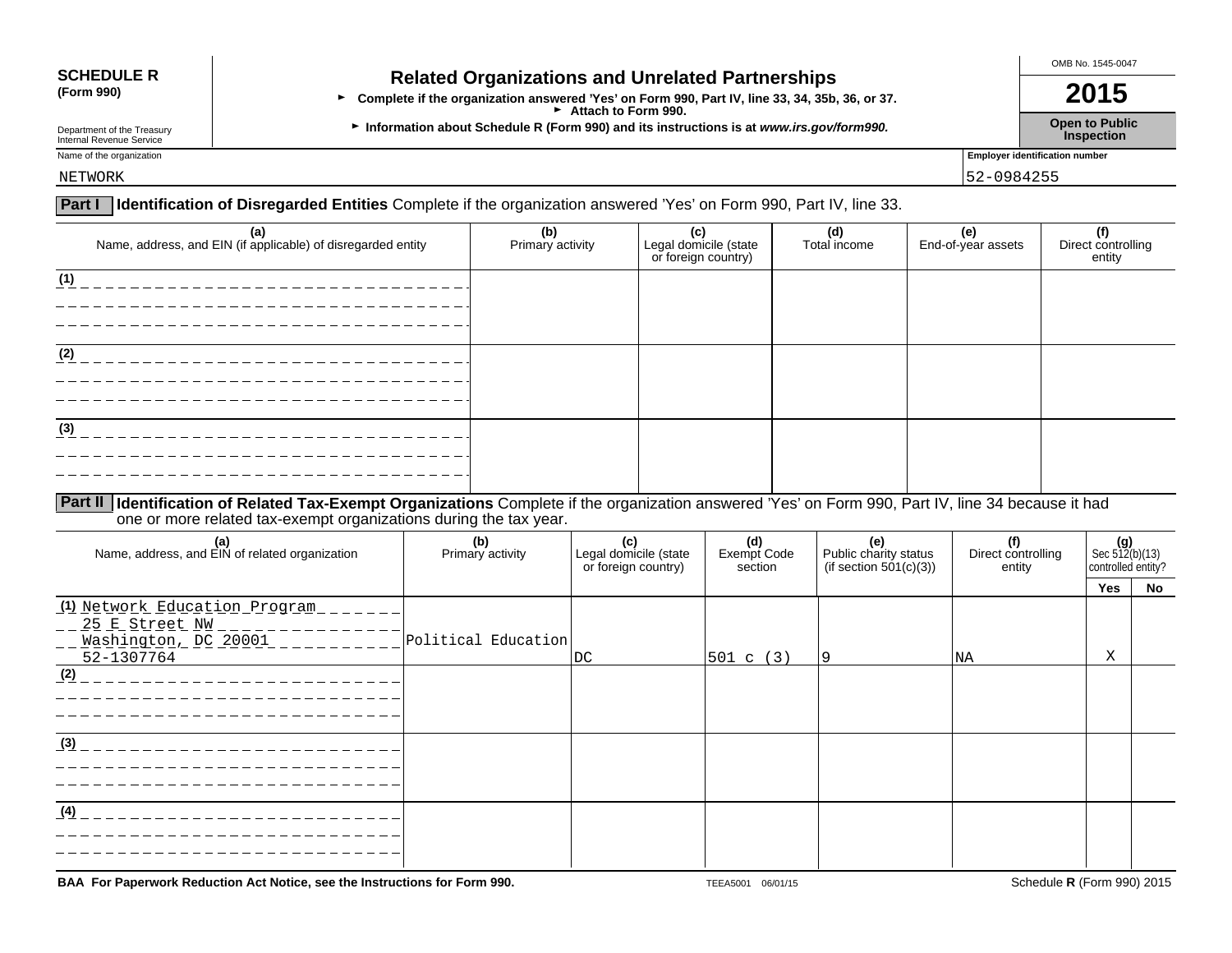## Schedule **R** (Form 990) 2015 Page **2**

| [Identification of Related Organizations Taxable as a Partnership Complete if the organization answered 'Yes' on Form 990, Part IV, line 34<br>Part III<br>because it had one or more related organizations treated as a partnership during the tax year. |                         |                                                  |                                               |                                                                                          |                                 |                                          |                                              |    |                                                                   |                                           |    |  |  |                                |
|-----------------------------------------------------------------------------------------------------------------------------------------------------------------------------------------------------------------------------------------------------------|-------------------------|--------------------------------------------------|-----------------------------------------------|------------------------------------------------------------------------------------------|---------------------------------|------------------------------------------|----------------------------------------------|----|-------------------------------------------------------------------|-------------------------------------------|----|--|--|--------------------------------|
| (a)<br>Name, address, and EIN of<br>related organization                                                                                                                                                                                                  | (b)<br>Primary activity | (c)<br>Legal<br>domicile<br>(state or<br>foreign | (d)<br><b>Direct</b><br>controlling<br>entity | (e)<br>Predominant income<br>(related, unrelated,<br>excluded from tax<br>under sections | (f)<br>Share of total<br>income | (g)<br>Share of<br>end-of-year<br>assets | (h)<br>Dispropor-<br>tionate<br>allocations? |    | (i)<br>Code V-UBI<br>amount in box<br>20 of Schedule<br>K-1 (Form | (j)<br>General or<br>managing<br>partner? |    |  |  | (k)<br>Percentage<br>ownership |
|                                                                                                                                                                                                                                                           |                         | country)                                         |                                               | $512-514$                                                                                |                                 |                                          | Yes                                          | No | 1065                                                              | Yes                                       | No |  |  |                                |
| (1)                                                                                                                                                                                                                                                       |                         |                                                  |                                               |                                                                                          |                                 |                                          |                                              |    |                                                                   |                                           |    |  |  |                                |
| (2)                                                                                                                                                                                                                                                       |                         |                                                  |                                               |                                                                                          |                                 |                                          |                                              |    |                                                                   |                                           |    |  |  |                                |
| (3)                                                                                                                                                                                                                                                       |                         |                                                  |                                               |                                                                                          |                                 |                                          |                                              |    |                                                                   |                                           |    |  |  |                                |

Part IV Identification of Related Organizations Taxable as a Corporation or Trust Complete if the organization answered 'Yes' on Form 990, Part IV,<br>line 34 because it had one or more related organizations treated as a corp

| (a)<br>Name, address, and EIN of related organization | (b)<br>Primary activity | (c)<br>Legal domicile<br>(state or foreign<br>country) | (d)<br>Direct<br>controlling<br>entity | (e)<br>Type of entity<br>(C corp, S corp,<br>or trust) | (f)<br>Share of<br>total income | (g)<br>Share of end-of-<br>year assets | (h)<br>Percentage<br>ownership | $\text{Sec } 512 \text{(b)} \text{(13)}$<br>controlled entity? |    |
|-------------------------------------------------------|-------------------------|--------------------------------------------------------|----------------------------------------|--------------------------------------------------------|---------------------------------|----------------------------------------|--------------------------------|----------------------------------------------------------------|----|
|                                                       |                         |                                                        |                                        |                                                        |                                 |                                        |                                | Yes                                                            | No |
| (1)                                                   |                         |                                                        |                                        |                                                        |                                 |                                        |                                |                                                                |    |
|                                                       |                         |                                                        |                                        |                                                        |                                 |                                        |                                |                                                                |    |
|                                                       |                         |                                                        |                                        |                                                        |                                 |                                        |                                |                                                                |    |
|                                                       |                         |                                                        |                                        |                                                        |                                 |                                        |                                |                                                                |    |
| (2)                                                   |                         |                                                        |                                        |                                                        |                                 |                                        |                                |                                                                |    |
|                                                       |                         |                                                        |                                        |                                                        |                                 |                                        |                                |                                                                |    |
|                                                       |                         |                                                        |                                        |                                                        |                                 |                                        |                                |                                                                |    |
|                                                       |                         |                                                        |                                        |                                                        |                                 |                                        |                                |                                                                |    |
| (3)                                                   |                         |                                                        |                                        |                                                        |                                 |                                        |                                |                                                                |    |
|                                                       |                         |                                                        |                                        |                                                        |                                 |                                        |                                |                                                                |    |
|                                                       |                         |                                                        |                                        |                                                        |                                 |                                        |                                |                                                                |    |
|                                                       |                         |                                                        |                                        |                                                        |                                 |                                        |                                |                                                                |    |
| <b>BAA</b>                                            |                         |                                                        | TEEA5002 06/01/15                      |                                                        |                                 |                                        | Schedule R (Form 990) 2015     |                                                                |    |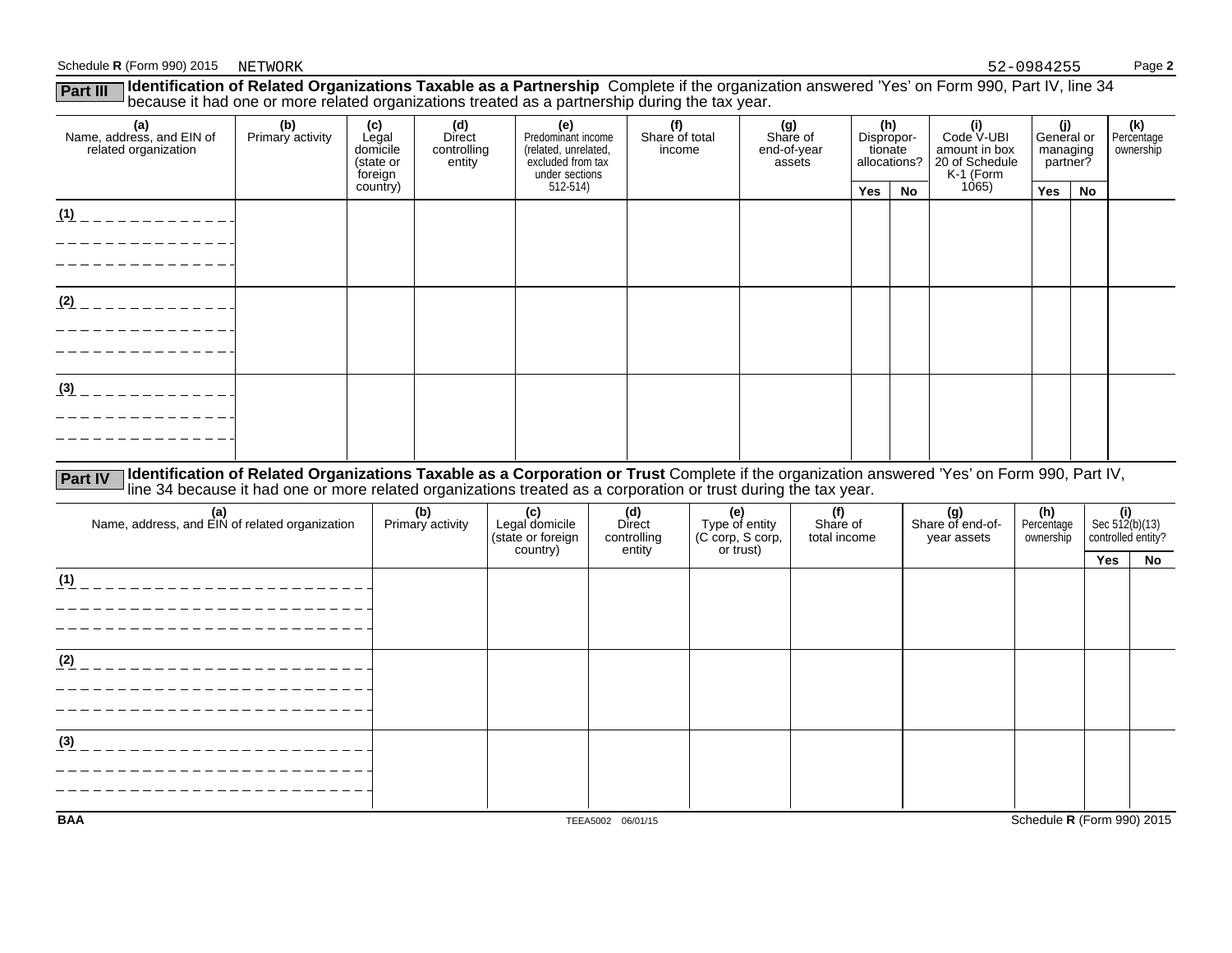|  | Part V   Transactions With Related Organizations Complete if the organization answered 'Yes' on Form 990, Part IV, line 34, 35b, or 36. |  |  |  |  |  |
|--|-----------------------------------------------------------------------------------------------------------------------------------------|--|--|--|--|--|
|--|-----------------------------------------------------------------------------------------------------------------------------------------|--|--|--|--|--|

| Note. Complete line 1 if any entity is listed in Parts II, III, or IV of this schedule.                                                                                        |                | Yes | No           |
|--------------------------------------------------------------------------------------------------------------------------------------------------------------------------------|----------------|-----|--------------|
| During the tax year, did the organization engage in any of the following transactions with one or more related organizations listed in Parts II-IV?                            |                |     |              |
|                                                                                                                                                                                | 1 a            |     | X            |
|                                                                                                                                                                                | 1 <sub>b</sub> |     | X            |
|                                                                                                                                                                                | 1 <sup>c</sup> |     | X            |
|                                                                                                                                                                                | 1 <sub>d</sub> |     | $\mathbf{X}$ |
|                                                                                                                                                                                | 1e             |     | X            |
|                                                                                                                                                                                |                |     |              |
|                                                                                                                                                                                | 1f             |     | X            |
|                                                                                                                                                                                | 1 <sub>q</sub> |     | X            |
|                                                                                                                                                                                | 1 <sub>h</sub> |     | X            |
|                                                                                                                                                                                | 1i             |     | $\mathbf{X}$ |
|                                                                                                                                                                                | 1j             |     | $\mathbf X$  |
|                                                                                                                                                                                |                |     |              |
|                                                                                                                                                                                | 1 <sub>k</sub> |     | Χ            |
|                                                                                                                                                                                | 11             |     | X            |
|                                                                                                                                                                                | 1 <sub>m</sub> |     | X            |
|                                                                                                                                                                                | 1n             |     | X            |
|                                                                                                                                                                                | 1 <sub>o</sub> |     | $\mathsf{x}$ |
|                                                                                                                                                                                |                |     |              |
|                                                                                                                                                                                | 1 <sub>p</sub> |     | $\mathbf{X}$ |
|                                                                                                                                                                                | 1 q            | X   |              |
|                                                                                                                                                                                |                |     |              |
|                                                                                                                                                                                | 1r             |     | X            |
|                                                                                                                                                                                | 1 <sub>s</sub> |     | X            |
| 2 If the answer to any of the above is 'Yes,' see the instructions for information on who must complete this line, including covered relationships and transaction thresholds. |                |     |              |

| (a)<br>Name of related organization    | $\tilde{\phantom{a}}$<br>(b)<br>Transaction<br>type (a-s) | (c)<br>Amount involved | Method of determining<br>amount involved |
|----------------------------------------|-----------------------------------------------------------|------------------------|------------------------------------------|
| (1) NETWORK Educational Program        |                                                           |                        | 465,044. Actual cost                     |
| (2)                                    |                                                           |                        |                                          |
| (3)                                    |                                                           |                        |                                          |
| (4)                                    |                                                           |                        |                                          |
| (5)                                    |                                                           |                        |                                          |
| (6)<br><b>BAA</b><br>TEEA5003 10/12/15 |                                                           |                        | Schedule R (Form 990) 2015               |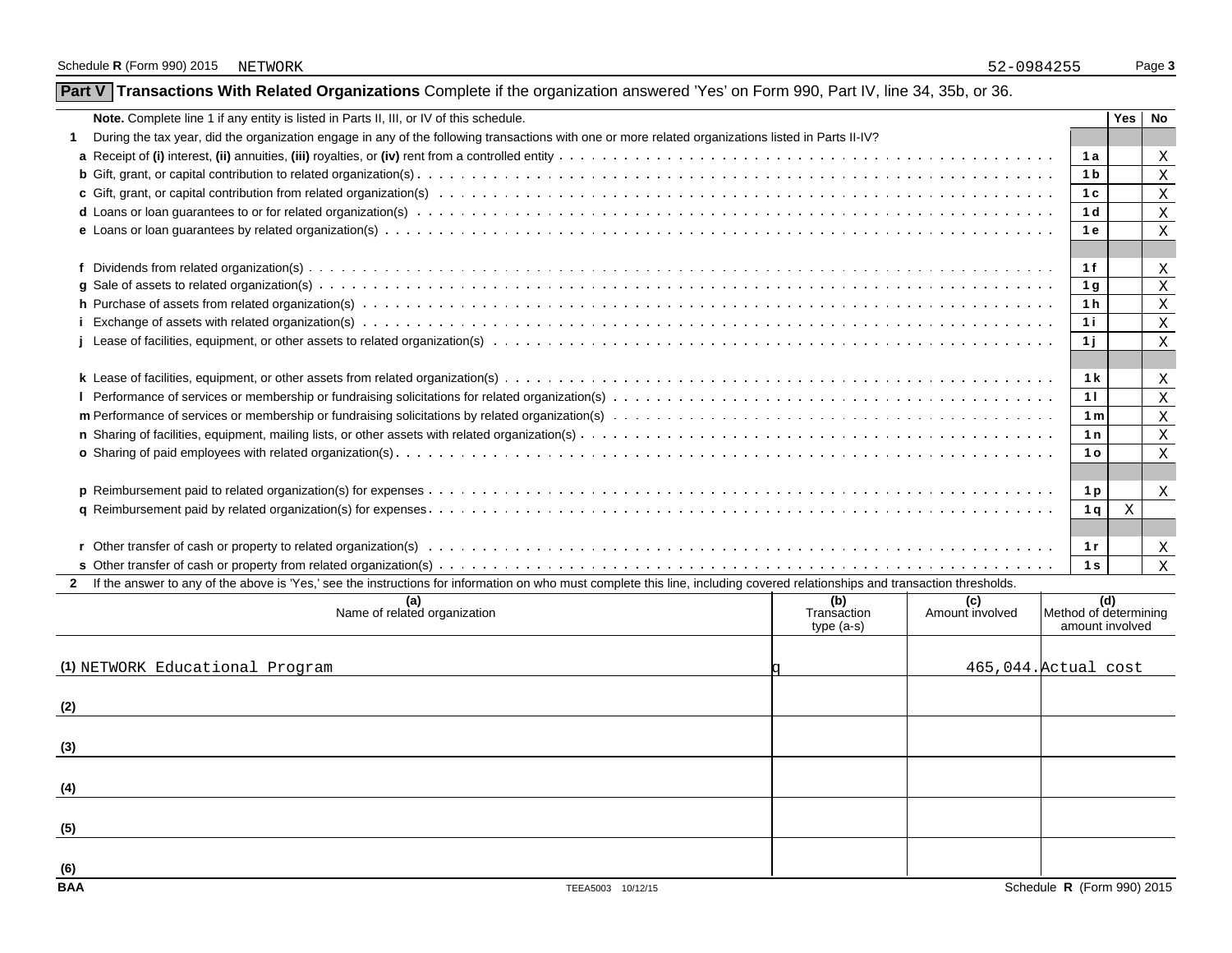## **Part VI** Unrelated Organizations Taxable as a Partnership Complete if the organization answered 'Yes' on Form 990, Part IV, line 37.

Provide the following information for each entity taxed as a partnership through which the organization conducted more than five percent of its activities (measured by total assets or gross revenue) that was not a related organization. See instructions regarding exclusion for certain investment partnerships.

| (a)<br>Name, address, and EIN of entity                  | (b)<br>Primary activity | ັ<br>(c)<br>Legal domicile<br>(state or foreign<br>country) | (d)<br>Predominant<br>income<br>(related, unre-<br>lated, excluded<br>from tax under | (e)<br>Are all partners<br>section<br>section<br>501(c)(3)<br>organizations? |    | (f)<br>Share of<br>total income | $(g)$<br>Share of<br>end-of-year<br>assets | $(h)$<br>Dispropor-<br>tionate<br>allocations? |           | $(i)$<br>Code V-UBI<br>amount in box<br>20 of Schedule<br>K-1<br>(Form 1065) | (j)<br>General or<br>managing<br>partner? |    | (k)<br>Percentage<br>ownership |
|----------------------------------------------------------|-------------------------|-------------------------------------------------------------|--------------------------------------------------------------------------------------|------------------------------------------------------------------------------|----|---------------------------------|--------------------------------------------|------------------------------------------------|-----------|------------------------------------------------------------------------------|-------------------------------------------|----|--------------------------------|
|                                                          |                         |                                                             | sections $512-514$ )                                                                 | Yes                                                                          | No |                                 |                                            | Yes                                            | <b>No</b> |                                                                              | Yes                                       | No |                                |
| (1)<br><u>____________</u>                               |                         |                                                             |                                                                                      |                                                                              |    |                                 |                                            |                                                |           |                                                                              |                                           |    |                                |
| (2)                                                      |                         |                                                             |                                                                                      |                                                                              |    |                                 |                                            |                                                |           |                                                                              |                                           |    |                                |
| $\frac{(3)}{2}$<br>_____________                         |                         |                                                             |                                                                                      |                                                                              |    |                                 |                                            |                                                |           |                                                                              |                                           |    |                                |
| $\frac{(4)}{4}$                                          |                         |                                                             |                                                                                      |                                                                              |    |                                 |                                            |                                                |           |                                                                              |                                           |    |                                |
| $\overline{\underline{\hspace{1em}}(5)}$                 |                         |                                                             |                                                                                      |                                                                              |    |                                 |                                            |                                                |           |                                                                              |                                           |    |                                |
| (6)                                                      |                         |                                                             |                                                                                      |                                                                              |    |                                 |                                            |                                                |           |                                                                              |                                           |    |                                |
| $\overline{(7)}$<br>______________<br>__________________ |                         |                                                             |                                                                                      |                                                                              |    |                                 |                                            |                                                |           |                                                                              |                                           |    |                                |
| (8)<br>______________                                    |                         |                                                             |                                                                                      |                                                                              |    |                                 |                                            |                                                |           |                                                                              |                                           |    |                                |